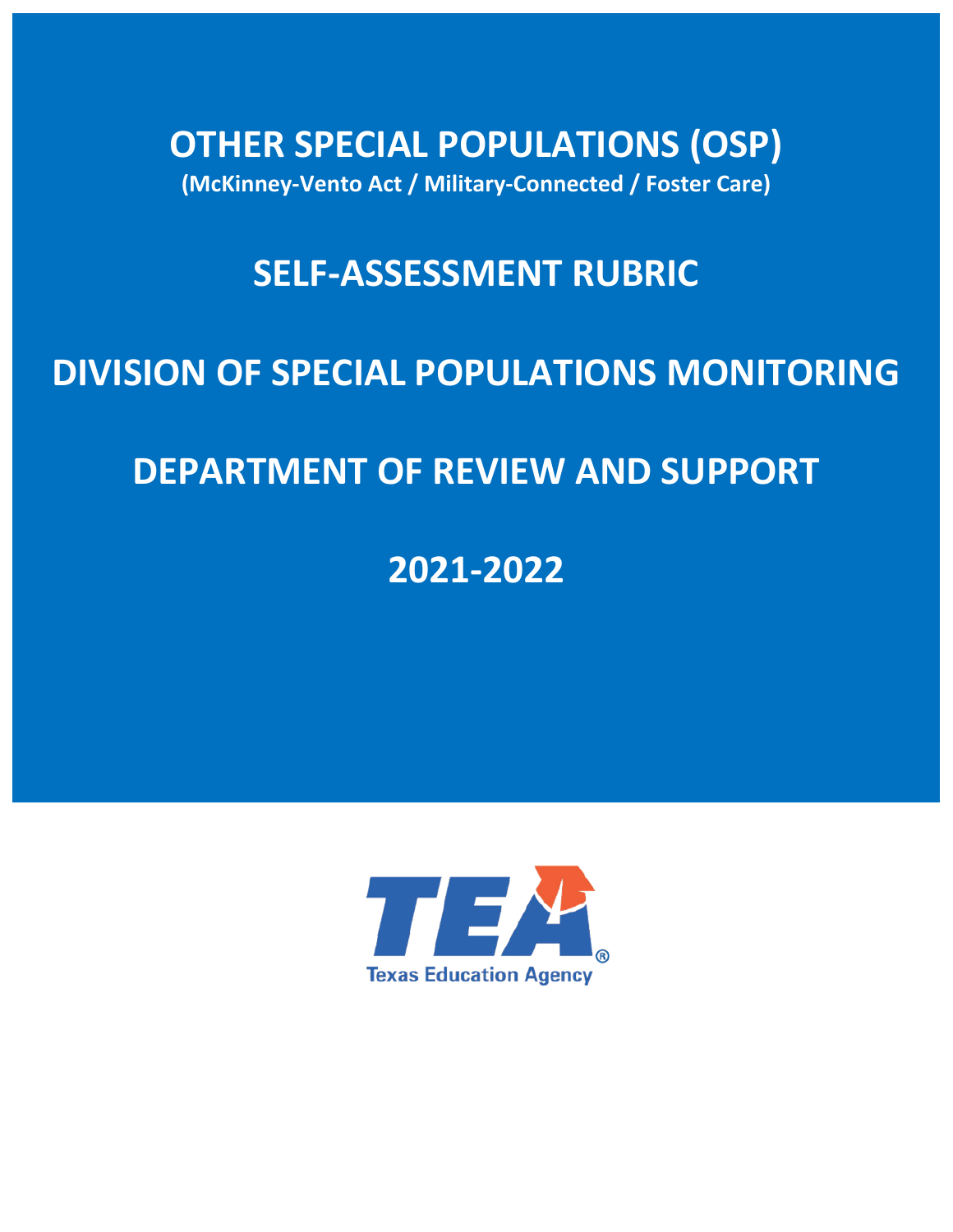Copyright © 2021. Texas Education Agency.

All Rights Reserved. Notwithstanding the foregoing, the right to reproduce the copyrighted work is granted to Texas public school districts, Texas charter schools, and Texas education service centers for non-profit educational use within the state of Texas, and to residents of the state of Texas for their own personal, non-profit educational use, and provided further that no charge is made for such reproduced materials other than to cover the out-of-pocket cost of reproduction and distribution. No other rights, express or implied, are granted hereby.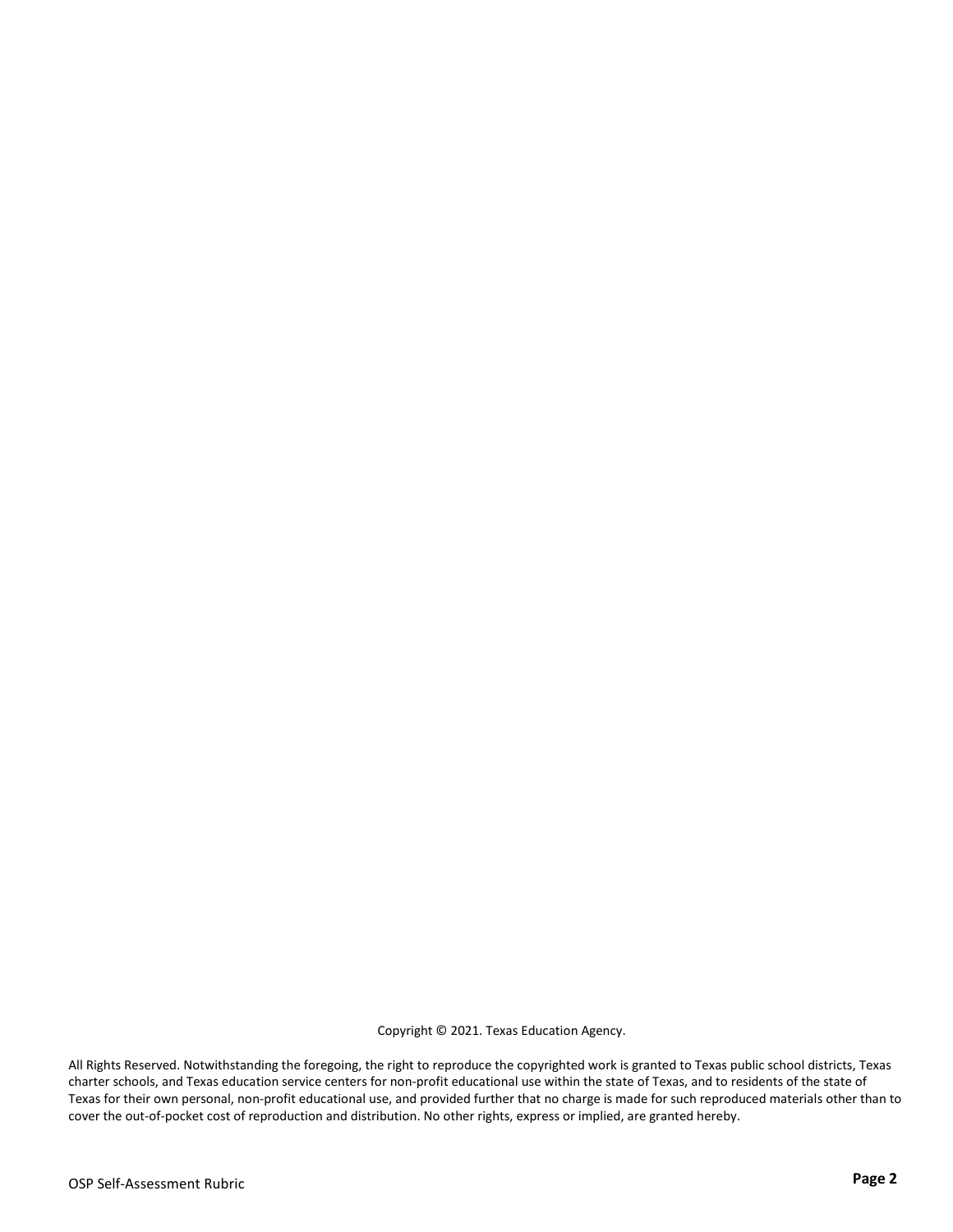# **Table of Contents**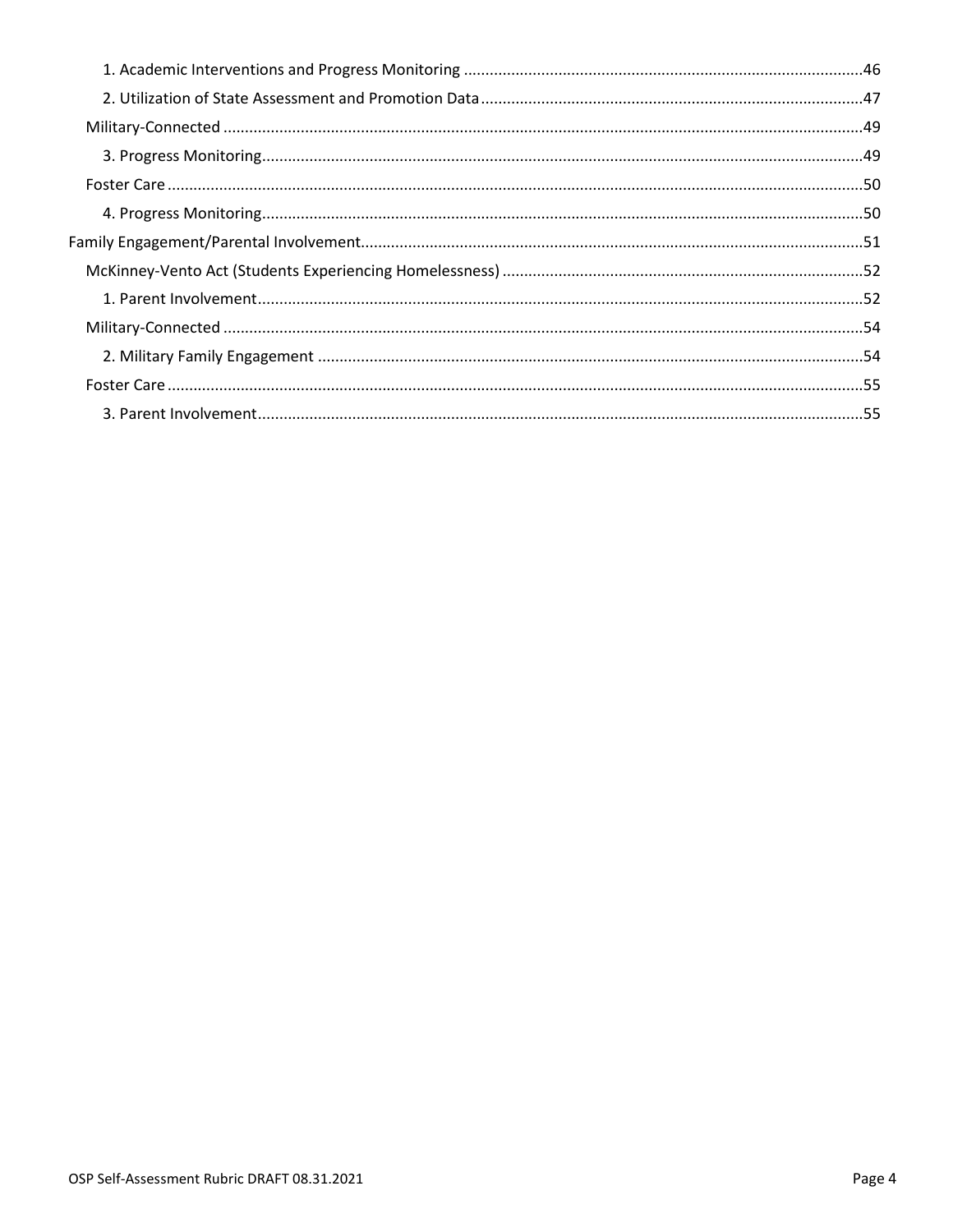# <span id="page-4-0"></span>**Implementation**

The self-assessment rubric is organized within a diagnostic framework that addresses areas of compliance across three domains. Within the Implementation domain, the leadership team will consider practices related to the design and implementation of special population programs that meet the requirements of the identified special population programs. In addressing each item of the rubric, the leadership team will consider four guiding questions related to the Implementation domain.

Are the program procedures compliant with state and federal rules and regulations?

Are special population supports and services implemented with fidelity?

Are special populations identified students prepared for the next step in the education experience?

Do policies and procedures ensure the identification of students displaying a need for special populations programs and services?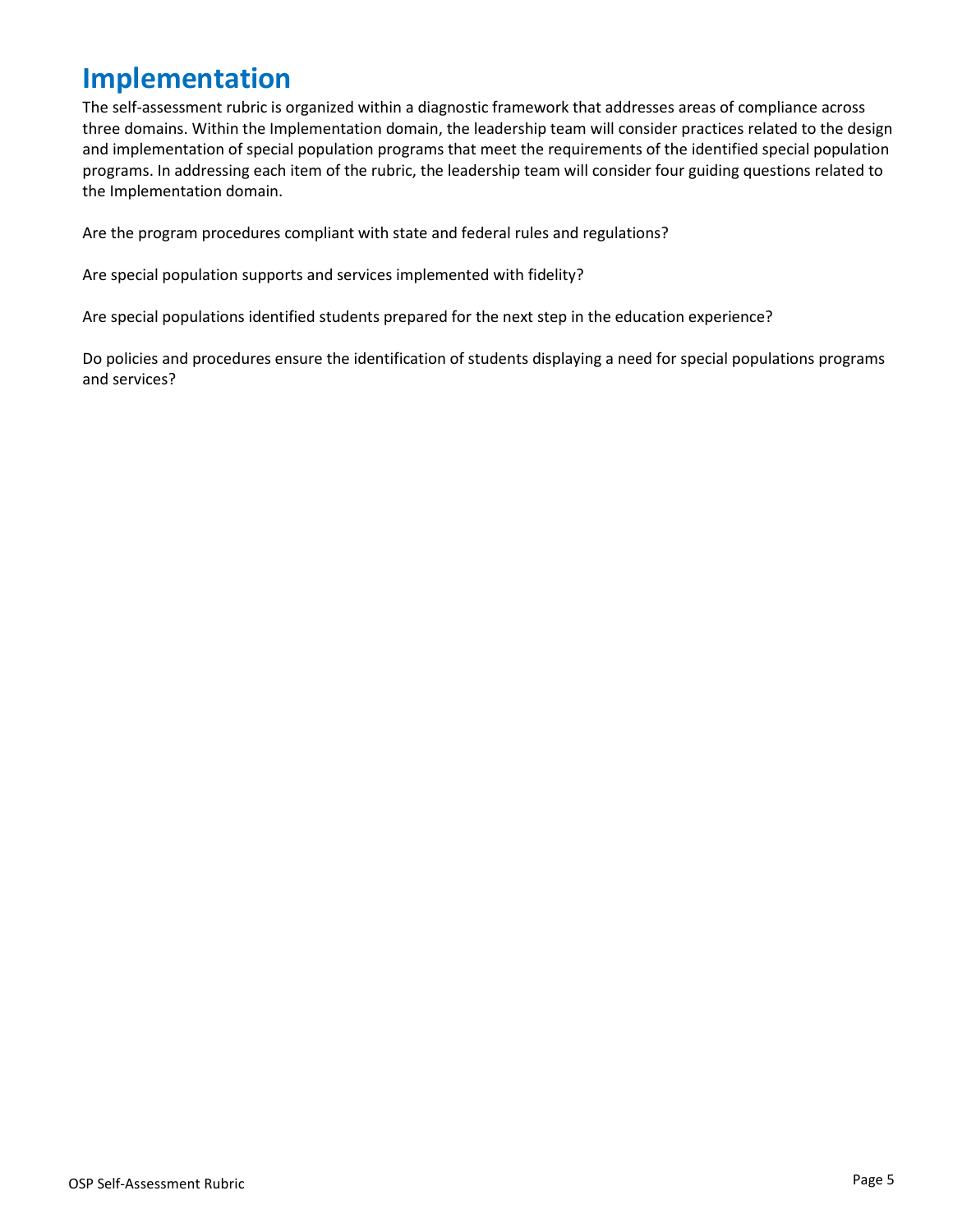# <span id="page-5-1"></span><span id="page-5-0"></span>**McKinney-Vento Act (Students Experiencing Homelessness)**

## 1. LEA Policy and Procedures

## **PROBING QUESTION**

How does the LEA develop, review, and revise policies that remove barriers to the enrollment and retention of homeless children and unaccompanied youth in schools, including the adoption of policies to ensure that homeless children and unaccompanied youth are not stigmatized or segregated based on their homeless status? [42 U.S.C. § 11432 (g)(7)(A)(B) 42 U.S.C. § 11432 (g)(1)(J)(i)]

- $\Box$  Policies and procedures regarding students experiencing homelessness.
- Meeting agendas or emails supporting review of district policy and procedures, and projected date that the updated policy will be adopted and implemented.
- $\Box$  Student handbook.

| <b>DEVELOPING</b>                                                                                                                                                                                                                                                                                                                                                                                                                                                                                                                                                                                    | <b>PROFICIENT</b>                                                                                                                                                                                                                                                                                                                                                                                                                                                                                                                                                                                                             | <b>EXEMPLARY</b>                                                                                                                                                                                                                                                                                                                                                                                                                                                                                                                                                                                                                                                                                                                                                                                                                                                                                                                                                               |
|------------------------------------------------------------------------------------------------------------------------------------------------------------------------------------------------------------------------------------------------------------------------------------------------------------------------------------------------------------------------------------------------------------------------------------------------------------------------------------------------------------------------------------------------------------------------------------------------------|-------------------------------------------------------------------------------------------------------------------------------------------------------------------------------------------------------------------------------------------------------------------------------------------------------------------------------------------------------------------------------------------------------------------------------------------------------------------------------------------------------------------------------------------------------------------------------------------------------------------------------|--------------------------------------------------------------------------------------------------------------------------------------------------------------------------------------------------------------------------------------------------------------------------------------------------------------------------------------------------------------------------------------------------------------------------------------------------------------------------------------------------------------------------------------------------------------------------------------------------------------------------------------------------------------------------------------------------------------------------------------------------------------------------------------------------------------------------------------------------------------------------------------------------------------------------------------------------------------------------------|
| The LEA in collaboration with the<br>McKinney-Vento Liaison is developing a<br>process to support the development,<br>review, and revision of LEA or campus<br>enrollment policies or practices that<br>may act as a barrier to enrollment and<br>retention of homeless children and<br>unaccompanied youth.<br>The LEA in collaboration with the<br>McKinney-Vento Liaison is developing<br>a process to support the<br>development and adoption of policies<br>to ensure that homeless children and<br>unaccompanied youth are not<br>stigmatized or segregated based on<br>their homeless status. | The LEA in collaboration with the<br>McKinney-Vento Liaison has established a<br>process to develop, review, and revise any<br>LEA or campus enrollment policies or<br>practices (e.g., enrollment, identification,<br>transportation, etc.) that may act a barrier<br>to enrollment and retention of homeless<br>children and unaccompanied youth.<br>The LEA in collaboration with the<br>McKinney-Vento Liaison has established a<br>process to develop, revise, and adopt<br>policies to ensure that homeless children<br>and unaccompanied youth are not<br>stigmatized or segregated based on their<br>homeless status. | The LEA in collaboration with the<br>McKinney-Vento Liaison has<br>established a systematic annual<br>process to develop, review, and rev<br>any LEA or campus enrollment<br>policies or practices (e.g., enrollmer<br>identification, transportation, etc.)<br>that may act a barrier to enrollmen<br>and retention of homeless children<br>and unaccompanied youth annually<br>The LEA in collaboration with the<br>McKinney-Vento Liaison has<br>established an annual systematic<br>process to develop, review, revise,<br>and adopt policies annually to<br>ensure that homeless children and<br>unaccompanied youth are not<br>stigmatized or segregated based<br>on their homeless status.<br>Implementation dates of the new<br>or revised policies (e.g.,<br>enrollment, identification,<br>transportation, etc.) are provided<br>to new and returning LEA or<br>campus staff annually a part of the<br><b>LEA McKinney-Vento</b><br>communication and training plan. |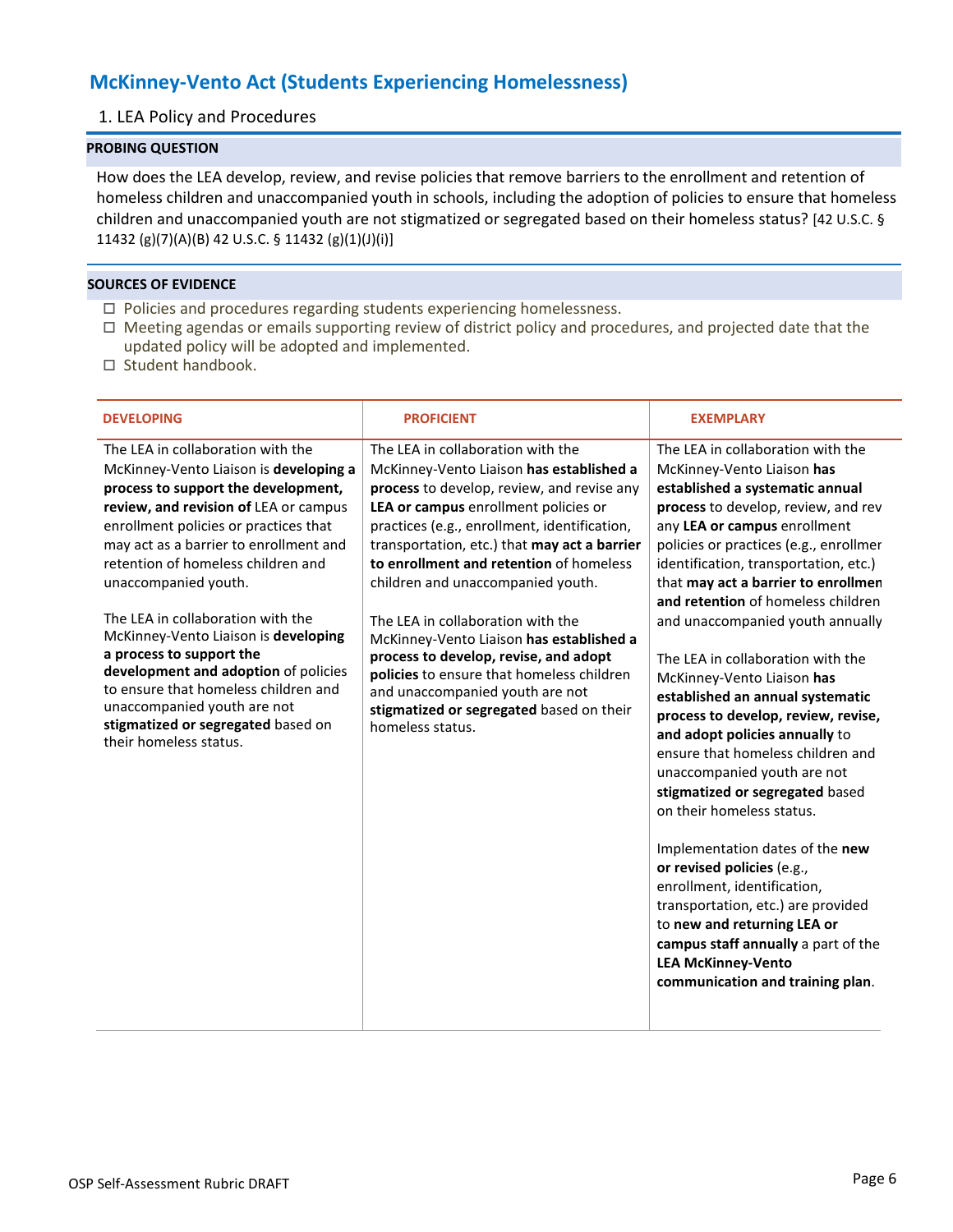## <span id="page-6-0"></span>2. Awareness of LEA McKinney-Vento Liaison Designation and Liaison Duties

### **PROBING QUESTION**

How Has the LEA designated an appropriate staff person as the LEA McKinney-Vento Liaison to carry out the duties described in paragraph (6)(A)? [42 U.S.C. § 11432 (g)(1)(J)(ii) status]

- LEA staff directory that identifies the McKinney-Vento Liaison.
- $\Box$  LEA website that identifies the McKinney-Vento Liaison.
- $\Box$  AskTED and ESC website that identifies the McKinney-Vento Liaison.
- $\Box$  LEA annual training plan.
- $\square$  Sign-in sheets/agendas/email confirmations from relevant.
- $\Box$  LEA and campus staff trainings.
- Other materials (e.g., posters, brochures, flyers, etc.) that provide the McKinney-Vento Liaison's contact information.
- $\Box$  Documentation of McKinney-Vento LEA poster distribution and other program information.
- □ Student Handbook.

| <b>DEVELOPING</b>                                                                                                                                                                                                                                                                                                                                                                         | <b>PROFICIENT</b>                                                                                                                                                                                                                                                                                                                                                                                                                                                                                                                                                                                                             | <b>EXEMPLARY</b>                                                                                                                                                                                                                                                                                                                                                                                                                                                                                                                                                                                                                                                                                                                                                                                                                                                                                                                                                                         |
|-------------------------------------------------------------------------------------------------------------------------------------------------------------------------------------------------------------------------------------------------------------------------------------------------------------------------------------------------------------------------------------------|-------------------------------------------------------------------------------------------------------------------------------------------------------------------------------------------------------------------------------------------------------------------------------------------------------------------------------------------------------------------------------------------------------------------------------------------------------------------------------------------------------------------------------------------------------------------------------------------------------------------------------|------------------------------------------------------------------------------------------------------------------------------------------------------------------------------------------------------------------------------------------------------------------------------------------------------------------------------------------------------------------------------------------------------------------------------------------------------------------------------------------------------------------------------------------------------------------------------------------------------------------------------------------------------------------------------------------------------------------------------------------------------------------------------------------------------------------------------------------------------------------------------------------------------------------------------------------------------------------------------------------|
| The LEA is developing a process to<br>designate a staff person as the LEA<br>McKinney-Vento Liaison.<br>The LEA is developing a process to<br>provide the contact information and<br>required duties of the designated LEA<br>McKinney-Vento Liaison to LEA and<br>campus staff.<br>The LEA is developing a process to<br>update the LEA McKinney-Vento<br>Liaison information in AskTED. | The LEA in collaboration with the<br>McKinney-Vento Liaison has established a<br>process to develop, review, and revise any<br>LEA or campus enrollment policies or<br>practices (e.g., enrollment, identification,<br>transportation, etc.) that may act a barrier<br>to enrollment and retention of homeless<br>children and unaccompanied youth.<br>The LEA in collaboration with the<br>McKinney-Vento Liaison has established a<br>process to develop, revise, and adopt<br>policies to ensure that homeless children<br>and unaccompanied youth are not<br>stigmatized or segregated based on their<br>homeless status. | The LEA in collaboration with the<br>McKinney-Vento Liaison has<br>established a systematic annual<br>process to develop, review, and<br>revise any LEA or campus<br>enrollment policies or practices<br>(e.g., enrollment, identification,<br>transportation, etc.) that may act a<br>barrier to enrollment and<br>retention of homeless children and<br>unaccompanied youth annually.<br>The LEA in collaboration with the<br>McKinney-Vento Liaison has<br>established an annual systematic<br>process to develop, review, revise,<br>and adopt policies annually to<br>ensure that homeless children and<br>unaccompanied youth are not<br>stigmatized or segregated based<br>on their homeless status.<br>Implementation dates of the new<br>or revised policies (e.g.,<br>enrollment, identification,<br>transportation, etc.) are provided<br>to new and returning LEA or<br>campus staff annually a part of the<br><b>LEA McKinney-Vento</b><br>communication and training plan. |
|                                                                                                                                                                                                                                                                                                                                                                                           |                                                                                                                                                                                                                                                                                                                                                                                                                                                                                                                                                                                                                               |                                                                                                                                                                                                                                                                                                                                                                                                                                                                                                                                                                                                                                                                                                                                                                                                                                                                                                                                                                                          |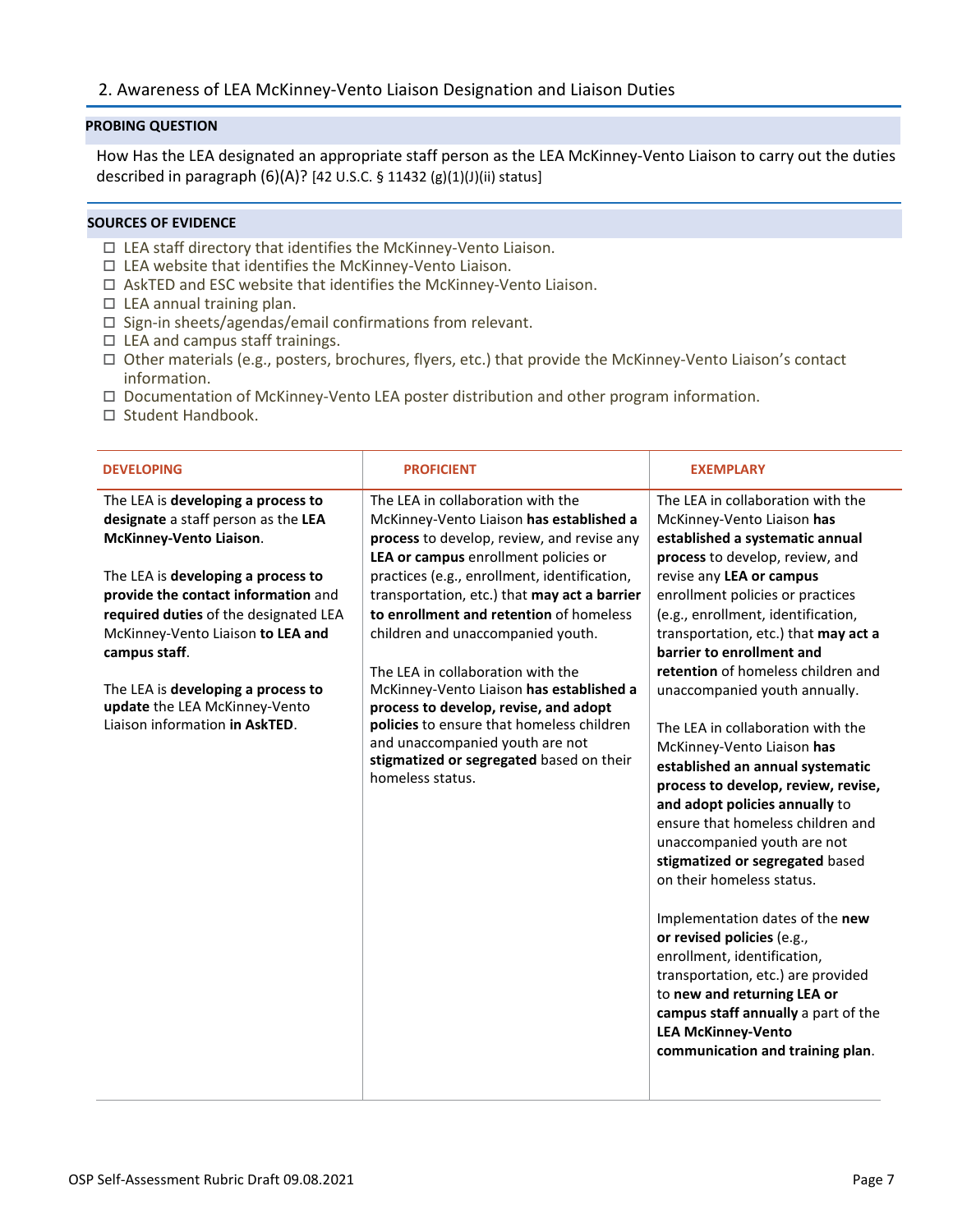<span id="page-7-0"></span>How does the LEA McKinney-Vento Liaison inform LEA and school staff, service providers, and advocates working with homeless families, parents and guardians of homeless children, and homeless unaccompanied youth, of the duties of the local McKinney-Vento Liaison? [42 U.S.C. § 11432 (g)(6)(B)]

- LEA staff directory that identifies the McKinney-Vento Liaison.
- $\Box$  LEA website that identifies the McKinney-Vento Liaison.
- $\Box$  AskTED and ESC website that identifies the McKinney-Vento Liaison.
- $\Box$  LEA annual training plan.
- $\square$  Sign-in sheets/agendas/email confirmations from relevant.
- $\Box$  LEA and campus staff trainings.
- $\Box$  Other materials (e.g., posters, brochures, flyers, etc.) that provide the McKinney-Vento Liaison's contact information.
- $\Box$  Documentation of McKinney-Vento LEA poster distribution and other program information.
- $\Box$  Student handbook.

| <b>DEVELOPING</b>                                                                                                                                                                                                                                                                                                                                                                                                                                                                                                                                                                                                                                                    | <b>PROFICIENT</b>                                                                                                                                                                                                                                                                                                                                                                                                                                                                                                                                                                                                                                                     | <b>EXEMPLARY</b>                                                                                                                                                                                                                                                                                                                                                                                                                                                                                                                                                                                                                                                                                                                                                                                                                                 |
|----------------------------------------------------------------------------------------------------------------------------------------------------------------------------------------------------------------------------------------------------------------------------------------------------------------------------------------------------------------------------------------------------------------------------------------------------------------------------------------------------------------------------------------------------------------------------------------------------------------------------------------------------------------------|-----------------------------------------------------------------------------------------------------------------------------------------------------------------------------------------------------------------------------------------------------------------------------------------------------------------------------------------------------------------------------------------------------------------------------------------------------------------------------------------------------------------------------------------------------------------------------------------------------------------------------------------------------------------------|--------------------------------------------------------------------------------------------------------------------------------------------------------------------------------------------------------------------------------------------------------------------------------------------------------------------------------------------------------------------------------------------------------------------------------------------------------------------------------------------------------------------------------------------------------------------------------------------------------------------------------------------------------------------------------------------------------------------------------------------------------------------------------------------------------------------------------------------------|
| The LEA in collaboration with the<br>McKinney-Vento Liaison<br>is developing a:<br><b>LEA McKinney-Vento website</b><br>Process to disseminate<br>$\bullet$<br>McKinney-Vento posters and<br>other program information, and<br><b>McKinney-Vento</b><br>$\bullet$<br>communication and training<br>plan to inform LEA and<br>campus staff, (e.g.,<br>administrators, counselors,<br>registrars, social workers,<br>etc.,) service providers and<br>community stakeholders<br>working with homeless<br>families, parents and<br>guardians of homeless<br>children, and homeless<br>unaccompanied youth, of the<br>duties of the LEA McKinney-<br><b>Vento Liaison</b> | The LEA in collaboration with the<br>McKinney-Vento Liaison<br>has developed a:<br><b>LEA McKinney-Vento website</b><br>$\bullet$<br>Process to disseminate McKinney-<br>$\bullet$<br>Vento posters and other program<br>information<br><b>McKinney-Vento communication</b><br>$\bullet$<br>and training plan to inform LEA<br>and campus staff, (e.g.,<br>administrators, counselors,<br>registrars, social workers, etc.,)<br>service providers and community<br>stakeholders working with<br>homeless families, parents and<br>guardians of homeless children,<br>and homeless unaccompanied<br>youth, of the duties of the local<br><b>McKinney-Vento Liaison</b> | The LEA in collaboration with the<br>McKinney-Vento Liaison has<br>established a systematic annual<br>process to:<br>Update their LEA<br>$\bullet$<br><b>McKinney-Vento website</b><br>Disseminate McKinney-<br>$\bullet$<br>Vento posters and other<br>program information<br>Review, modify, and<br>$\bullet$<br>update their annual<br><b>McKinney-Vento</b><br>communication and<br>training plan as needed to<br>inform and provide<br>professional development<br>to new and returning LEA<br>and campus staff, (e.g.,<br>administrators, counselors,<br>registrars, social workers,<br>etc.,) service providers and<br>community stakeholders<br>working with homeless<br>families, parents and<br>guardians of homeless<br>children, and homeless<br>unaccompanied youth, of<br>the duties of the local<br><b>McKinney-Vento Liaison</b> |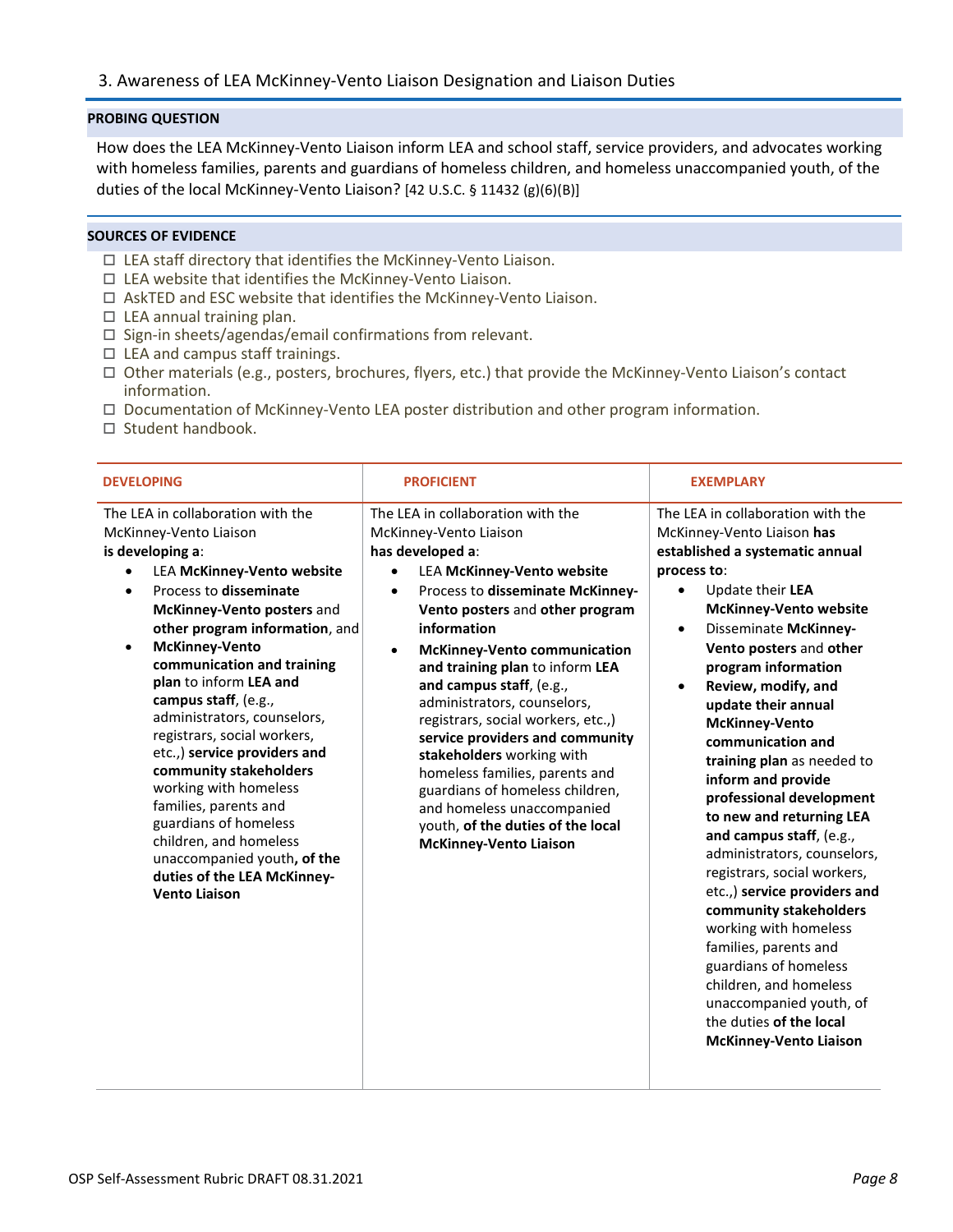## <span id="page-8-0"></span>4. Public Notice of Educational Rights

#### **PROBING QUESTION**

How does the LEA ensure that public notice of the educational rights of homeless children and youth is disseminated in locations frequented by parents or guardians of such children and youth, and unaccompanied youth, in a manner and form understandable to parents and guardians of homeless children and youth, and unaccompanied youth? [42 U.S.C. § 11432 (g)(6)(A)(vi)]

- Materials such as posters or brochures explaining the educational rights of students experiencing homelessness and a list of locations where available (e.g., campuses, hotels, shelters, food pantries, etc.,).
- $\Box$  LEA McKinney-Vento Program webpage.
- $\Box$  Student handbook.
- $\Box$  Evidence that the McKinney-Vento Liaison or staff conducts outreach to relevant community groups to inform them of McKinney-Vento rights and services for students experiencing homelessness (e.g., copies of meeting agendas, minutes, handouts, notes, presentations, etc.,).
- $\Box$  Participation in local Continuum of Care or coordination with state or local housing agencies (if applicable).

| <b>DEVELOPING</b>                                                                                                                                                                                                                                                                                                                                           | <b>PROFICIENT</b>                                                                                                                                                                                                                                                                                                                                                | <b>EXEMPLARY</b>                                                                                                                                                                                                                                                                                                                                                  |
|-------------------------------------------------------------------------------------------------------------------------------------------------------------------------------------------------------------------------------------------------------------------------------------------------------------------------------------------------------------|------------------------------------------------------------------------------------------------------------------------------------------------------------------------------------------------------------------------------------------------------------------------------------------------------------------------------------------------------------------|-------------------------------------------------------------------------------------------------------------------------------------------------------------------------------------------------------------------------------------------------------------------------------------------------------------------------------------------------------------------|
| The LEA in collaboration with the<br>McKinney-Vento Liaison is developing<br>a process to ensure annual<br>dissemination of McKinney-Vento<br>posters to all campuses.<br>The LEA in collaboration with the<br>McKinney-Vento Liaison is developing<br>a McKinney-Vento program webpage<br>that includes the educational rights of<br>homeless children and | The LEA in collaboration with the<br>McKinney-Vento Liaison has developed a<br>process to ensure annual dissemination of<br>McKinney-Vento posters to all campuses.<br>The LEA in collaboration with the<br>McKinney-Vento Liaison has developed a<br>process to disseminate McKinney-Vento<br>posters to local hotels and shelters in<br>their attendance zone. | The LEA in collaboration with the<br>McKinney-Vento Liaison has<br>established a systematic annual<br>process to ensure annual<br>dissemination of McKinney-Vento<br>posters to all campuses and<br>verifies the posters have been<br>posted where parents, guardians,<br>or unaccompanied youth can<br>easily access this information.                           |
| unaccompanied youth.                                                                                                                                                                                                                                                                                                                                        | The LEA in collaboration with the local<br>McKinney-Vento Liaison has developed a<br>McKinney-Vento program webpage that<br>includes the educational rights of<br>homeless children and unaccompanied<br>youth.<br>McKinney-Vento posters include the<br>contact information for the McKinney-<br>Vento Liaison.                                                 | The LEA in collaboration with the<br>McKinney-Vento Liaison has<br>established a systematic annual<br>process to disseminate McKinney-<br>Vento posters to local hotels,<br>shelters, and throughout the<br>community (e.g., food pantries,<br>churches, non-profits, local<br>housing authority, city, and county<br>offices, etc.) in their attendance<br>zone. |
|                                                                                                                                                                                                                                                                                                                                                             |                                                                                                                                                                                                                                                                                                                                                                  | The LEA has established a<br>systematic annual process to<br>review and update their<br><b>McKinney-Vento program</b><br>webpage to include resources<br>(e.g., LEA, campus, community,<br>etc.) the educational rights of<br>homeless children and<br>unaccompanied youth, and the<br>electronic McKinney-Vento<br>posters.                                      |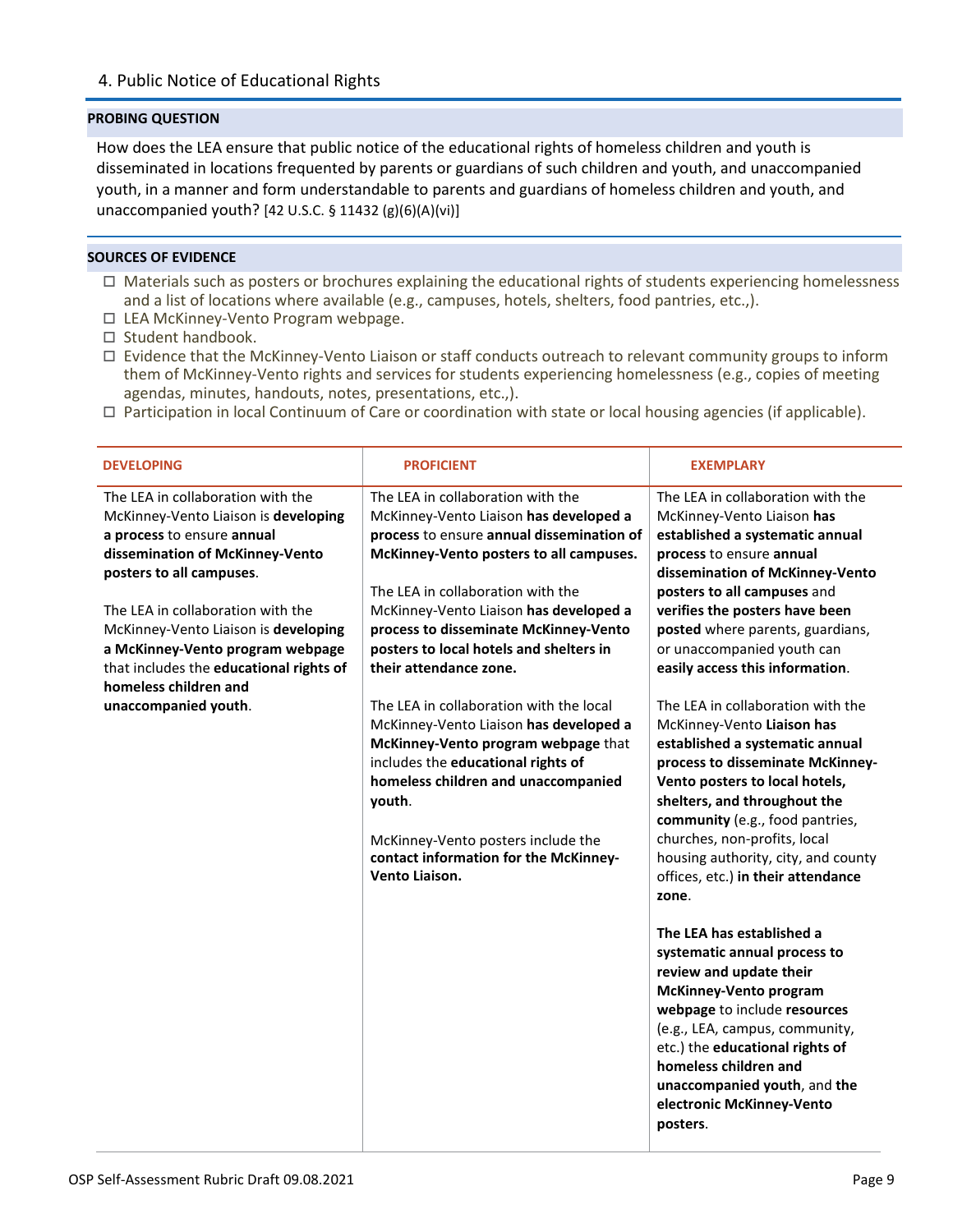|  | All McKinney-Vento posters<br>include the McKinney-Vento<br>Liaison contact information. |
|--|------------------------------------------------------------------------------------------|
|  |                                                                                          |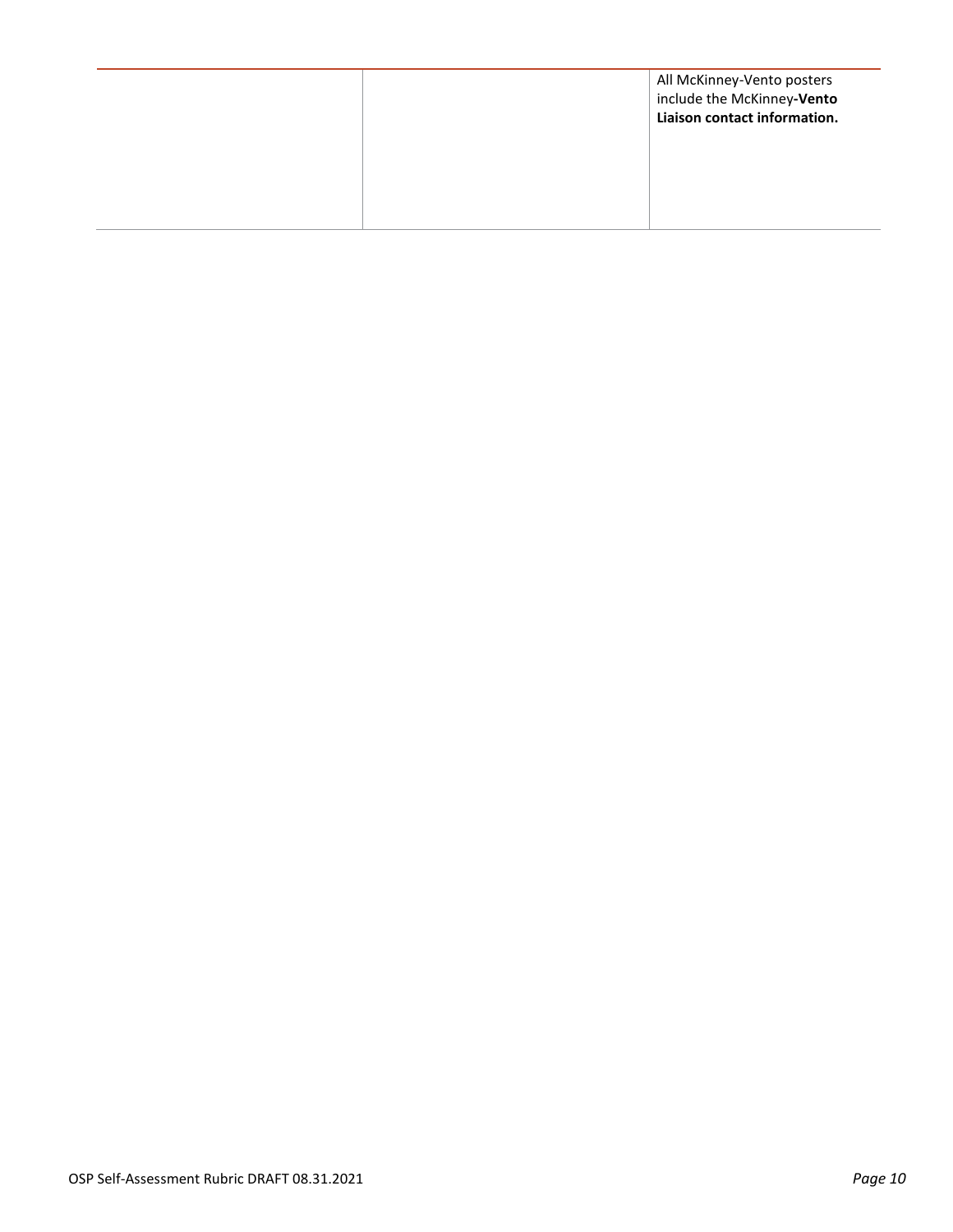<span id="page-10-0"></span>How does the LEA ensure that they immediately enroll homeless children and unaccompanied youth, even if they do not have the records normally required for enrollment, such as previous academic records, records of immunization, and other required records, proof of residency, or other documentation; or has missed application or enrollment deadlines during any period of homelessness? [42 U.S.C. § 11432 (g)(3)(C)(i)(l); 42 U.S.C. § 11432  $(g)(3)(C)(i)(II)]$ 

- $\Box$  Policies and procedure regarding students experiencing homelessness.
- $\Box$  Meeting agendas or emails supporting review of district policy and procedures, and projected date that the updated policy will be adopted and implemented.
- $\Box$  LEA annual training plan.
- $\Box$  Sign-in sheets/agendas/email confirmations from relevant LEA and campus staff trainings.
- $\Box$  Resources provided to assist with attaining immunizations, birth certificates, etc.
- $\square$  Student handbook.

| <b>DEVELOPING</b>                                                                                                                                                                                                                                                                                                                                                                                                                                                                           | <b>PROFICIENT</b>                                                                                                                                                                                                                                                                                                                                                                                                                                                                                                                                                                                                | <b>EXEMPLARY</b>                                                                                                                                                                                                                                                                                                                                                                                                                                                                                                                                                                                                                                                                                                                                                                                                                                                                                                                                                                                                  |
|---------------------------------------------------------------------------------------------------------------------------------------------------------------------------------------------------------------------------------------------------------------------------------------------------------------------------------------------------------------------------------------------------------------------------------------------------------------------------------------------|------------------------------------------------------------------------------------------------------------------------------------------------------------------------------------------------------------------------------------------------------------------------------------------------------------------------------------------------------------------------------------------------------------------------------------------------------------------------------------------------------------------------------------------------------------------------------------------------------------------|-------------------------------------------------------------------------------------------------------------------------------------------------------------------------------------------------------------------------------------------------------------------------------------------------------------------------------------------------------------------------------------------------------------------------------------------------------------------------------------------------------------------------------------------------------------------------------------------------------------------------------------------------------------------------------------------------------------------------------------------------------------------------------------------------------------------------------------------------------------------------------------------------------------------------------------------------------------------------------------------------------------------|
| The LEA in collaboration with the<br>McKinney-Vento Liaison is developing a<br>process to review and revise LEA or<br>campus enrollment protocols or<br>practices that may act as a barrier to<br>immediate enrollment.<br>The LEA in collaboration with the<br>McKinney-Vento Liaison is developing<br>a process to inform LEA and campus<br>staff (e.g., administrators, counselors,<br>registrars, front office staff, etc.) of<br>the McKinney-Vento immediate<br>enrollment provision. | The LEA in collaboration with the<br>McKinney-Vento Liaison has developed a<br>process to review and revise LEA or<br>campus enrollment protocols or practices<br>that may act as a barrier to immediate<br>enrollment.<br>The LEA in collaboration with the<br>McKinney-Vento Liaison has established a<br>process to inform LEA and campus staff<br>(e.g., administrators, counselors,<br>registrars, front office staff, etc.) of the<br>McKinney-Vento immediate enrollment<br>provision and provide resources to assist<br>in obtaining student records (e.g.,<br>immunizations, birth certificates, etc.). | The LEA in collaboration with the<br>McKinney-Vento Liaison has<br>established a systematic annual<br>process to develop, review, revise,<br>and adopt LEA or campus<br>enrollment protocols or practices<br>that may act as a barrier to<br>immediate enrollment.<br>New or revised protocols and<br>practices are posted to LEA and<br>campus websites and are provided<br>to new and returning LEA and<br>campus staff as part of LEA annual<br><b>McKinney-Vento communication</b><br>and training plan.<br>The LEA in collaboration with the<br>McKinney-Vento Liaison has<br>established a systematic annual<br>process to inform new and<br>returning LEA and campus staff<br>(e.g., administrators, counselors,<br>registrars, front office staff, etc.)<br>of the McKinney-Vento<br>immediate enrollment provision<br>and provide resources to assist in<br>obtaining student records (e.g.,<br>immunizations, birth certificates,<br>etc.) as part of LEA annual<br><b>McKinney-Vento communication</b> |
|                                                                                                                                                                                                                                                                                                                                                                                                                                                                                             |                                                                                                                                                                                                                                                                                                                                                                                                                                                                                                                                                                                                                  | and training plan.                                                                                                                                                                                                                                                                                                                                                                                                                                                                                                                                                                                                                                                                                                                                                                                                                                                                                                                                                                                                |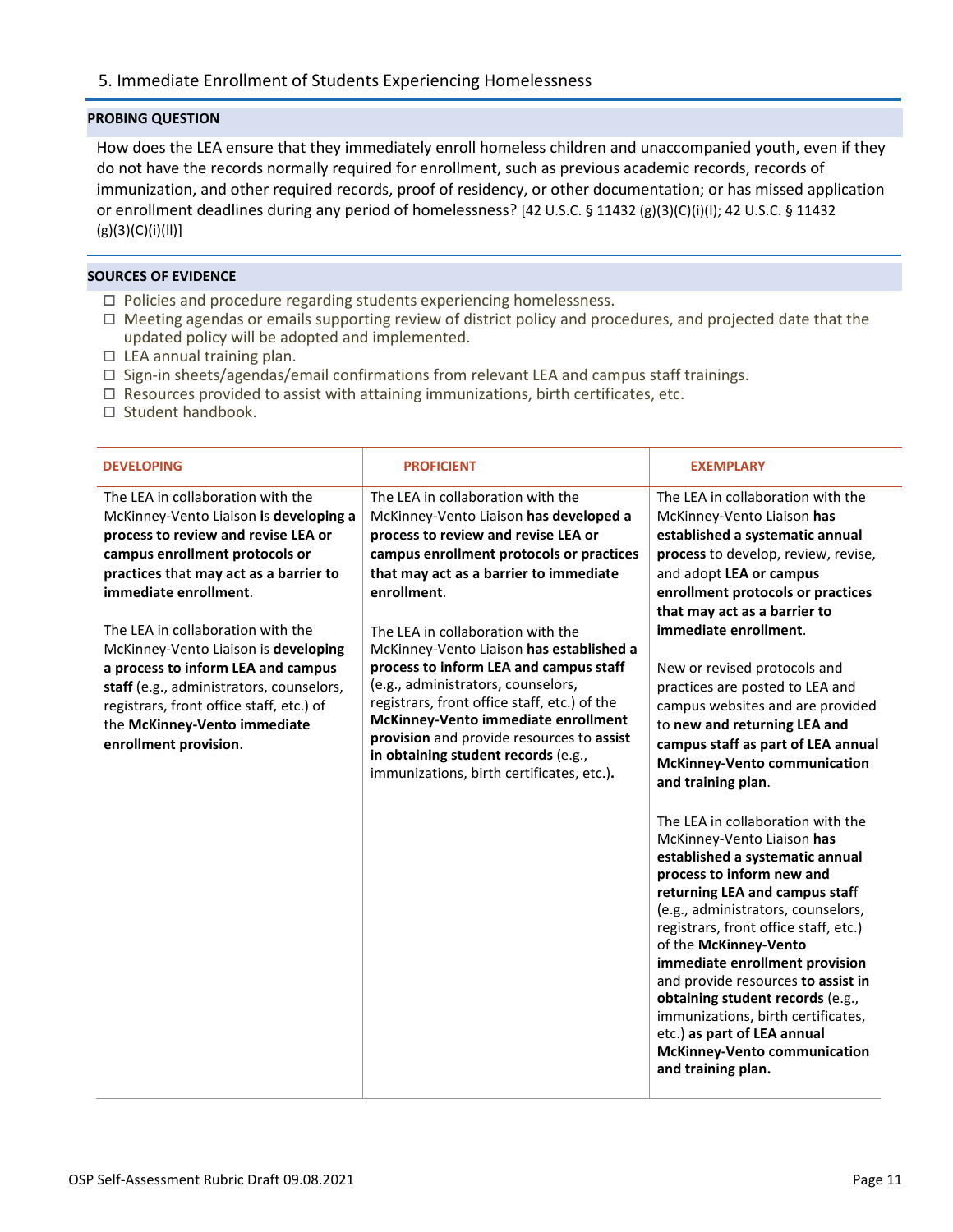## <span id="page-11-0"></span>6. Identification and Referral Process

#### **PROBING QUESTION**

How does the LEA ensure that homeless children and unaccompanied youth are identified by school personnel through outreach and coordination activities? [42 U.S.C. § 11432 (g)(6)(A)(i)]

- $\Box$  Policies and procedure regarding students experiencing homelessness.
- Student Residency Questionnaires or enrollment forms documenting the identification process in place for students experiencing homelessness.
- $\Box$  LEA or campus enrollment packets.
- Policies and procedures for ensuring TSDS PEIMS coding of identified students experiencing homelessness.
- $\Box$  LEA annual training plan.
- $\Box$  Sign-in sheets/agendas/email confirmations from relevant LEA and campus staff trainings.

| <b>DEVELOPING</b>                                                                                                                                                                                            | <b>PROFICIENT</b>                                                                                                                                                                                                                                                                                                                                                                                                                                                                                                                                                                                                                                                                                                                                                                                                                                                                                                                                                                                                                                                                                 | <b>EXEMPLARY</b>                                                                                                                                                                                                                                                                                                                                                                                                                                                                                                                                                                                                                                                                                                                                                                                                                                                                                                                                                                                                                                                                                                                                                                                                                                                                                |
|--------------------------------------------------------------------------------------------------------------------------------------------------------------------------------------------------------------|---------------------------------------------------------------------------------------------------------------------------------------------------------------------------------------------------------------------------------------------------------------------------------------------------------------------------------------------------------------------------------------------------------------------------------------------------------------------------------------------------------------------------------------------------------------------------------------------------------------------------------------------------------------------------------------------------------------------------------------------------------------------------------------------------------------------------------------------------------------------------------------------------------------------------------------------------------------------------------------------------------------------------------------------------------------------------------------------------|-------------------------------------------------------------------------------------------------------------------------------------------------------------------------------------------------------------------------------------------------------------------------------------------------------------------------------------------------------------------------------------------------------------------------------------------------------------------------------------------------------------------------------------------------------------------------------------------------------------------------------------------------------------------------------------------------------------------------------------------------------------------------------------------------------------------------------------------------------------------------------------------------------------------------------------------------------------------------------------------------------------------------------------------------------------------------------------------------------------------------------------------------------------------------------------------------------------------------------------------------------------------------------------------------|
| The LEA in collaboration with the<br>McKinney-Vento Liaison is developing<br>a Student Residency Questionnaire<br>(SRQ) to facilitate the identification of<br>homeless children and unaccompanied<br>youth. | The LEA in collaboration with the<br>McKinney-Vento Liaison has developed a<br><b>Student Residency Questionnaire (SRQ) to</b><br>facilitate the identification of homeless<br>children and unaccompanied youth. The<br><b>Student Residency Questionnaire (SRQ) is</b><br>included in the LEA and campus online and<br>paper enrollment process.<br>The LEA in collaboration with the<br>McKinney-Vento Liaison has established a<br>process to inform LEA and campus staff<br>(e.g., administrators, counselors,<br>registrars, front office staff, etc.) how to<br>utilize the Student Residency<br>Questionnaire (SRQ) to assist with the<br>identification and immediate provisional<br>enrollment of homeless children and<br>unaccompanied youth.<br>The LEA in collaboration with the<br>McKinney-Vento Liaison has established a<br>process for LEA and campus staff (e.g.,<br>administrators, counselors, registrars,<br>front office staff, etc.) to facilitate<br>identification, coding, and referrals to the<br>McKinney-Vento Liaison or their designee<br>during the school year. | The LEA in collaboration with the<br>McKinney-Vento Liaison has<br>established a systematic annual<br>process to develop, review, and<br>revise the Student Residency<br>Questionnaire (SRQ) to facilitate<br>the identification of homeless<br>children and unaccompanied<br>youth. The Student Residency<br>Questionnaire (SRQ) is included in<br>the LEA and campus online and<br>paper enrollment process.<br>The LEA in collaboration with the<br>McKinney-Vento Liaison has<br>established a systematic annual<br>process to inform new and<br>returning LEA and campus staff<br>(e.g., administrators, counselors,<br>registrars, front office staff, etc.)<br>how to utilize the Student<br>Residency Questionnaire (SRQ) to<br>assist with the identification and<br>immediate provisional enrollment<br>of homeless children and<br>unaccompanied youth as part of<br><b>LEA annual McKinney-Vento</b><br>communication and training plan.<br>The LEA in collaboration with the<br>McKinney-Vento Liaison has<br>established a systematic annual<br>process for LEA and campus staff<br>(e.g., administrators, counselors,<br>registrars, front office staff, etc.,)<br>to facilitate identification, coding,<br>and referrals to the McKinney-<br>Vento Liaison or their designee as |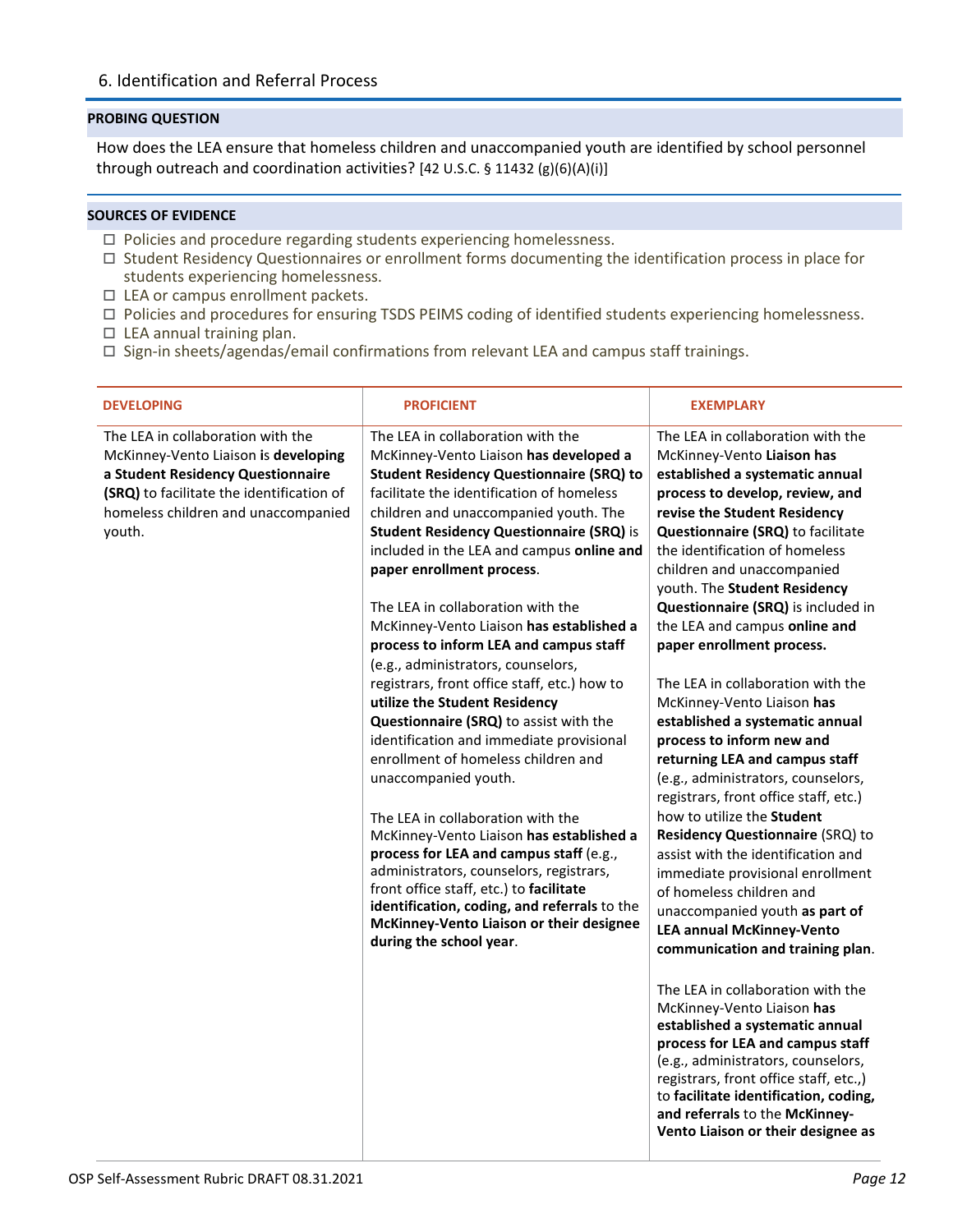|  | part of LEA annual McKinney-<br>Vento communication and<br>training plan. |
|--|---------------------------------------------------------------------------|
|  |                                                                           |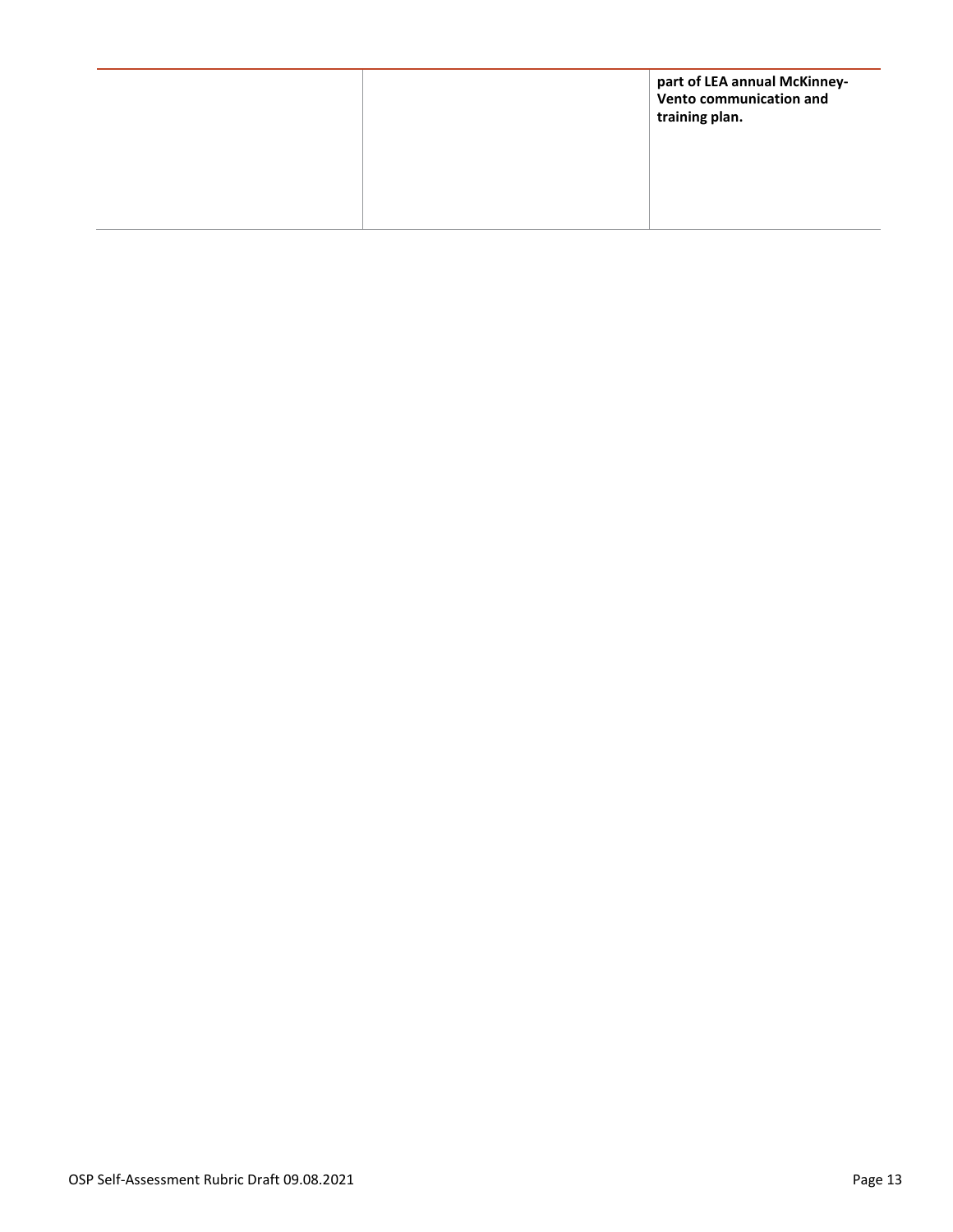## <span id="page-13-0"></span>7. Dispute Resolution Process

#### **PROBING QUESTION**

Does the LEA have procedures to ensure that disputes over eligibility, school selection, or enrollment in a school are mediated in accordance with 42 U.S.C. § 11432 (g)(3)(E)? [42 U.S.C. § 11432 (g)(6)(A)(vii)(l)]

- $\Box$  Policies and procedures regarding students experiencing homelessness.
- $\Box$  Examples of written notification that is provided to parents, guardians, and unaccompanied youth regarding the determination made and description of the appeal timeline and process.
- $\Box$  Examples of the dispute resolution documents that are provided to parents, guardians, or unaccompanied youth to complete and begin the dispute process.
- Training content specific to the dispute resolution process (e.g., policies, procedures, timelines, documents, etc.,).

| <b>DEVELOPING</b>                                                                                                                                                                                                                                                                          | <b>PROFICIENT</b>                                                                                                                                                                                                                                                                                                                                                                                                                                                                                                                                                                                                                                                                                                                                                                                                                                                                                                                                                                                                                                                                                                                                                                                                              | <b>EXEMPLARY</b>                                                                                                                                                                                                                                                                                                                                                                                                                                                                                                                                                                                                                                                                                                                                                                                                                                                                                                                                                                                                                                                                                                                                                               |
|--------------------------------------------------------------------------------------------------------------------------------------------------------------------------------------------------------------------------------------------------------------------------------------------|--------------------------------------------------------------------------------------------------------------------------------------------------------------------------------------------------------------------------------------------------------------------------------------------------------------------------------------------------------------------------------------------------------------------------------------------------------------------------------------------------------------------------------------------------------------------------------------------------------------------------------------------------------------------------------------------------------------------------------------------------------------------------------------------------------------------------------------------------------------------------------------------------------------------------------------------------------------------------------------------------------------------------------------------------------------------------------------------------------------------------------------------------------------------------------------------------------------------------------|--------------------------------------------------------------------------------------------------------------------------------------------------------------------------------------------------------------------------------------------------------------------------------------------------------------------------------------------------------------------------------------------------------------------------------------------------------------------------------------------------------------------------------------------------------------------------------------------------------------------------------------------------------------------------------------------------------------------------------------------------------------------------------------------------------------------------------------------------------------------------------------------------------------------------------------------------------------------------------------------------------------------------------------------------------------------------------------------------------------------------------------------------------------------------------|
| The LEA in collaboration with the<br>McKinney-Vento Liaison is developing<br>local policies and procedures that<br>addresses McKinney-Vento disputes<br>over eligibility, school selection, or<br>enrollment in school, to ensure they<br>are mediated and resolved in a timely<br>manner. | The LEA in collaboration with the<br>McKinney-Vento Liaison has developed<br>and implemented local policies and<br>procedures to address McKinney-Vento<br>disputes over eligibility, school selection,<br>or enrollment in school, to ensure they<br>are mediated and resolved in a timely<br>manner.<br>The LEA in collaboration with the<br>McKinney-Vento Liaison has developed<br>written procedures and documents that<br>includes an explanation of the decision<br>made by the LEA regarding eligibility,<br>school selection, or enrollment in school<br>and the right of the parent, guardian, or<br>unaccompanied youth to appeal or<br>dispute any decision.<br>The LEA in collaboration with the<br>McKinney-Vento Liaison has developed<br>written procedures and documents that<br>outlines the process once the enrollment<br>decisions has been made that include the<br>following information in way that is<br>understandable to the parent, guardian,<br>or unaccompanied youth:<br>an explanation of the reasons for<br>$\bullet$<br>the determination<br>a description of the appeal<br>$\bullet$<br>process, including appeal<br>timelines and information on<br>how and whom to appeal the<br>decision | The LEA in collaboration with the<br>McKinney-Vento Liaison has<br>established a systematic annual<br>process to review, revise, and<br>implement local policies and<br>procedures to address McKinney-<br>Vento disputes over eligibility,<br>school selection, or enrollment in<br>school, to ensure they are<br>mediated and resolved in a timely<br>manner.<br>The LEA in collaboration with the<br>McKinney-Vento Liaison has<br>established a systematic annual<br>process to review and revise<br>written procedures and<br>documents that includes an<br>explanation of the decision made<br>by the LEA regarding eligibility,<br>school selection, or enrollment and<br>the right of the parent, guardian,<br>or unaccompanied youth to<br>appeal or dispute any decision.<br>The LEA in collaboration with the<br>McKinney-Vento Liaison has<br>established a systematic annual<br>process to review and revise<br>written procedures and<br>documents that outlines the<br>process once the enrollment<br>decisions has been made that<br>include the following information<br>in way that is understandable to<br>the parent, guardian, or<br>unaccompanied youth: |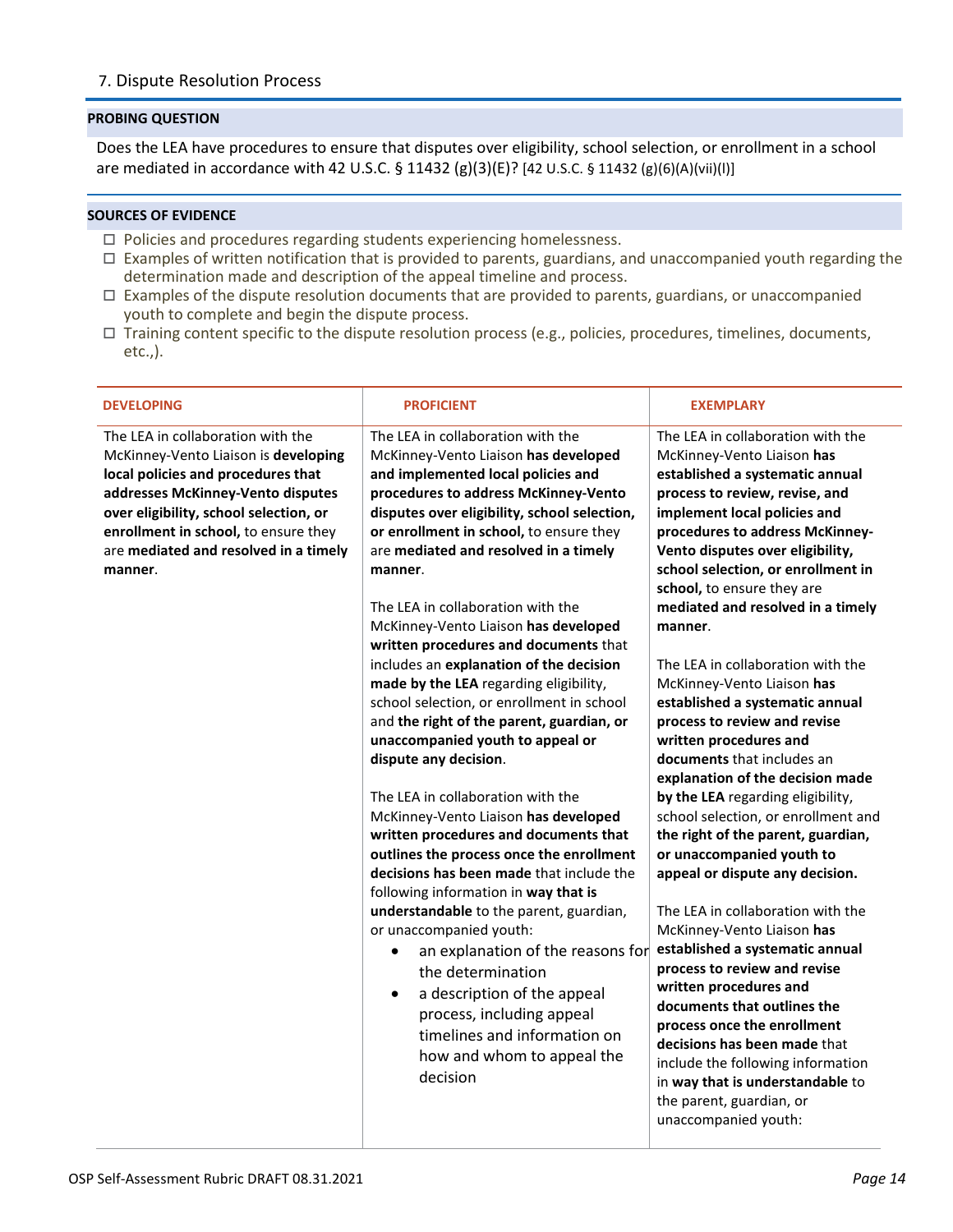- an explanation of the reasons for the determination
- a description of the appeal process, including appeal timelines and information on how and whom to appeal the decision

The LEA in collaboration with the local McKinney-Vento Liaison has **established a systematic annual process** to provide training to new and returning LEA and campus staff on **new or revised policies, written procedures, and documents** that outlines the LEA **policies and procedures** for the McKinney-Vento dispute resolution process as **part of LEA annual McKinney-Vento communication and training plan**.

The LEA in collaboration with the local McKinney-Vento Liaison includes their **local dispute resolution process** and any documents or resources to **assist parents, guardians, or unaccompanied youth** with the dispute resolution process on their **McKinney-Vento webpage.**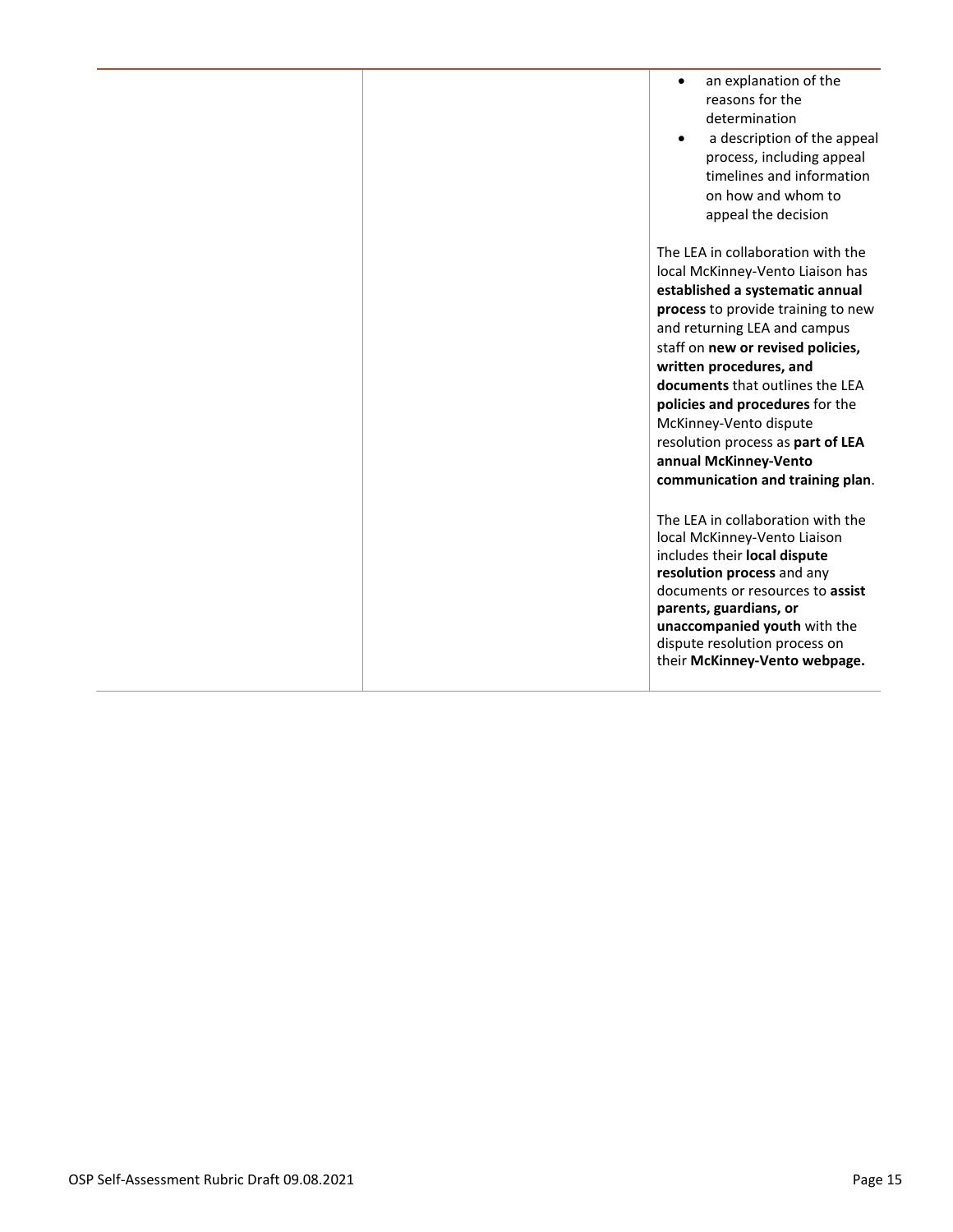## <span id="page-15-0"></span>8. Comparable Services

## **PROBING QUESTION**

How does the LEA in collaboration with the McKinney-Vento Liaison ensure that homeless children and unaccompanied youth enroll in, and have equal opportunity to succeed in, schools in the LEA including:

- Ensuring access to services through Head Start programs (including early head start programs; IDEA Parts B and C, and other preschool programs administered by the LEA
- Comparable educational services including programs in Career and Technical Education; educational programs for BE/ESL; programs for Gifted and Talented students; and school nutrition programs.
- Comparable educational services provided under Title I, Part A of the ESEA

[42 U.S.C. § 11432 (g)(6)(A) (iii); 42 U.S.C. § 11432 (g)(4)(B-D); TEC § 89.1605; TEC § 89.1609; TEC § 89.1615]

- $\Box$  LEA policy with evidence of providing comparable services.
- $\Box$  Sample letters and/or meeting agendas with Head Start and local early childhood programs.
- Collaboration with special programs (e.g., Special Education, BE/ESL, Career and Technical Education, Gifted and Talented, etc.,) to assist with continuity of educational services or referral process.
- $\Box$  School nutrition services.
- $\Box$  Description Title I Part a funds reserved by the LEA for services to support students experiencing homelessness.
- $\Box$  Evidence that the LEA ensures coordination with Title I and McKinney-Vento program staff (e.g., comprehensive needs assessment, meeting agendas, minutes, notes, emails, etc.,).

| <b>DEVELOPING</b>                                                                                                                                                                                                                                                                                                                                                                                                                                                                                                                                                                                                                                                                                                                                                                     | <b>PROFICIENT</b>                                                                                                                                                                                                                                                                                                                                                                                                                                                                                                                                                                                                                                                                                                                                                                                                                     | <b>EXEMPLARY</b>                                                                                                                                                                                                                                                                                                                                                                                                                                                                                                                                                                                                                                                                                                                                                                                                                                                                                                                                                                             |
|---------------------------------------------------------------------------------------------------------------------------------------------------------------------------------------------------------------------------------------------------------------------------------------------------------------------------------------------------------------------------------------------------------------------------------------------------------------------------------------------------------------------------------------------------------------------------------------------------------------------------------------------------------------------------------------------------------------------------------------------------------------------------------------|---------------------------------------------------------------------------------------------------------------------------------------------------------------------------------------------------------------------------------------------------------------------------------------------------------------------------------------------------------------------------------------------------------------------------------------------------------------------------------------------------------------------------------------------------------------------------------------------------------------------------------------------------------------------------------------------------------------------------------------------------------------------------------------------------------------------------------------|----------------------------------------------------------------------------------------------------------------------------------------------------------------------------------------------------------------------------------------------------------------------------------------------------------------------------------------------------------------------------------------------------------------------------------------------------------------------------------------------------------------------------------------------------------------------------------------------------------------------------------------------------------------------------------------------------------------------------------------------------------------------------------------------------------------------------------------------------------------------------------------------------------------------------------------------------------------------------------------------|
| The LEA in collaboration with the<br>McKinney-Vento Liaison is developing<br>a process to review and revise LEA<br>policies and protocols to support<br>equitable access and continuity of<br>comparable services to:<br>Implement a referral process<br>$\bullet$<br>for Head Start and LEA<br>preschool programs<br>Implement collaboration and<br>$\bullet$<br>coordination with LEA Special<br>Education, English Learners,<br><b>Career and Technical</b><br>Education, Gifted and Talented<br>programs to support access<br>and continuity of comparable<br>services<br>Implement enrollment in<br>$\bullet$<br>school nutrition programs, and<br>Implement collaboration and<br>$\bullet$<br>coordination with Title I, Part A<br>educational programs and<br>support services | The LEA in collaboration with the<br>McKinney-Vento Liaison has established a<br>process to review and revise LEA policies<br>and protocols to support equitable access<br>and continuity of comparable services to:<br>Implement a referral process for Head<br>$\bullet$<br>Start and LEA preschool programs<br>Implement collaboration and<br>$\bullet$<br>coordination with LEA Special<br>Education, BE/ESL, Career and<br>Technical Education, Gifted and<br>Talented programs to support access<br>to and continuity of comparable<br>services<br>Implement enrollment in school<br>$\bullet$<br>nutrition programs<br>Implement collaboration and<br>$\bullet$<br>coordination with Title I, Part A<br>educational programs and support<br>services<br>Inform LEA and campus staff of these<br>$\bullet$<br>policies annually | The LEA in collaboration with the<br>McKinney-Vento Liaison has<br>established a systematic annual<br>process to review and revise LEA<br>policies and protocols to support<br>equitable access and continuity of<br>comparable services to:<br>Implement a referral process<br>$\bullet$<br>for Head Start and LEA<br>preschool programs<br>Implement collaboration and<br>$\bullet$<br>coordination with LEA Special<br>Education, BE/ESL, Career and<br><b>Technical Education, Gifted</b><br>and Talented programs to<br>support access to and<br>continuity of comparable<br>services<br>Implement enrollment in<br>$\bullet$<br>school nutrition program,<br>Implement collaboration and<br>$\bullet$<br>coordination with Title I, Part<br>A educational programs and<br>support services<br>Inform returning and new LEA<br>$\bullet$<br>and campus staff of these<br>policies a part of the LEA<br><b>McKinney-Vento</b><br>communication and training<br>plan at the beginning and |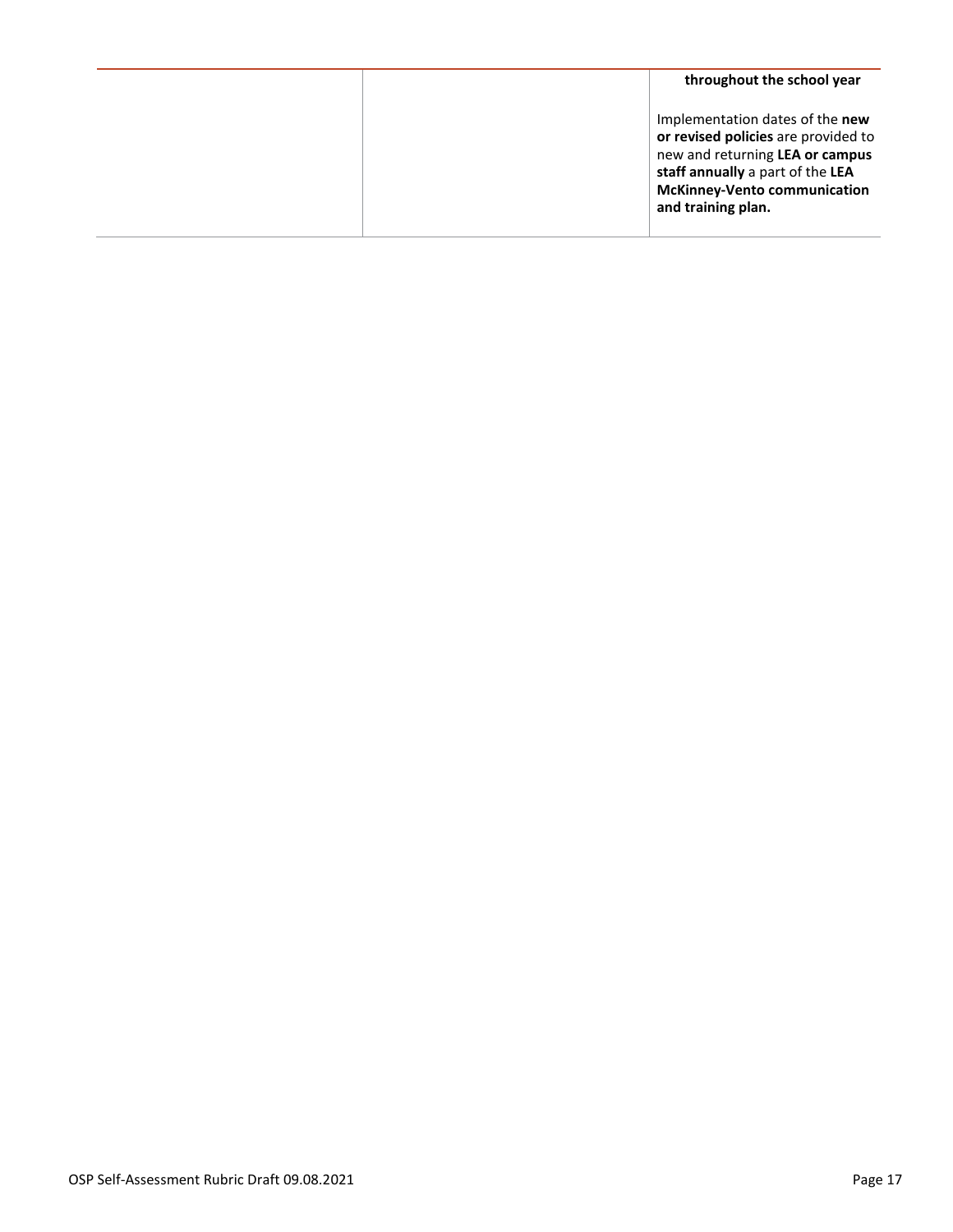<span id="page-17-0"></span>How does the LEA ensure that homeless families, children, and unaccompanied youth receive referrals to health care services, dental services, mental health, and substance abuse services, housing services, and other appropriate services? [42 U.S.C. § 11432 (g)(6)(A)(iv)]

- □ Intake Form or notes.
- $\square$  Community Resource list/guide.
- $\Box$  Evidence of referrals to community agencies.
- $\Box$  LEA webpage with community resources information.
- $\Box$  Flyer or brochures provided to parents, guardians, or unaccompanied youth.
- $\Box$  Community collaboration meeting agenda, notes, presentations, etc.

| <b>DEVELOPING</b>                                                                                                                                                                                                                                                                                                                                                                                                                    | <b>PROFICIENT</b>                                                                                                                                                                                                                                                                                                                                                                                                                                                                                                                                                                                                                                                                                                                                                                                                                                                                                                                                                                                                                                                                      | <b>EXEMPLARY</b>                                                                                                                                                                                                                                                                                                                                                                                                                                                                                                                                                                                                                                                                                                                                                                                                                                                                                                                                                                                                                                                                                                                                      |
|--------------------------------------------------------------------------------------------------------------------------------------------------------------------------------------------------------------------------------------------------------------------------------------------------------------------------------------------------------------------------------------------------------------------------------------|----------------------------------------------------------------------------------------------------------------------------------------------------------------------------------------------------------------------------------------------------------------------------------------------------------------------------------------------------------------------------------------------------------------------------------------------------------------------------------------------------------------------------------------------------------------------------------------------------------------------------------------------------------------------------------------------------------------------------------------------------------------------------------------------------------------------------------------------------------------------------------------------------------------------------------------------------------------------------------------------------------------------------------------------------------------------------------------|-------------------------------------------------------------------------------------------------------------------------------------------------------------------------------------------------------------------------------------------------------------------------------------------------------------------------------------------------------------------------------------------------------------------------------------------------------------------------------------------------------------------------------------------------------------------------------------------------------------------------------------------------------------------------------------------------------------------------------------------------------------------------------------------------------------------------------------------------------------------------------------------------------------------------------------------------------------------------------------------------------------------------------------------------------------------------------------------------------------------------------------------------------|
| The LEA in collaboration with the<br>McKinney-Vento Liaison is developing<br>an intake process/document to gather<br>basic information from homeless<br>families and unaccompanied youth to<br>assess and provide community<br>resources.<br>The LEA in collaboration with the<br>McKinney-Vento Liaison is developing<br>a follow-up communication<br>process/document to assess and<br>provide any new or additional<br>resources. | The LEA in collaboration with the<br>McKinney-Vento Liaison has developed and<br>implemented an intake process/document<br>to gather basic information from homeless<br>families and unaccompanied youth to<br>assess and provide community resources<br>for:<br>Health care<br>$\bullet$<br>Dental services<br>$\bullet$<br>Mental health<br>$\bullet$<br>Substance abuse<br>$\bullet$<br>Housing services<br>$\bullet$<br>Other appropriate services<br>$\bullet$<br>The LEA in collaboration with the<br>McKinney-Vento Liaison has developed a<br>follow-up communication<br>process/document to assess and provide<br>any new or additional community<br>resources to homeless families and<br>unaccompanied youth throughout the<br>school year or during the summer break.<br>The McKinney-Vento has developed a<br>process to documents the dates and<br>resources provided during the intake<br>process or during any follow-up<br>communication/activity that occurs with<br>the family or unaccompanied youth<br>throughout the school year or during the<br>summer break). | The LEA in collaboration with the<br>McKinney-Vento Liaison has<br>established an annual systematic<br>intake process/document to<br>gather basic information from<br>homeless families and<br>unaccompanied youth to assess<br>and provide community resources<br>for:<br>Health care<br>$\bullet$<br>Dental services<br>Mental health<br>$\bullet$<br>Substance abuse<br>$\bullet$<br>Housing services<br>$\bullet$<br>Other appropriate services<br>$\bullet$<br>The LEA in collaboration with the<br>McKinney-Vento Liaison has<br>established an annual systematic<br>follow-up communication<br>process/document to assess and<br>provide any new or additional<br>community resources to homeless<br>families and unaccompanied youth<br>throughout the school year or<br>during any summer, holiday, or<br>extended school break.<br>The McKinney-Vento Liaison has<br>established a systematic annual<br>process to document the dates<br>and resources provided during<br>the intake process or during any<br>follow-up<br>communication/activity that<br>occurs with the family or<br>unaccompanied youth<br>throughout the school year or |
|                                                                                                                                                                                                                                                                                                                                                                                                                                      |                                                                                                                                                                                                                                                                                                                                                                                                                                                                                                                                                                                                                                                                                                                                                                                                                                                                                                                                                                                                                                                                                        |                                                                                                                                                                                                                                                                                                                                                                                                                                                                                                                                                                                                                                                                                                                                                                                                                                                                                                                                                                                                                                                                                                                                                       |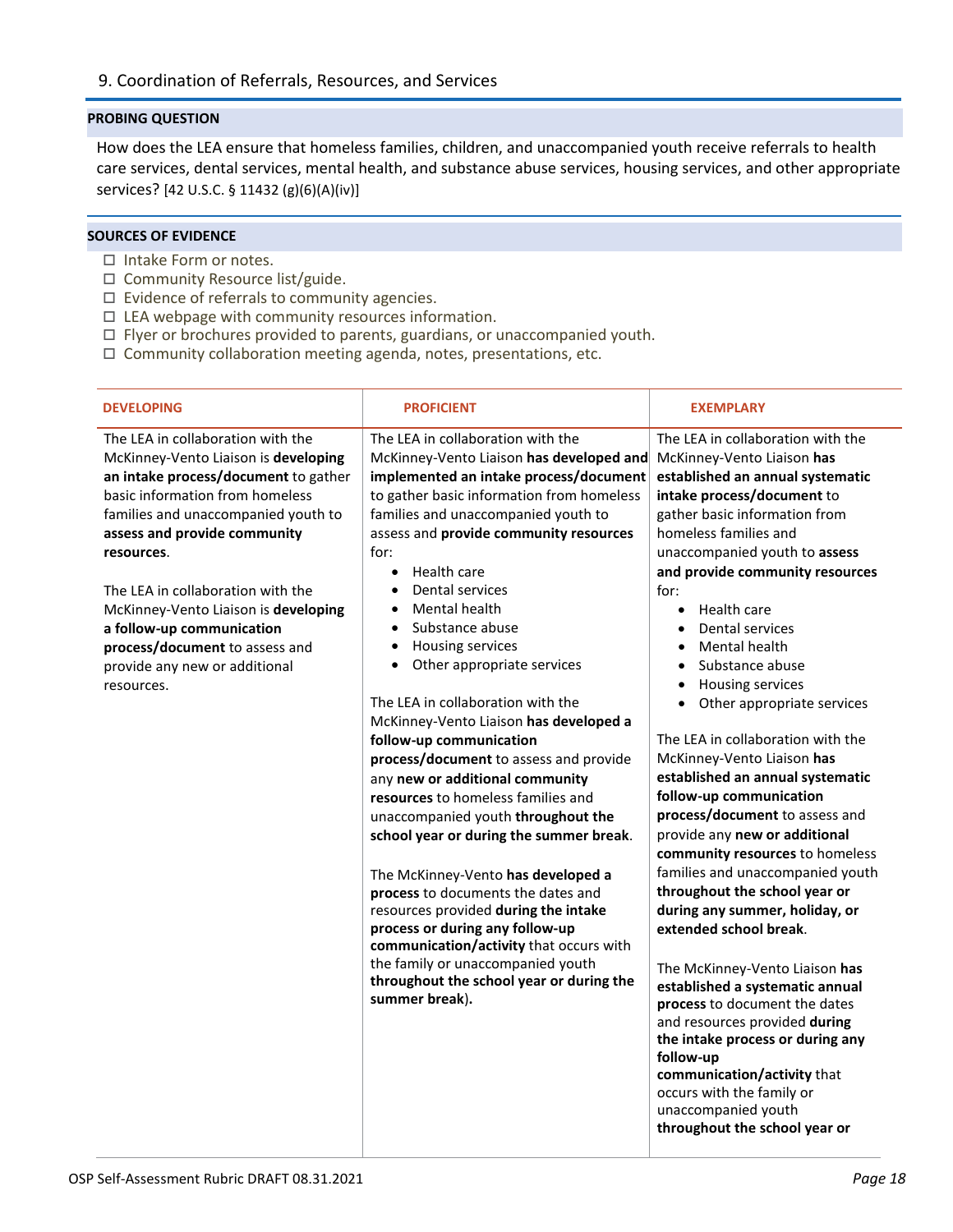|  | during any summer, holiday, or<br>extended school break.                                                                                                                                                                                                                                      |
|--|-----------------------------------------------------------------------------------------------------------------------------------------------------------------------------------------------------------------------------------------------------------------------------------------------|
|  | The LEA in collaboration with the<br>McKinney-Vento Liaison has<br>established a systematic annual<br>process to develop and post a list<br>of community resources on their<br>McKinney-Vento webpage.                                                                                        |
|  | The LEA in collaboration with the<br>McKinney-Vento Liaison reviews<br>their intake data annually to<br>identify any gaps or trends in the<br>resources provided. This data is<br>utilized to help improve the<br>supports provided to students<br>and families experiencing<br>homelessness. |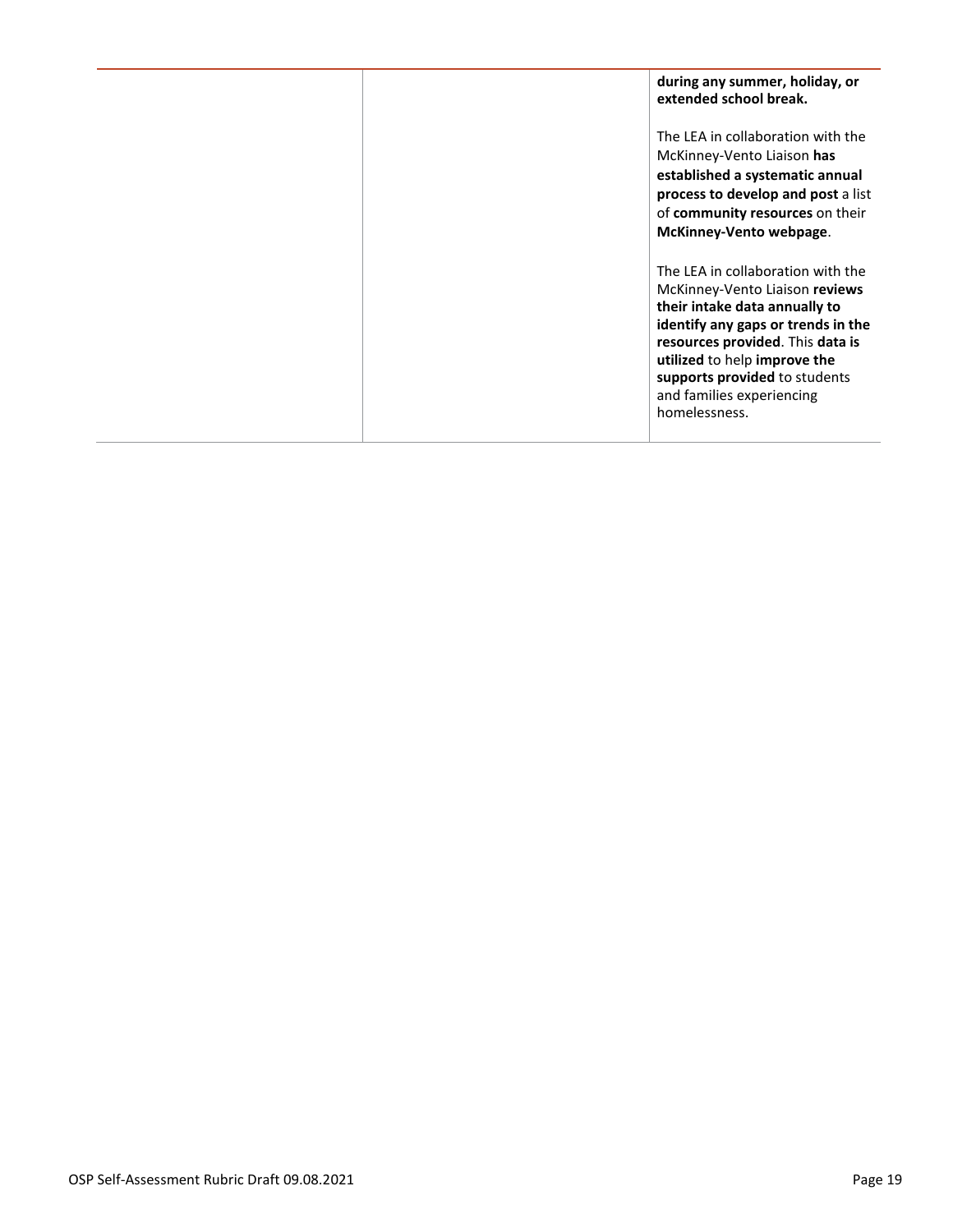<span id="page-19-0"></span>How does the LEA ensure that they immediately enroll homeless children and unaccompanied youth, even if they do not have the records normally required for enrollment, such as previous academic records, records of immunization, and other required records, proof of residency, or other documentation; or has missed application or enrollment deadlines during any period of homelessness? [42 U.S.C. § 11432 (g)(1)(J)(iii)]

- $\Box$  Policies and procedures regarding students experiencing homelessness.
- $\Box$  Evidence of communication with parent, guardian, unaccompanied youth, and transportation department.
- $\Box$  Evidence coordination and collaboration with McKinney-Vento Liaison and Transportation department.
- $\Box$  Transportation referral form or email.
- □ Brochures or letters.
- $\Box$  Intake form or notes.

| <b>DEVELOPING</b>                                                                                                                                                                                      | <b>PROFICIENT</b>                                                                                                                                                                                                                                                                                                                                                                                                                                                                                                                                                                                                                                                                                                                                                                                                                                                                                                                                        | <b>EXEMPLARY</b>                                                                                                                                                                                                                                                                                                                                                                                                                                                                                                                                                                                                                                                                                                                                                                                                                                                                                                                                                                                                                                                        |
|--------------------------------------------------------------------------------------------------------------------------------------------------------------------------------------------------------|----------------------------------------------------------------------------------------------------------------------------------------------------------------------------------------------------------------------------------------------------------------------------------------------------------------------------------------------------------------------------------------------------------------------------------------------------------------------------------------------------------------------------------------------------------------------------------------------------------------------------------------------------------------------------------------------------------------------------------------------------------------------------------------------------------------------------------------------------------------------------------------------------------------------------------------------------------|-------------------------------------------------------------------------------------------------------------------------------------------------------------------------------------------------------------------------------------------------------------------------------------------------------------------------------------------------------------------------------------------------------------------------------------------------------------------------------------------------------------------------------------------------------------------------------------------------------------------------------------------------------------------------------------------------------------------------------------------------------------------------------------------------------------------------------------------------------------------------------------------------------------------------------------------------------------------------------------------------------------------------------------------------------------------------|
| The LEA in collaboration with the<br>McKinney-Vento Liaison is developing<br>policies and procedures to ensure<br>that School of Origin transportation<br>services are provided in a timely<br>manner. | The LEA in collaboration with the<br>McKinney-Vento Liaison has established<br>policies and procedures to ensure that<br><b>School of Origin transportation services</b><br>are provided in a timely manner.<br>The LEA in collaboration with the<br>McKinney-Vento Liaison has developed a:<br>• McKinney-Vento transportation<br>intake process/form to assess and<br>document School of Origin<br>transportation services<br>McKinney-Vento School of Origin<br>transportation request<br>process/document<br>• McKinney-Vento transportation<br>document that outlines the School of<br><b>Origin transportation process</b><br>• McKinney-Vento transportation<br>document that provides School of<br>Origin bus information (e.g., route,<br>pick-up and drop off time, start date,<br>contact information, etc.), to<br>homeless families or unaccompanied<br>youth<br>• Process to track and monitor School<br>of Origin transportation services | The LEA in collaboration with the<br>McKinney-Vento Liaison has<br>established a systematic annual<br>process to develop, review, and<br>revise policies, procedures, and<br>documents to ensure that School<br>of Origin transportation services<br>are provided in a timely manner.<br>The LEA in collaboration with the<br>McKinney-Vento Liaison has<br>established a systematic annual<br>process to develop, review, and<br>revise:<br>McKinney-Vento<br>$\bullet$<br>transportation intake<br>process/form to assess<br>and document School of<br>Origin transportation<br>services<br>McKinney-Vento School of<br>$\bullet$<br>Origin transportation<br>request<br>process/document<br>McKinney-Vento<br>$\bullet$<br>transportation document<br>that outline the School of<br><b>Origin transportation</b><br>process<br>McKinney-Vento<br>$\bullet$<br>transportation document<br>that provide School of<br><b>Origin bus information</b><br>(e.g., route, pick-up and<br>drop off time, start date,<br>contact information, etc.)<br>to homeless families or |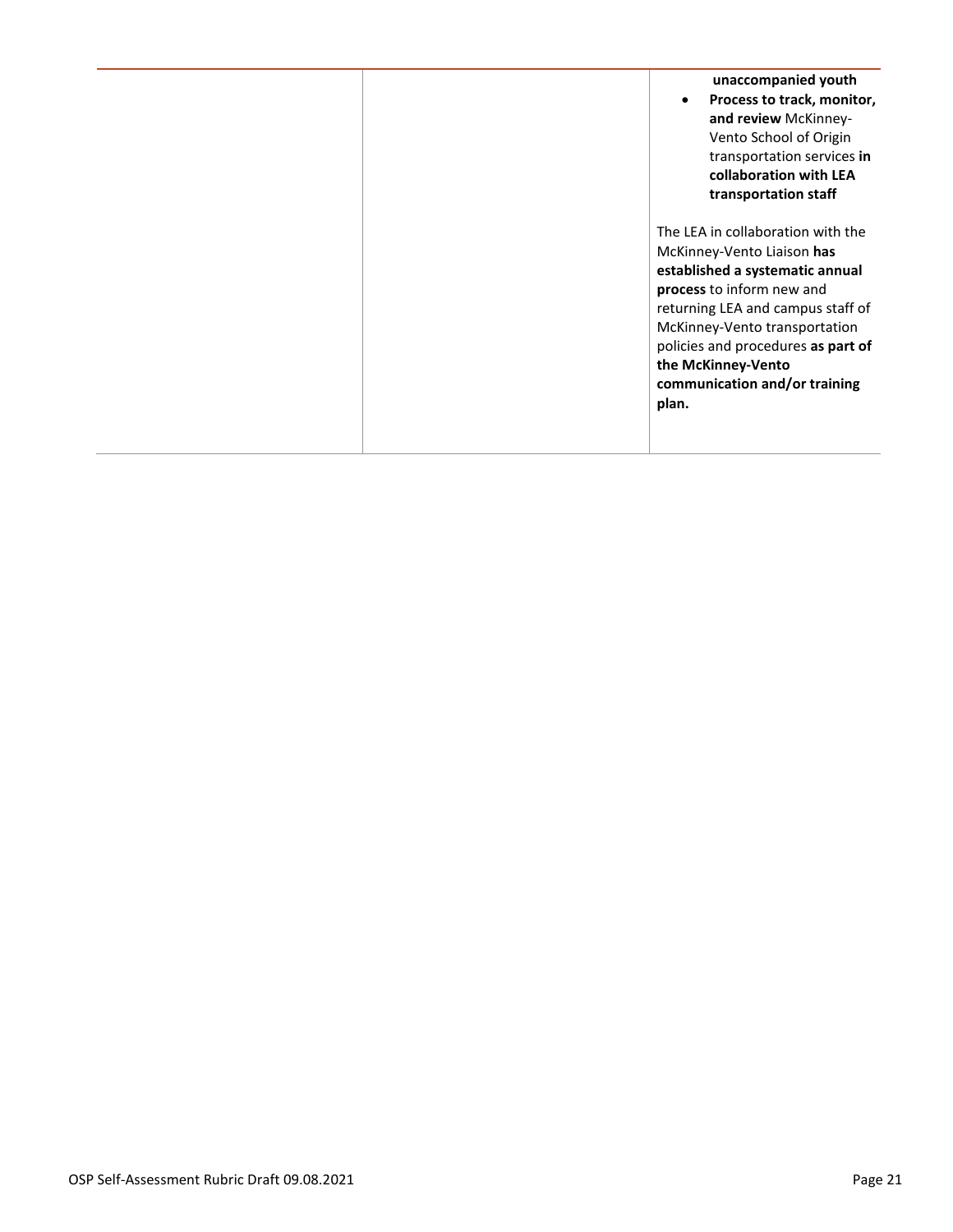<span id="page-21-0"></span>Does the LEA McKinney-Vento Homeless liaison have a systematic process in place to inform unaccompanied youth about their independent student status on the FAFSA and assist with verification of the status? [42 U.S.C. § 11432 (g)(6)(A)(x)(lll); TEC § 89.1613]

- $\Box$  Four-year plans completed by students.
- □ Career Inventory Results.
- □ Course Guide.
- Dual Enrollment policies.
- $\square$  Evidence that students took career development courses.
- $\Box$  Notes or other evidence of meetings with parents and student's college and career planning.
- $\square$  Summer student internships.
- $\Box$  Counselor meeting agendas and presentation.

| <b>DEVELOPING</b>                           | <b>PROFICIENT</b>                              | <b>EXEMPLARY</b>                     |
|---------------------------------------------|------------------------------------------------|--------------------------------------|
| The LEA in collaboration with the           | The LEA in collaboration with the              | The LEA in collaboration with the    |
| McKinney-Vento Homeless Liaison is          | McKinney-Vento Homeless Liaison has            | McKinney-Vento Homeless Liaison      |
| developing a process to inform              | established a process to inform students       | has established a systematic         |
| students who were <b>identified as both</b> | who were identified as both homeless and       | annual process to inform students    |
| homeless and an unaccompanied               | an unaccompanied youth during their            | who were identified as both          |
| youth during their senior year of high      | senior year of high school about their         | homeless and an unaccompanied        |
| school about their independent              | independent status on FAFSA and provide        | youth during their senior year of    |
| status on FAFSA and provide the             | the student a <b>FAFSA</b> verification status | high school about their              |
| student a <b>FAFSA</b> verification status  | form.                                          | independent status on FAFSA and      |
| form.                                       |                                                | provide the student a FAFSA          |
|                                             | The McKinney-Vento Liaison has developed       | verification status form.            |
|                                             | a process to draft and disseminate FAFSA       |                                      |
|                                             | verification letters to homeless               | The McKinney-Vento Liaison has       |
|                                             | unaccompanied youth (e.g., monthly,            | developed a systematic monthly       |
|                                             | quarterly, each semester, etc.).               | process to draft and disseminate     |
|                                             |                                                | <b>FAFSA verification letters to</b> |
|                                             | The McKinney-Vento Liaison has                 | homeless unaccompanied youth.        |
|                                             | developed a process to provide copies of       |                                      |
|                                             | the FAFSA letters to the designated            | The McKinney-Vento Liaison has       |
|                                             | professional school counselor contact          | developed a process to provides a    |
|                                             | each semester.                                 | copy of the FAFSA letters to the     |
|                                             |                                                | designated professional school       |
|                                             |                                                | counselor contact each month.        |
|                                             |                                                |                                      |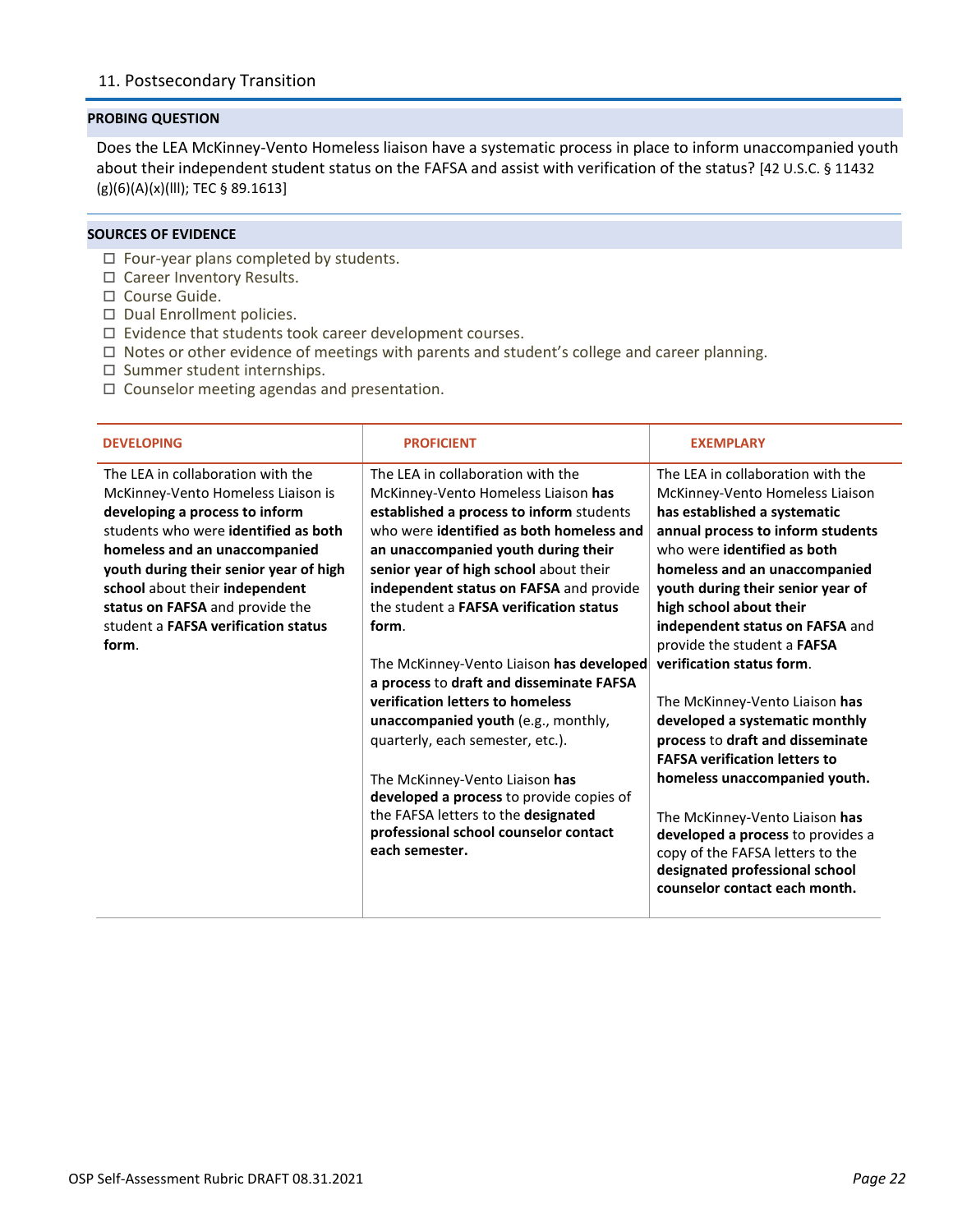<span id="page-22-0"></span>Does the LEA have mechanisms in place to ensure that homeless children and unaccompanied youth receive assistance from professional school counselors to support with college and career transition planning? [42 U.S.C. § 11432 (g)(1)(K; TEC § 89.1613]

- $\Box$  Four-year plans completed by students.
- □ Career Inventory Results.
- □ Course Guide.
- Dual Enrollment policies.
- $\square$  Evidence that students took career development courses.
- □ Notes or other evidence of meetings with parents and student's college and career planning.
- $\square$  Summer student internships.
- $\Box$  Counselor meeting agendas and presentation.

| <b>DEVELOPING</b>                                                                                                                                                                                  | <b>PROFICIENT</b>                                                                                                                                                                                                                                                                                                                                                                                                                                                                                                                                                                                                          | <b>EXEMPLARY</b>                                                                                                                                                                                                                                                                                                                                                                                                                                                                                                                                                                                                                                                                                                                                                                                                                                                                                                                                                                          |
|----------------------------------------------------------------------------------------------------------------------------------------------------------------------------------------------------|----------------------------------------------------------------------------------------------------------------------------------------------------------------------------------------------------------------------------------------------------------------------------------------------------------------------------------------------------------------------------------------------------------------------------------------------------------------------------------------------------------------------------------------------------------------------------------------------------------------------------|-------------------------------------------------------------------------------------------------------------------------------------------------------------------------------------------------------------------------------------------------------------------------------------------------------------------------------------------------------------------------------------------------------------------------------------------------------------------------------------------------------------------------------------------------------------------------------------------------------------------------------------------------------------------------------------------------------------------------------------------------------------------------------------------------------------------------------------------------------------------------------------------------------------------------------------------------------------------------------------------|
| The LEA in collaboration with the<br>McKinney-Vento Homeless Liaison is<br>developing a process to assist<br>students experiencing homelessness<br>with college and career transition<br>planning. | The LEA in collaboration with the<br>McKinney-Vento Homeless Liaison has<br>established a process to assist students<br>experiencing homelessness with:<br>Development of a four-year plan<br>$\bullet$<br>that includes post-secondary<br>college and career options<br>Provide opportunities for career<br>$\bullet$<br>development and exploration<br>activities<br>Complete career interest<br>$\bullet$<br>inventories<br>Information on dual credit courses<br>$\bullet$<br>Post-secondary planning<br>$\bullet$<br>Provide FAFSA<br>$\bullet$<br>assistance/verification letter for<br>homeless unaccompanied Youth | The LEA in collaboration with the<br>McKinney-Vento Homeless Liaison<br>has established a systematic annual<br>process to assist students<br>experiencing homelessness with:<br>• Development of a four-year<br>plan that includes post-<br>secondary college and career<br>options<br>Provide opportunities for<br>career development and<br>exploration activities<br>Complete career interest<br>inventories<br>Information on dual credit<br>courses<br>Post-secondary planning<br>Provide FAFSA<br>assistance/verification letter<br>for homeless unaccompanied<br>Youth<br>The McKinney-Vento Liaison has<br>established a systematic annual<br>process to coordinate and<br>collaborate with new and returning<br>professional school counselors<br>and/or post-secondary advisors to<br>support students experiencing<br>homelessness with postsecondary<br>college and career transition<br>planning as part of their McKinney-<br>Vento communication and /or<br>training plan. |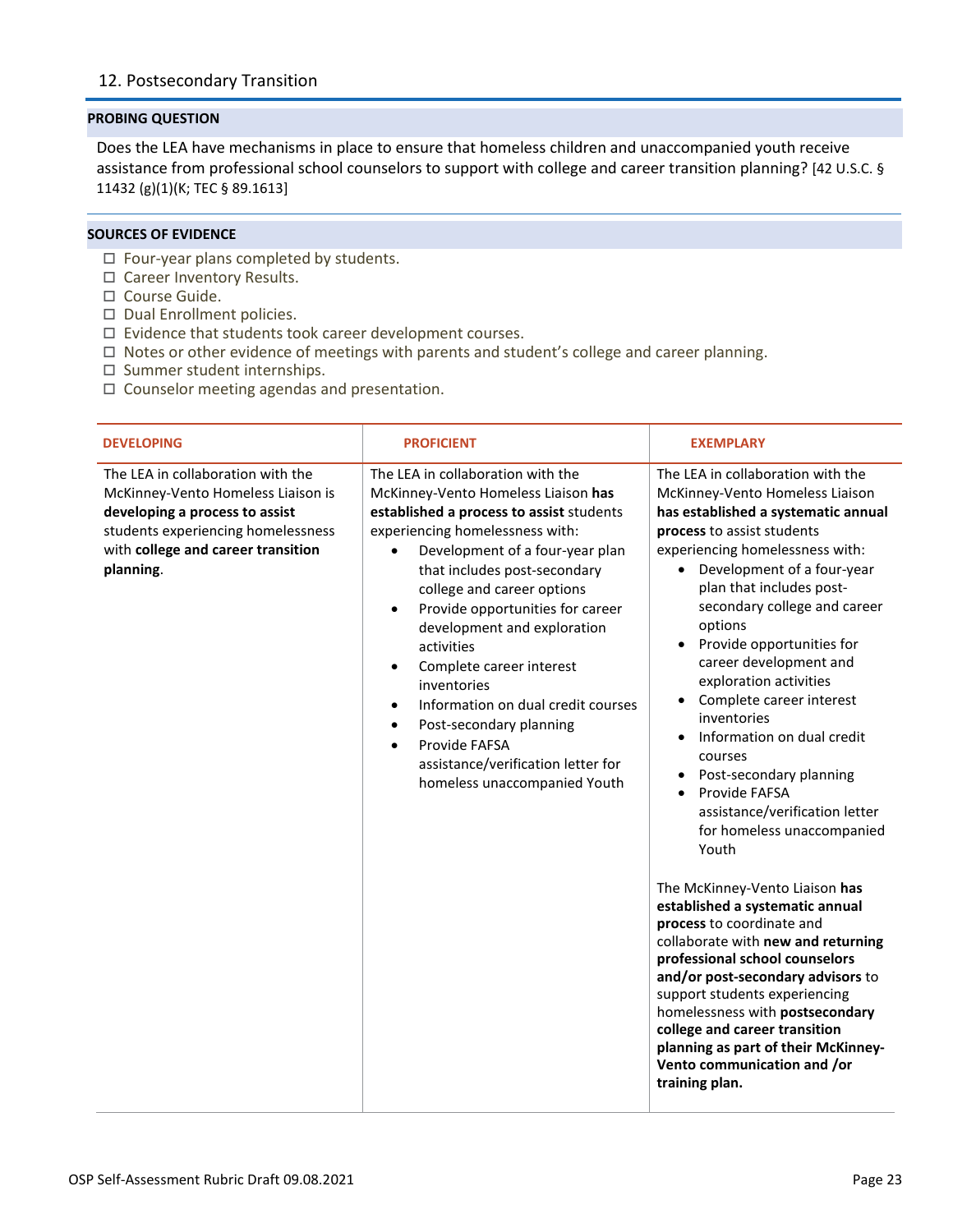## <span id="page-23-0"></span>13. Transition Assistance

#### **PROBING QUESTION**

Does the LEA have systems to ease transition of students experiencing homelessness upon enrollment or identification? [TEC § 89.1605]

- $\Box$  Policies and procedures regarding students experiencing homelessness.
- $\Box$  Evidence of communication with parent, guardian, unaccompanied youth.
- □ Enrollment conference agenda, notes, checklist, etc.
- $\Box$  Brochures or letters.
- □ Intake form or notes.
- □ Welcome packets.

| <b>DEVELOPING</b>                                                                                                                                                                                            | <b>PROFICIENT</b>                                                                                                                                                                                                                                                                                                                                                                                                                                                                                                                                                                                                                                                   | <b>EXEMPLARY</b>                                                                                                                                                                                                                                                                                                                                                                                                                                                                                                                                                                                                                                                                                                                                                                                                                                                                                                                                                                                                                     |
|--------------------------------------------------------------------------------------------------------------------------------------------------------------------------------------------------------------|---------------------------------------------------------------------------------------------------------------------------------------------------------------------------------------------------------------------------------------------------------------------------------------------------------------------------------------------------------------------------------------------------------------------------------------------------------------------------------------------------------------------------------------------------------------------------------------------------------------------------------------------------------------------|--------------------------------------------------------------------------------------------------------------------------------------------------------------------------------------------------------------------------------------------------------------------------------------------------------------------------------------------------------------------------------------------------------------------------------------------------------------------------------------------------------------------------------------------------------------------------------------------------------------------------------------------------------------------------------------------------------------------------------------------------------------------------------------------------------------------------------------------------------------------------------------------------------------------------------------------------------------------------------------------------------------------------------------|
| The LEA is in collaboration with the<br>local McKinney-Vento Homeless<br>Liaison is developing systems to ease<br>transitions of students experiencing<br>homelessness upon enrollment or<br>identification. | The LEA in collaboration with the local<br>McKinney-Vento Homeless liaison has<br>established a process to ease transitions of<br>students experiencing homelessness by:<br>Providing welcome packets,<br>$\bullet$<br>introduction to school processes<br>and programs during the first two<br>weeks of enrollment at a new<br>school<br>Providing introductions for new<br>students that maintain student<br>privacy and confidentiality to the<br>school environment and process<br>Convening an enrollment<br>$\bullet$<br>conference within the first two<br>weeks of enrollment or within the<br>first two weeks after a student is<br>identified as homeless | The LEA in collaboration with the<br>local McKinney-Vento Homeless<br>liaison has established a<br>systematic annual process to ease<br>transition of students experiencing<br>homelessness by:<br>Providing welcome packets,<br>$\bullet$<br>introduction to school<br>processes and programs<br>during the first two weeks<br>of enrollment at a new<br>school<br>Providing introductions for<br>$\bullet$<br>new students that maintain<br>student privacy and<br>confidentiality to the school<br>environment and process<br>Convening an enrollment<br>$\bullet$<br>conference within the first<br>two weeks of enrollment or<br>within the first two weeks<br>after a student is identified<br>as homeless<br>The LEA in collaboration with the<br>McKinney-Vento Liaison has<br>established a systematic annual<br>process to inform LEA and campus<br>staff of the processes to ease the<br>transition of students<br>experiencing homelessness as<br>part of their McKinney-Vento<br>communication and/or training<br>plan. |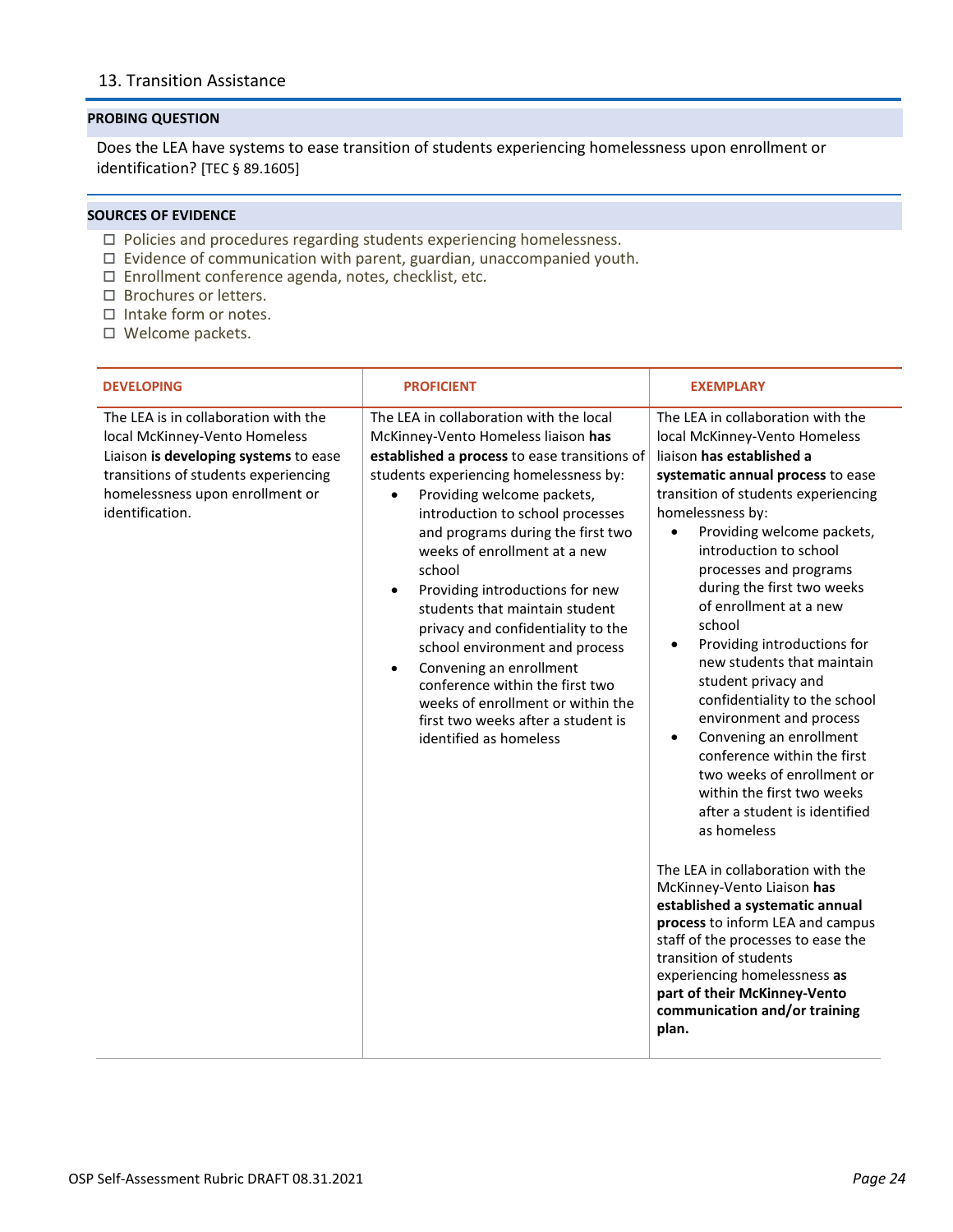## <span id="page-24-1"></span><span id="page-24-0"></span>**Military-Connected**

## 14. Identification/PEIMS

## **PROBING QUESTION**

How does the LEA identify military-connected students, and how does the LEA use this information to improve student outcomes? [ESSA of 2015, § 1111(h)(1)(C)(ii); TEC § 25.006]

- □ Enrollment packets.
- □ PEIMS data.
- $\Box$  LEA data system and reports.

| <b>DEVELOPING</b>                                                                                    | <b>PROFICIENT</b>                                                                                                                                       | <b>EXEMPLARY</b>                                                                                                                                                                                                                                                                                                                                                                                                                                                                                                                                                                                                                   |
|------------------------------------------------------------------------------------------------------|---------------------------------------------------------------------------------------------------------------------------------------------------------|------------------------------------------------------------------------------------------------------------------------------------------------------------------------------------------------------------------------------------------------------------------------------------------------------------------------------------------------------------------------------------------------------------------------------------------------------------------------------------------------------------------------------------------------------------------------------------------------------------------------------------|
| LEA has a plan to include the military<br>student identifier question to their<br>enrollment packet. | LEA <b>includes</b> the military student identifier<br>question in their enrollment packet.<br>The LEA provides identification data to<br>school staff. | The LEA has established a<br>systematic process for identifying<br>military-connected students upon<br>enrollment and uses data gathered<br>on military-connected students to<br>better personalize academic<br>services and supports for students.<br>The LEA provides identification<br>data to teachers, counselors, and<br>other key staff and trains staff on<br>providing appropriate support to<br>military-connected students.<br>LEA identifies transition patterns,<br>needs, and supports that are<br>associated with particular<br>categories of mobile students and<br>with particular sending and<br>receiving LEAs. |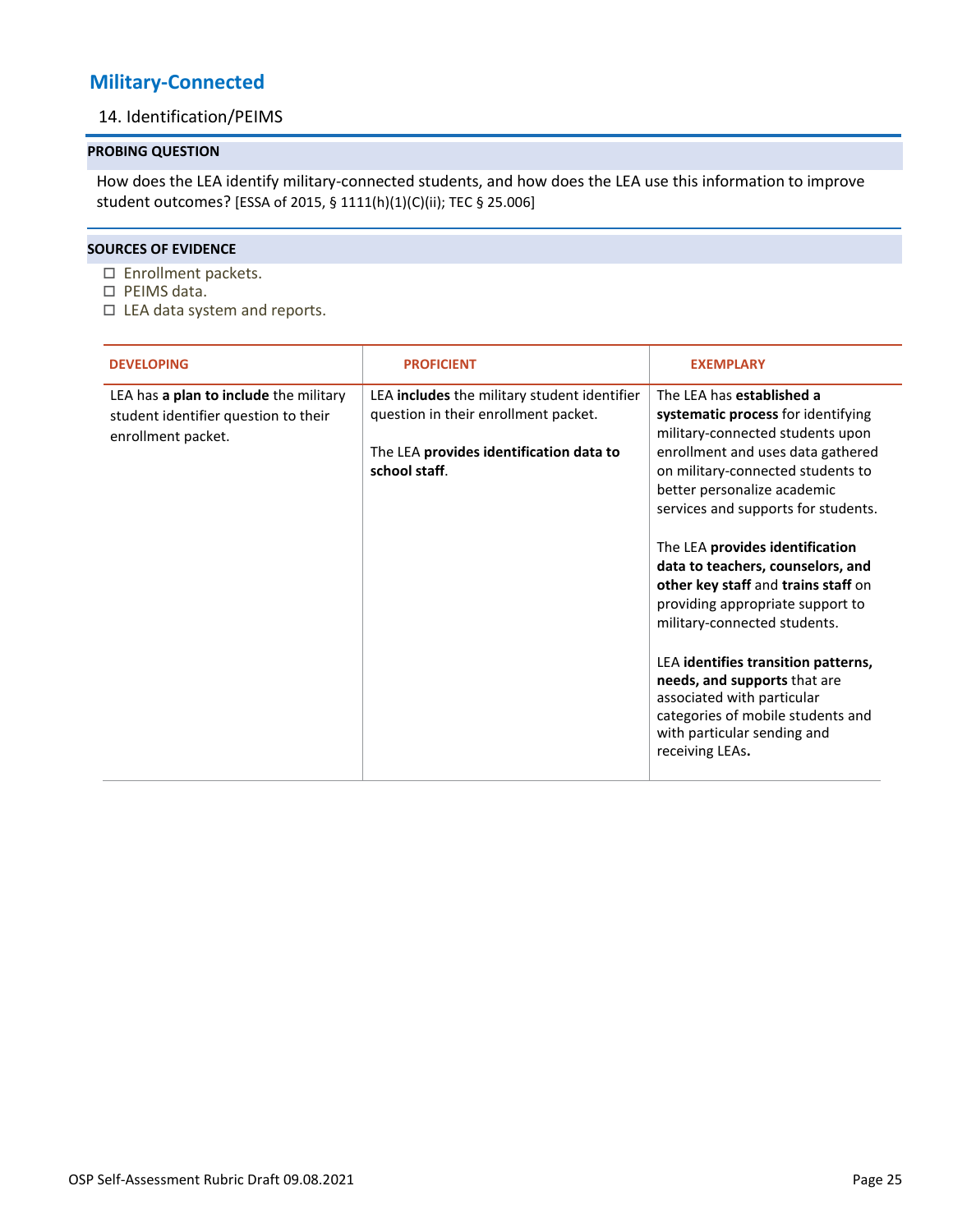<span id="page-25-0"></span>What systems does the LEA use to ensure the ease of transition for military-connected students? [TEC § 162, Art. IV; TEC § 25.006]

- $\Box$  Procedures for transition and enrollment.
- $\Box$  Communication with families on school transitions.
- $\Box$  Military liaison duties.
- $\Box$  Military family webpage.

| <b>DEVELOPING</b>                                                                                                                                                                 | <b>PROFICIENT</b>                                                                                                                                                                                                                                                                                                 | <b>EXEMPLARY</b>                                                                                                                                                                                                                                                                                                                                                                                                                                                                                                                                                                     |
|-----------------------------------------------------------------------------------------------------------------------------------------------------------------------------------|-------------------------------------------------------------------------------------------------------------------------------------------------------------------------------------------------------------------------------------------------------------------------------------------------------------------|--------------------------------------------------------------------------------------------------------------------------------------------------------------------------------------------------------------------------------------------------------------------------------------------------------------------------------------------------------------------------------------------------------------------------------------------------------------------------------------------------------------------------------------------------------------------------------------|
| The LEA is developing a system for<br>easing transitions for military-connected<br>students during the first two weeks of<br>enrollment.<br>Campuses give 30 days for students to | The LEA has a process to ease the<br>transition of military-connected students.<br>Campuses give 30 days for students to<br>obtain immunizations.                                                                                                                                                                 | The LEA has established a<br>systematic process for easing the<br>transition of military-connected<br>students and reviews this process<br>annually.                                                                                                                                                                                                                                                                                                                                                                                                                                 |
| obtain immunizations.                                                                                                                                                             | Campuses accept unofficial records in the<br>event that official records cannot be<br>obtained.<br>Campuses send official records within 10<br>days of request.<br>The school district does not charge tuition<br>for students who reside in military housing<br>and are exempt from taxation by the<br>district. | The LEA communicates with<br>families on the importance of<br>notifying schools of upcoming<br>transitions.<br>The campus has a designated staff<br>member serving as a military<br>liaison who provides support and<br>professional development for key<br>personnel around academic<br>transfer challenges.<br>The LEA or campus maintains an<br>easily accessible webpage with<br>information for military families<br>on relocation, enrollment and<br>registration, academic planning,<br>counseling and support services,<br>and the campus-based military<br>liaison contact. |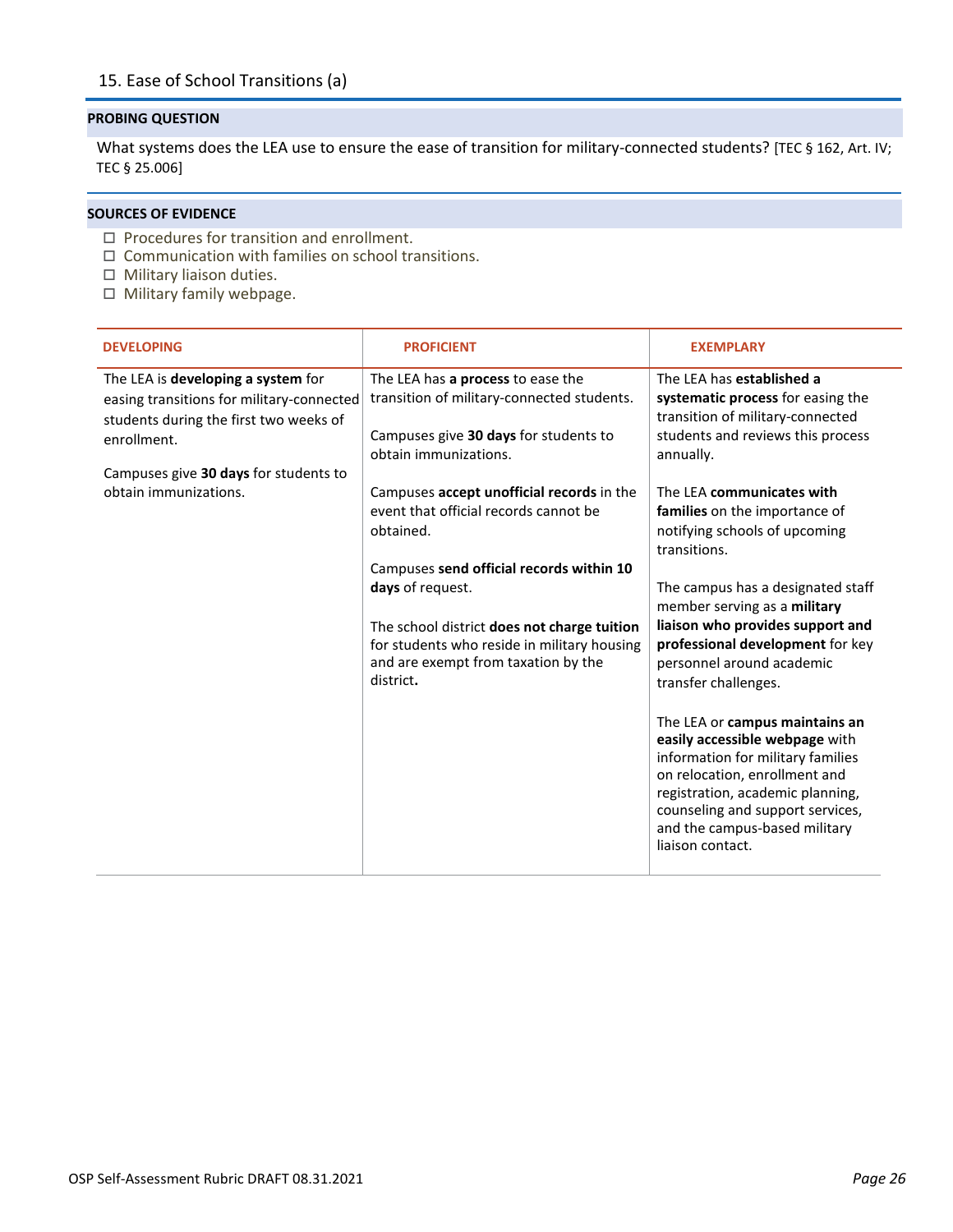<span id="page-26-0"></span>How does the LEA ensure transitioning military-connected students can participate in extra-curricular activities and are integrated into their receiving school's community? [TEC §162, Art. VI(B); 19 TAC §61.1063; TEC §25.006]

- $\Box$  Guidelines for student acceptance in extra-curricular activities.
- $\Box$  Military liaison duties.
- $\Box$  Student transition program activities (pictures, social media, presentation materials, etc.).

| <b>DEVELOPING</b>                                                                                                                                   | <b>PROFICIENT</b>                                                                                                  | <b>EXEMPLARY</b>                                                                                                                                                                                                                                                                                                                                                                                                                                                                                                                                                                                                                     |
|-----------------------------------------------------------------------------------------------------------------------------------------------------|--------------------------------------------------------------------------------------------------------------------|--------------------------------------------------------------------------------------------------------------------------------------------------------------------------------------------------------------------------------------------------------------------------------------------------------------------------------------------------------------------------------------------------------------------------------------------------------------------------------------------------------------------------------------------------------------------------------------------------------------------------------------|
| The LEA has a plan to develop<br>guidelines and programs to support<br>the integration of military-connected<br>students into the school community. | LEA has developed guidelines for waiving<br>deadlines and certain try-out rules in<br>extra-curricular activities. | LEA has developed systematic<br>processes to foster student access<br>to extracurricular programs,<br>including waiving deadlines and<br>certain try-out rules in extra-<br>curricular activities.<br>The campus has a designated staff<br>member serving as a military<br>liaison, who oversees programs<br>that help integrate military-<br>connected students into the school<br>community and provides training<br>to key staff on transition<br>challenges for military-connected<br>students.<br>The campus offers a student<br>transition program led by school<br>staff, the campus military liaison,<br>or student leaders. |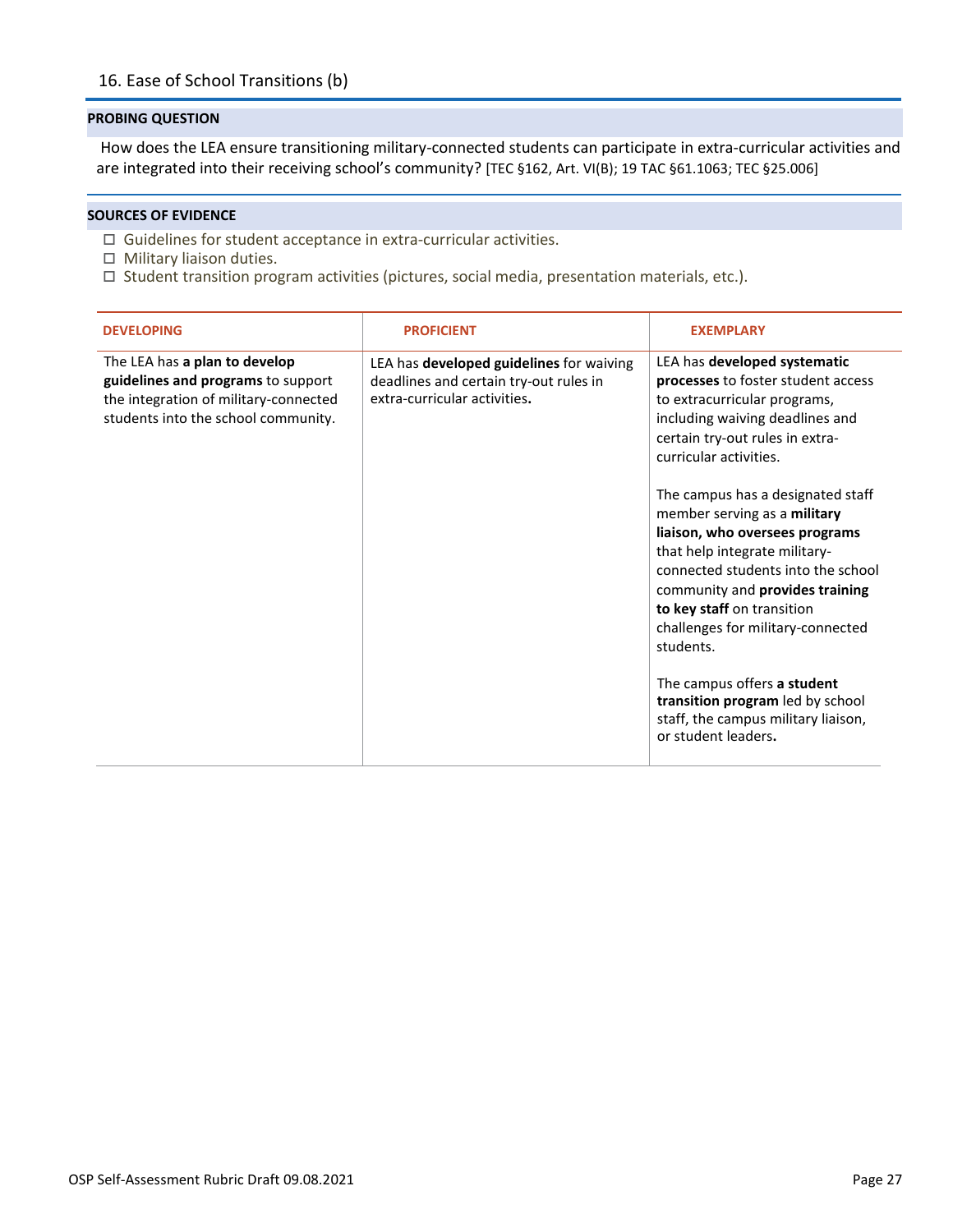## <span id="page-27-0"></span>17. Post-Secondary Preparation

## **PROBING QUESTION**

How does the LEA promote post-secondary study for military-connected students? [TEC §25.006; 19 TAC §61, Subchapter FF]

- $\Box$  Student graduation data reports.
- $\square$  Procedures for monitoring graduation plans.
- $\Box$  Counseling schedule, notes, or other evidence of meetings with students and/or families regarding postsecondary preparation.
- $\Box$  Military liaison duties.
- $\square$  Student attendance of college events.

| <b>DEVELOPING</b>                                                      | <b>PROFICIENT</b>                                                                                                                     | <b>EXEMPLARY</b>                                                                                                                                                                       |
|------------------------------------------------------------------------|---------------------------------------------------------------------------------------------------------------------------------------|----------------------------------------------------------------------------------------------------------------------------------------------------------------------------------------|
| Students may graduate with<br>endorsements.                            | Students graduate with endorsements.                                                                                                  | The LEA has a systematic process<br>for ensuring students graduate                                                                                                                     |
| Students may have post-secondary<br>plans in their personal graduation | Students have post-secondary plans in<br>their personal graduation plans.                                                             | on-time and preparing students for<br>post-secondary study. The LEA<br>reviews this process annually.                                                                                  |
| plans.                                                                 | The LEA provides services for military-<br>connected students in transition when<br>applying and receiving post-secondary<br>funding. | The LEA provides services for<br>military-connected students in<br>transition for all aspects of post-<br>secondary study.                                                             |
|                                                                        |                                                                                                                                       | The campus has a designated staff<br>member serving as a military<br>liaison who provides guidance to<br>military-connected students on<br>college, career, and military<br>readiness. |
|                                                                        |                                                                                                                                       | Students are connected with<br>college campus tours, out of<br>town opportunities, and/or other<br>opportunities to link students<br>with college and career<br>exploration.           |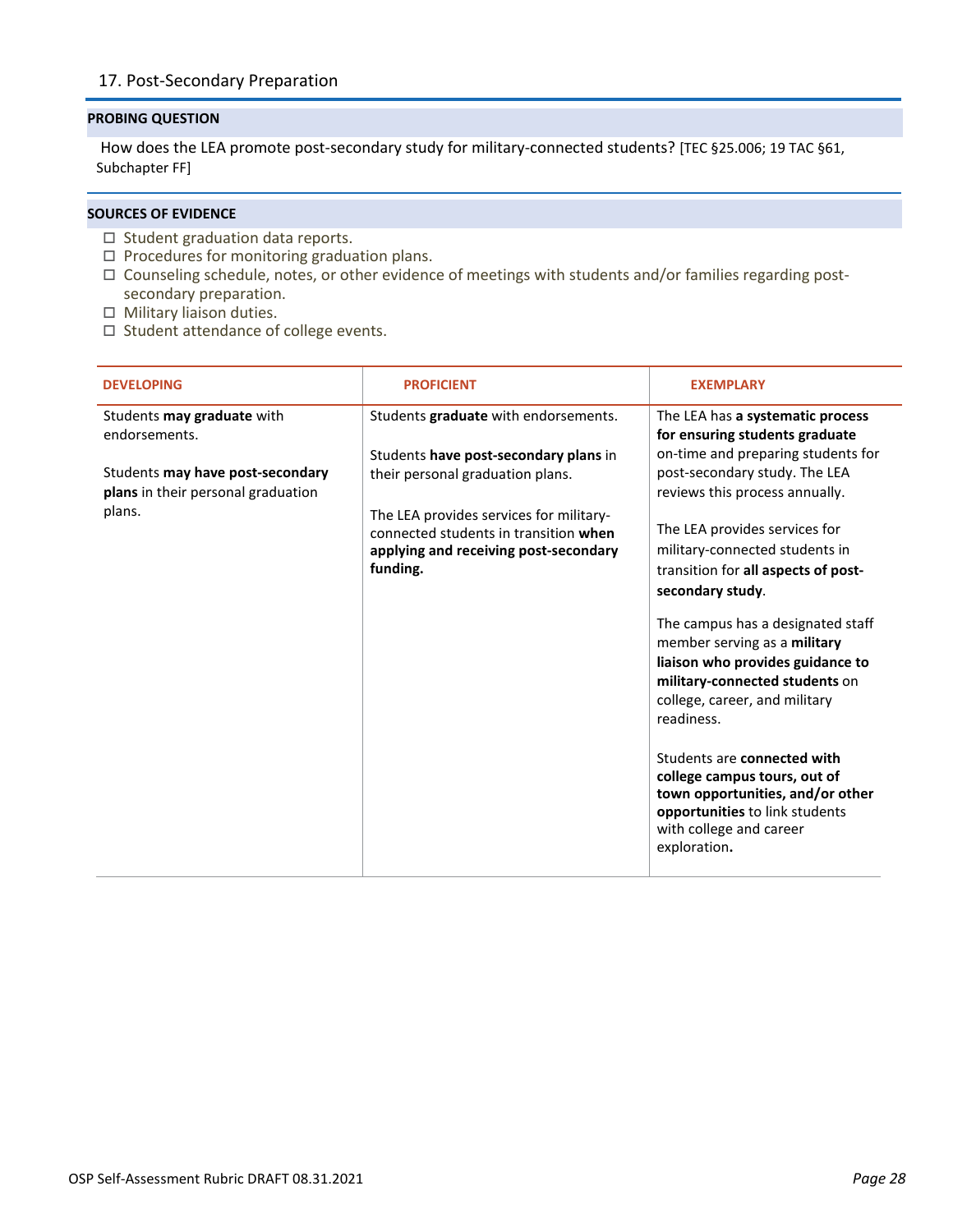<span id="page-28-0"></span>How does the LEA maintain connection with the closest military installation(s) and School Liaison Officer(s) (SLO) (if applicable)? [TEC §25.006]

- $\Box$  Correspondence and evidence of meetings between LEA and military base(s).
- Correspondence and evidence of meetings between LEA and SLO.
- $\Box$  Professional development materials from SLO trainings.
- □ Evidence of active-duty military member engagement on campus (pictures, social media, event flyers, presentation materials, etc.).

| <b>DEVELOPING</b>                                                                                           | <b>PROFICIENT</b>                                                                                                                                                                                                                                  | <b>EXEMPLARY</b>                                                                                                                                                                                                                                                                                                                                                                                                                                                                                                                                                                                                              |
|-------------------------------------------------------------------------------------------------------------|----------------------------------------------------------------------------------------------------------------------------------------------------------------------------------------------------------------------------------------------------|-------------------------------------------------------------------------------------------------------------------------------------------------------------------------------------------------------------------------------------------------------------------------------------------------------------------------------------------------------------------------------------------------------------------------------------------------------------------------------------------------------------------------------------------------------------------------------------------------------------------------------|
| The LEA is developing systems of<br>communication between nearby<br>military bases and SLO (if applicable). | The LEA maintains a partnership with<br>nearby military base(s) and SLO(s) (if<br>applicable).<br>The LEA provides information to base<br>leadership on its needs and how the base<br>can support and engage with campuses to<br>benefit students. | The LEA maintains the relationship<br>with base personnel at the system<br>level. The LEA keeps aware of<br>military developments, the mission<br>of its nearby base(s), and<br>understands the nature of the<br>service members employed there.<br>If applicable: The LEA collaborates<br>and maintains a relationship with<br>its SLO, who provides training to<br>LEA staff and promotes TEA<br>military-connected student<br>resources.<br>The LEA engages active-duty<br>military members on campus by<br>offering them to volunteer at local<br>schools, speak at a school<br>assembly, or host a school field<br>trip. |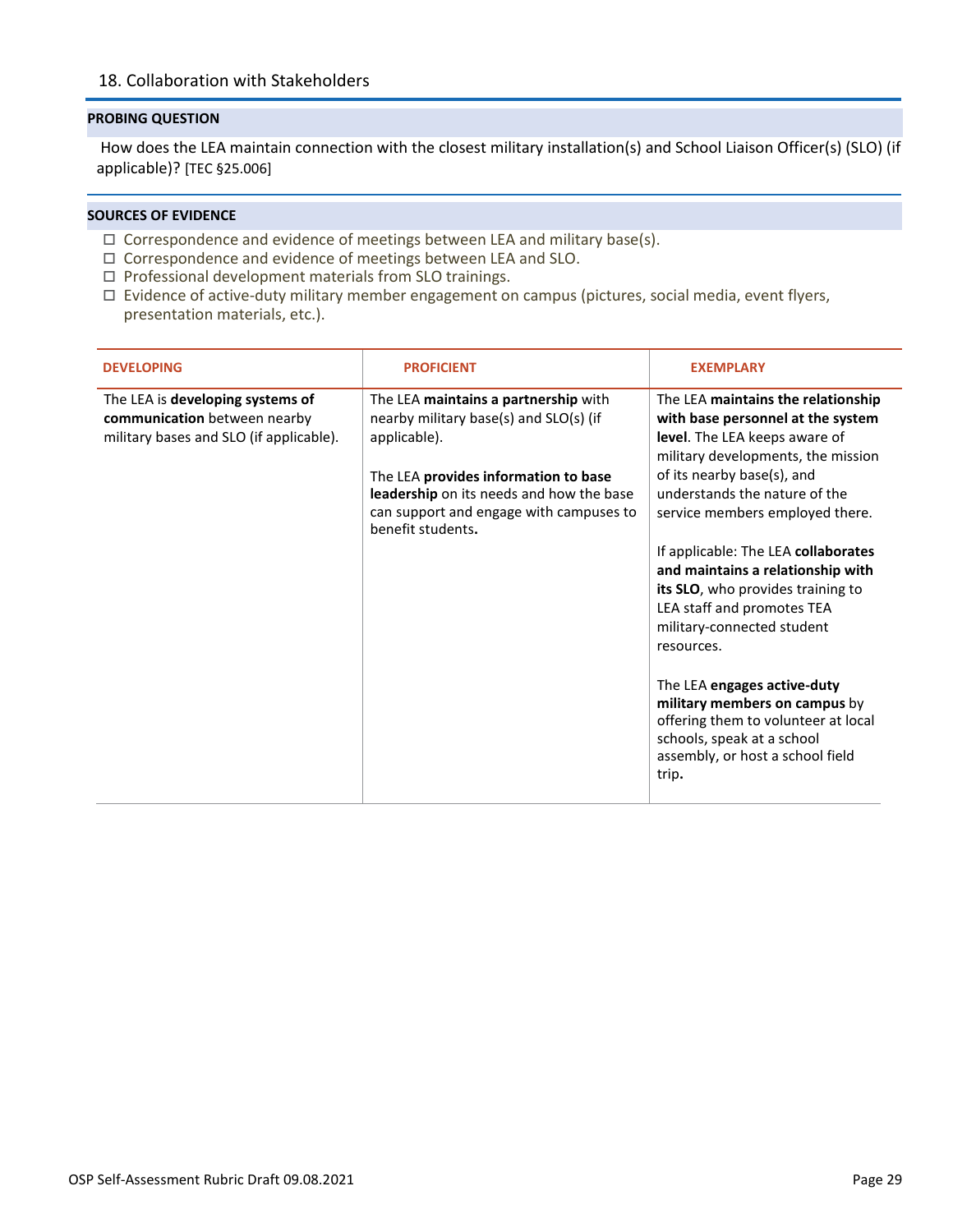## <span id="page-29-0"></span>19. Graduation Preparation

#### **PROBING QUESTION**

How does the LEA support a military-connected student who has moved after the end of their junior year of high school to graduate on time? [TEC §162, Art. VII; TEC § 25.006]

- $\Box$  Procedures for determining graduation eligibility for transitioning students.
- $\square$  Course equivalencies.
- Attendance rosters and/or materials for professional development on requirements for the Military Interstate Compact (MIC) and TEC 25.006.
- $\Box$  Correspondence and evidence of meetings with LEAs outside of Texas.

| <b>DEVELOPING</b>                                                                                                                                                                                                                                                        | <b>PROFICIENT</b>                                                                                                                                                                                                                                                                                                                    | <b>EXEMPLARY</b>                                                                                                                                                                                                                                              |
|--------------------------------------------------------------------------------------------------------------------------------------------------------------------------------------------------------------------------------------------------------------------------|--------------------------------------------------------------------------------------------------------------------------------------------------------------------------------------------------------------------------------------------------------------------------------------------------------------------------------------|---------------------------------------------------------------------------------------------------------------------------------------------------------------------------------------------------------------------------------------------------------------|
| The LEA is developing processes that<br>support transitioning students in their<br>senior year to graduate on time.<br>The LEA <b>considers the variability</b> of<br>military-connected students'<br>coursework and may provide<br>alternative options for students who | The LEA has established procedures to<br>lessen the adverse impact of student<br>moves to a new school after the end of the<br>student's junior year of high school.<br>The LEA waives specific courses required<br>if similar coursework has been completed<br>in other LEA, otherwise the LEA finds an<br>alternative.             | The LEA has established<br>systematic procedures and<br>training for key staff to ensure<br>military-connected students<br>transitioning after the end of their<br>junior year are able to graduate on<br>time. The LEA reviews these<br>procedures annually. |
| do not meet the LEA's graduation<br>requirements.                                                                                                                                                                                                                        | The LEA accepts end-of-course exams<br>required for graduation from the sending<br>school, national achievement tests, or<br>alternative tests in lieu of the receiving<br>school's testing requirements.<br>If the receiving LEA does not find the<br>student eligible to graduate, it requests a<br>diploma from the previous LEA. | The LEA reviews the Interstate<br><b>Compact on Education</b><br><b>Opportunity for Military Children,</b><br>trains staff on its requirements<br>regarding graduation preparation,<br>and works with member states to<br>establish transition procedures.    |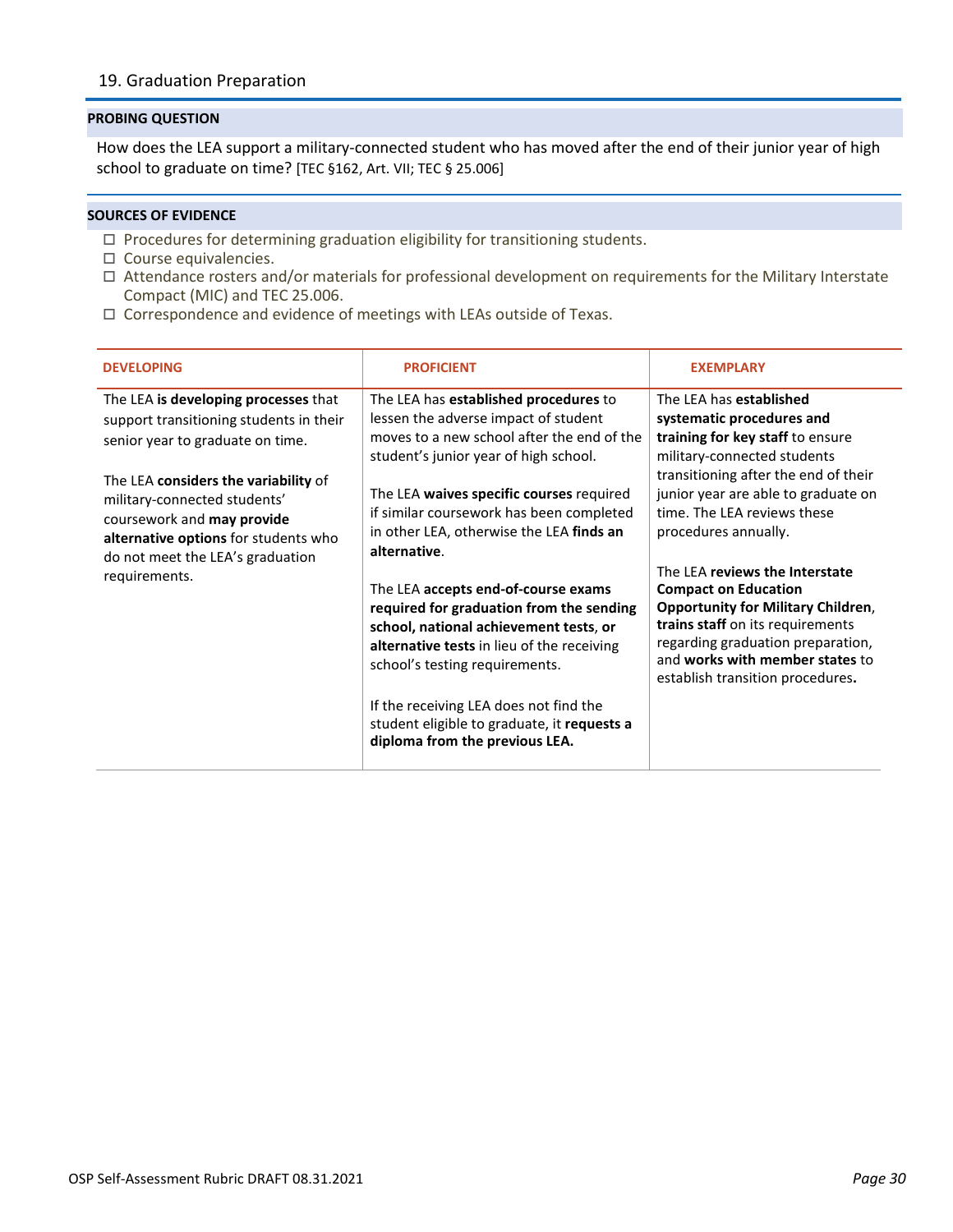<span id="page-30-0"></span>What leeway does the LEA provide for military-connected students seeking to enroll when in the custody of a noncustodial parent? [TEC §162, Art. VI; TEC §25.004]

- $\square$  Procedures.
- $\Box$  Guidelines for waiving tuition.
- $\Box$  List of allowable actions by non-custodial parents.
- $\Box$  Identification of non-custodial parents.

| <b>DEVELOPING</b>                                                                                            | <b>PROFICIENT</b>                                                                                                                                                                                                                                                                                                                                                                                                                                                                                                                                                | <b>EXEMPLARY</b>                                                                                                                                                                                                                                                                                                                                                            |
|--------------------------------------------------------------------------------------------------------------|------------------------------------------------------------------------------------------------------------------------------------------------------------------------------------------------------------------------------------------------------------------------------------------------------------------------------------------------------------------------------------------------------------------------------------------------------------------------------------------------------------------------------------------------------------------|-----------------------------------------------------------------------------------------------------------------------------------------------------------------------------------------------------------------------------------------------------------------------------------------------------------------------------------------------------------------------------|
| LEA is <b>developing procedures</b> for<br>allowing special guardianship for<br>military-connected students. | The LEA has established procedures for<br>allowing special guardianship for military-<br>connected students.<br>The LEA allows special power of attorney<br>for guardianship and other actions<br>requiring parental consent.<br>LEA does not charge tuition for a student<br>living in care of non-custodial parent living<br>in another jurisdiction than the parent (if<br>applicable).<br>The LEA allows students in care of non-<br>custodial parents to <b>continue attending</b><br>the school in which they enrolled when<br>residing with their parent. | The LEA has <b>established</b><br>systematic procedures for<br>situations involving non-<br>custodial parents, identifying<br>military-connected students in<br>the custody of a non-custodial<br>parent, and informing military-<br>connected students' families of<br>their options regarding non-<br>custodial parents. The LEA<br>reviews these procedures<br>annually. |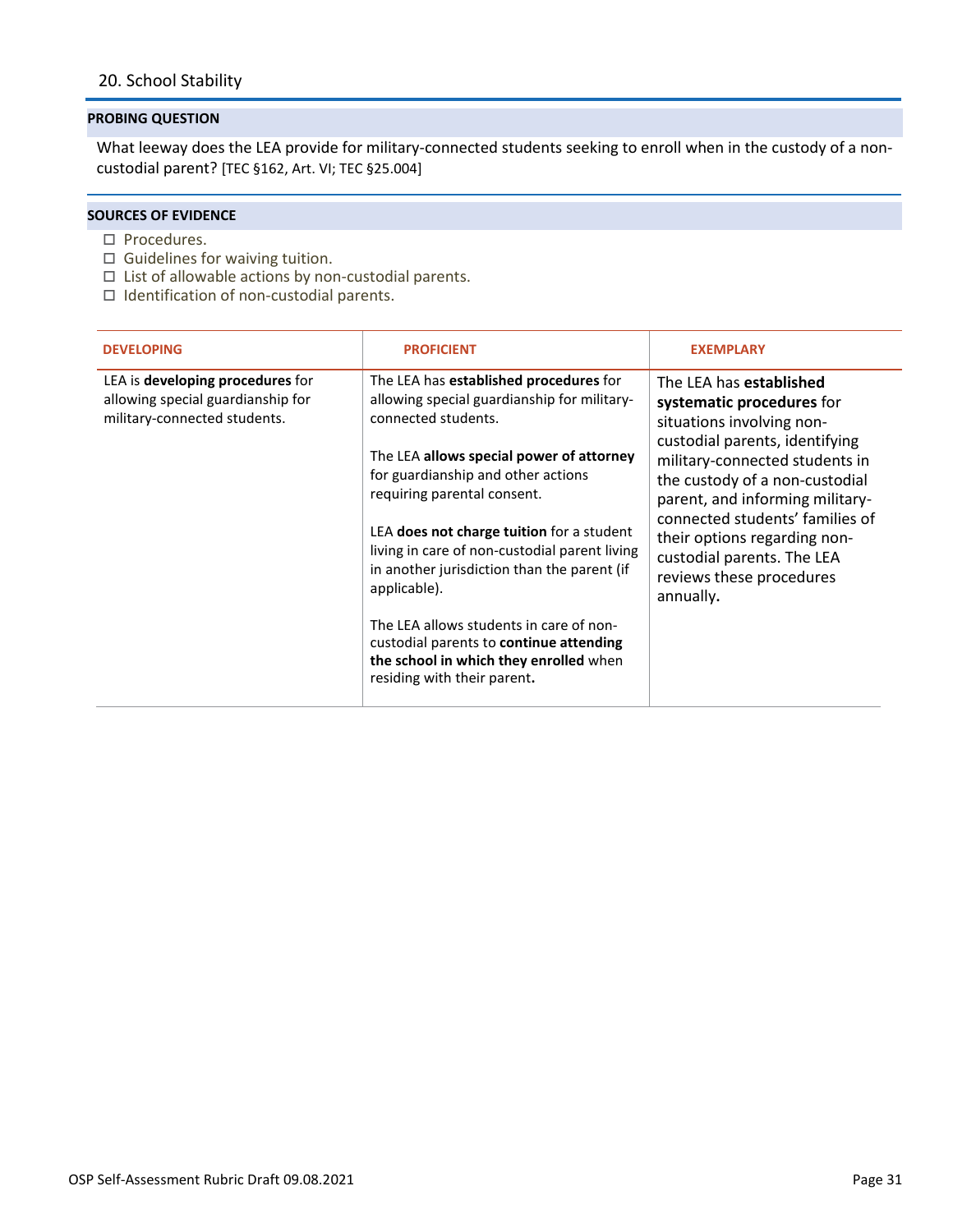<span id="page-31-0"></span>How does the LEA honor the previous school's placement of a military-connected student when considering placement in academic courses, education programs, and special education services? [TEC §162, Art. V]

- $\square$  Procedures.
- $\Box$  Collaboration with sending schools (correspondence, meeting notes, course equivalencies).
- $\square$  Special considerations made for military-connected students.
- □ Military family webpage link.

| <b>DEVELOPING</b>                                                                                                                                                         | <b>PROFICIENT</b>                                                                                                                                                 | <b>EXEMPLARY</b>                                                                                                                                                                                                                                                                                                                                                                                                                                                                                                                                                             |
|---------------------------------------------------------------------------------------------------------------------------------------------------------------------------|-------------------------------------------------------------------------------------------------------------------------------------------------------------------|------------------------------------------------------------------------------------------------------------------------------------------------------------------------------------------------------------------------------------------------------------------------------------------------------------------------------------------------------------------------------------------------------------------------------------------------------------------------------------------------------------------------------------------------------------------------------|
| The LEA reviews coursework for<br>transitioning students and seeks to<br>award students credit for courses taken<br>at the sending school.                                | Campuses honor the previous school's<br>placement of the student in academic<br>courses and educational programs (GT,<br>BE/ESL).                                 | The LEA has established<br>systematic processes and trains<br>key staff to work with the sending<br>school and to evaluate the                                                                                                                                                                                                                                                                                                                                                                                                                                               |
| The LEA has a process for evaluating a<br>student's eligibility for educational<br>programs and seeks to place students in<br>the same programs as the sending<br>school. | Campuses provide comparable special<br>education services based on student's<br>current IEP.<br>The LEA is flexible when waiving<br>course/program prerequisites. | previous coursework and<br>educational programs for<br>transitioning military-connected<br>students to ensure minimal<br>disruption of their academic<br>advancement. The LEA reviews                                                                                                                                                                                                                                                                                                                                                                                        |
| The LEA reviews the student's current<br>IEP and seeks to provide comparable<br>special education services as the<br>sending school.                                      | Students in kindergarten-1 <sup>st</sup> grade are<br>allowed to continue with their grade level<br>from their last state, regardless of age.                     | these processes annually.<br>Campuses provide comparable or<br>equivalent academic, educational,<br>and special education services. The<br>LEA provides additional support<br>for students if the receiving school<br>does not have comparable courses,<br>programs, and/or services as the<br>sending school.<br>The LEA is flexible when waiving<br>course/program prerequisites and<br>allows students to advance based<br>on mastery of content.<br>The LEA maintains an easily<br>accessible webpage with<br>information for military families<br>on academic planning. |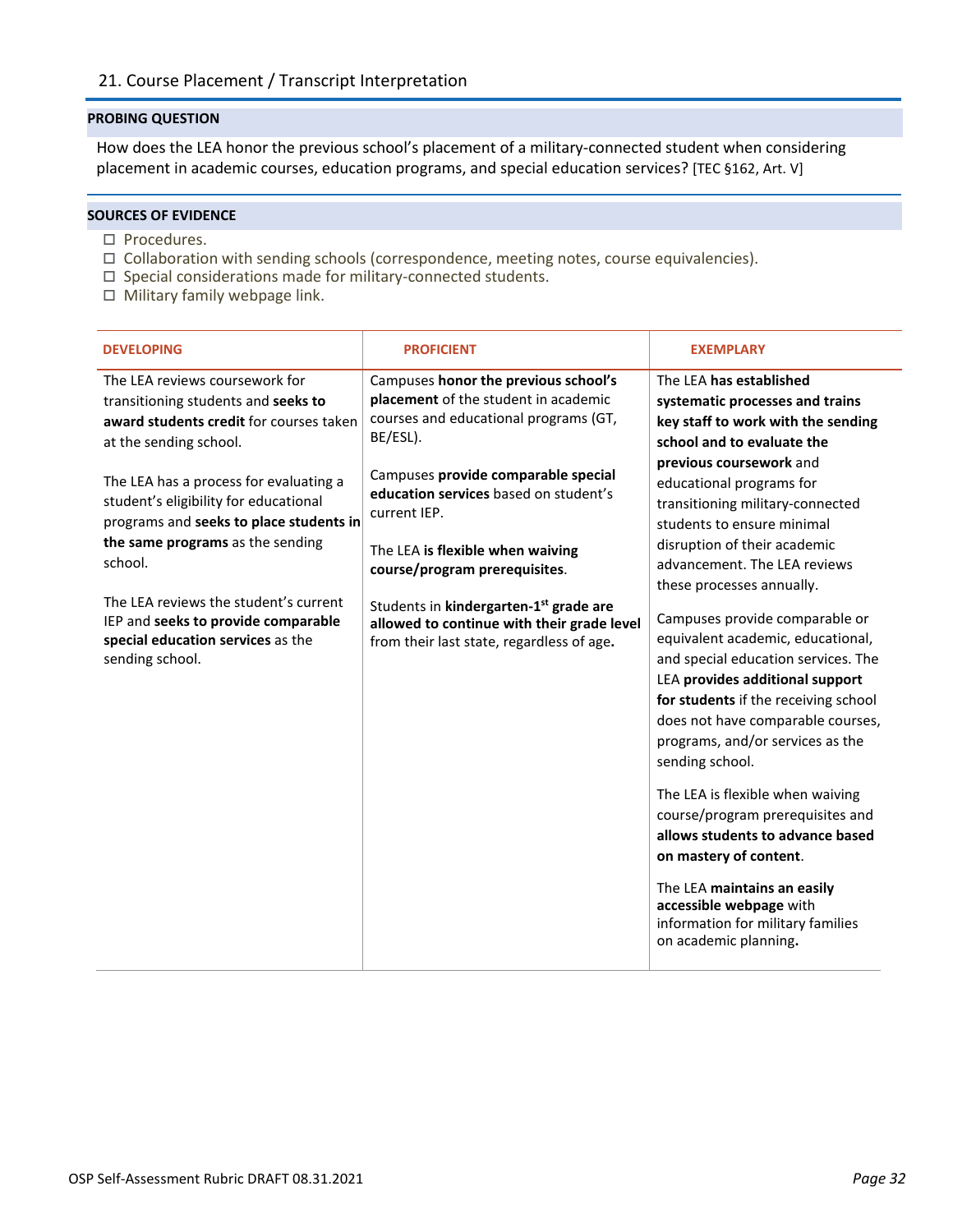## <span id="page-32-1"></span><span id="page-32-0"></span>**Foster Care**

## 22. Designation of Foster Care (FC) Liaison

## **PROBING QUESTION**

Does the LEA have a designated Liaison in place for addressing enrollment and school transitions for students in foster care? [TEC §33.904]

- AskTED.
- $\Box$  Documented processes in training manuals.
- Clear process and procedures for communicating student information to FC Liaison are in place and documented.
- $\Box$  An annual process for reviewing and maintaining FC Liaison information is documented.
- $\Box$  A training schedule and roster of who attended trainings are maintained.

| <b>DEVELOPING</b>                                                                                                                                                                       | <b>PROFICIENT</b>                                                                                                                                                                                                                                                                                                                                             | <b>EXEMPLARY</b>                                                                                                                                                                                                                                                                                                                                                                                                                                                                                                                                                                                                                                                                                                                                                                                                                                            |
|-----------------------------------------------------------------------------------------------------------------------------------------------------------------------------------------|---------------------------------------------------------------------------------------------------------------------------------------------------------------------------------------------------------------------------------------------------------------------------------------------------------------------------------------------------------------|-------------------------------------------------------------------------------------------------------------------------------------------------------------------------------------------------------------------------------------------------------------------------------------------------------------------------------------------------------------------------------------------------------------------------------------------------------------------------------------------------------------------------------------------------------------------------------------------------------------------------------------------------------------------------------------------------------------------------------------------------------------------------------------------------------------------------------------------------------------|
| The LEA is developing a process to<br>ensure that there is always a foster<br>care liaison in place and that accurate<br>and up-to-date contact information is<br>maintained in AskTED. | The LEA has a FC Liaison in place.<br>The LEA FC Liaison information is up-to-<br>date and accurately maintained in<br>AskTED.<br>Campuses have processes in place for<br>communicating with the FC Liaison when<br>needed.<br>The FC Liaison (or designee) regularly<br>supports students in foster care when<br>enrolling or withdrawing from the district. | The LEA has a FC Liaison in place,<br>who is widely known on campuses<br>throughout the district.<br>Regular ongoing training and<br>information is provided and shared<br>to campuses via the FC Liaison.<br>FC Liaison serves as a leader and<br>connector internally and externally<br>to mitigate barriers, due to school<br>transitions, and provide support<br>for students in foster care.<br>The FC Liaison plays an active role<br>in addressing the needs of<br>students in foster care and<br>ensuring all LEA requirements for<br>this student group are fulfilled.<br>Processes, procedures, and<br>checklists are used to ensure<br>compliance with foster care liaison<br>duties and related requirements.<br>The LEA has developed and<br>coordinated "Campus<br>Champions" to assist LEA FC<br>Liaison serving students in foster<br>care. |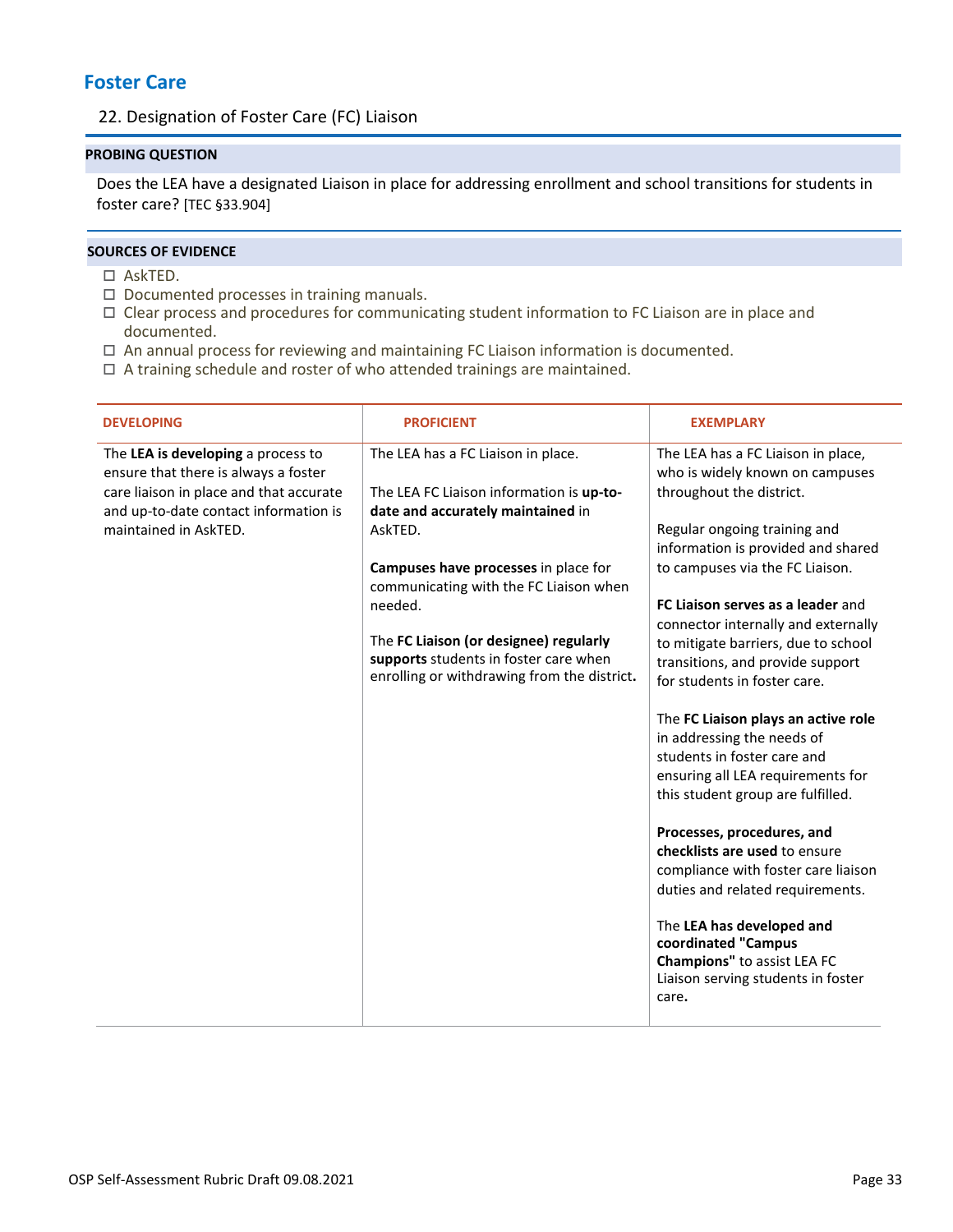## <span id="page-33-0"></span>23. Identification

#### **PROBING QUESTION**

Is the LEA properly identifying students in foster care and coding students in PEIMS? [TEC §7.029]

- Guidance documents for identifying students in foster care and process for accurately identifying students are documented.
- Clear process and procedures for communicating student information to FC Liaison are in place and documented.
- $\Box$  An annual process for reviewing and maintaining FC Liaison information is documented.
- $\Box$  A training schedule and roster of who attended trainings are maintained.

| <b>PROFICIENT</b>                                                                    | <b>EXEMPLARY</b>                                                                                                                                             |
|--------------------------------------------------------------------------------------|--------------------------------------------------------------------------------------------------------------------------------------------------------------|
| The LEA has a process in place for<br>identifying students in foster care at         | There are <b>clear processes</b> in place<br>for identifying students, while<br>maintaining student privacy and                                              |
| in person and remote enrollment.                                                     | anonymity, and communicating<br>this information with the district                                                                                           |
| required paperwork for identifying                                                   | FC Liaison.                                                                                                                                                  |
|                                                                                      | <b>Ongoing training is provided to</b><br>front office staff on how to                                                                                       |
| properly identifying students while<br>maintaining student privacy and<br>anonymity. | properly identify and serve<br>students in foster care.                                                                                                      |
|                                                                                      | enrollment. This process accounts for both<br>Front office staff are familiar with the<br>students in foster care.<br>There are clear processes in place for |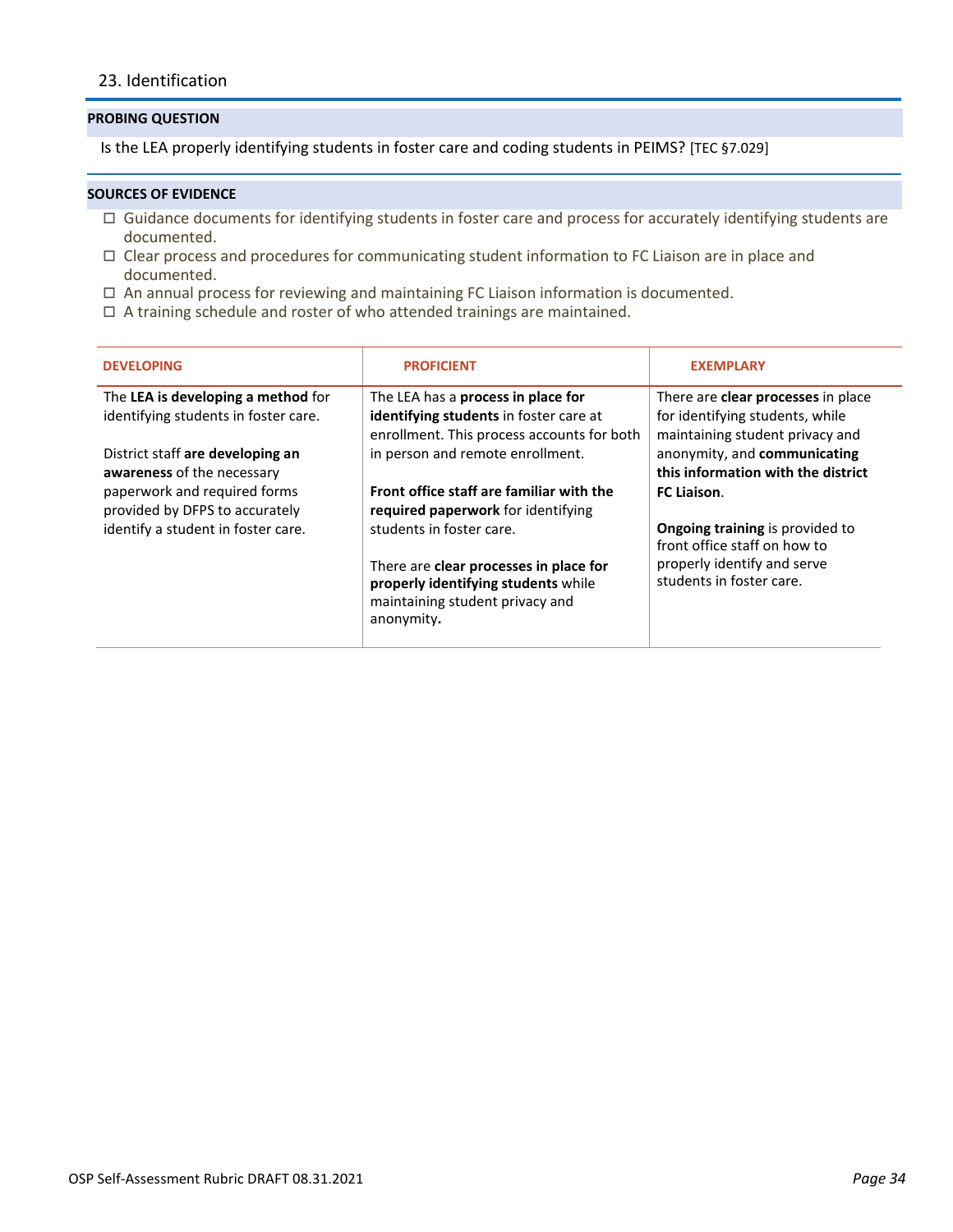## <span id="page-34-0"></span>24. Immediate Enrollment

#### **PROBING QUESTION**

Are students in foster care enrolled immediately without delay? [TEC §25.002(g)]

- $\Box$  A copy of policies and procedures are provided.
- □ Annual process for reviewing and refining policies and practices is in place and documented.
- $\Box$  The process for how to communicate between the FC Liaison and campus staff is documented.
- $\Box$  A training schedule and roster of who attended training is maintained.
- □ Training is provided to appropriate school personnel concerning required transition activities.
- $\Box$  LEA campus staff actively use PID and PET systems to look up information and connect with the child's previous school(s) in the event of missing records, educational gaps, or any other reason a student's previous school(s) may need to be contacted. In these instances, FC Liaisons and campus staff are encouraged to collaborate for the betterment of the student.

| <b>DEVELOPING</b>                                                                                                                                                                                                                                                            | <b>PROFICIENT</b>                                                                                                                                                                                                                                                                                                                                          | <b>EXEMPLARY</b>                                                                                                                                                                                                                                                                                                                                                                                                                                                                                                                                                                                                                                                                                                                                                                                                                                               |
|------------------------------------------------------------------------------------------------------------------------------------------------------------------------------------------------------------------------------------------------------------------------------|------------------------------------------------------------------------------------------------------------------------------------------------------------------------------------------------------------------------------------------------------------------------------------------------------------------------------------------------------------|----------------------------------------------------------------------------------------------------------------------------------------------------------------------------------------------------------------------------------------------------------------------------------------------------------------------------------------------------------------------------------------------------------------------------------------------------------------------------------------------------------------------------------------------------------------------------------------------------------------------------------------------------------------------------------------------------------------------------------------------------------------------------------------------------------------------------------------------------------------|
| Students sometimes experience delays<br>with enrollment and are not always<br>enrolled immediately.<br>The LEA is in the process of reviewing<br>and revising any LEA or campus<br>enrollment policies or practices that<br>may act as a barrier to immediate<br>enrollment. | <b>Students are enrolled immediately</b><br>without delay (regardless if they have<br>paperwork generally required for<br>enrollment).<br>The LEA has written policies and<br>procedures in place to ensure there are<br>no barriers to immediate enrollment for<br>students in foster care, including<br>familiarity with CPS enrollment<br>expectations. | There is a systemized process for<br>communicating with LEA FC Liaison<br>regarding new students upon<br>enrollment that is reviewed at-<br>least annually.<br>There is a systematized process<br>for reviewing and revising any LEA<br>or campus enrollment policies or<br>practices that may act as a barrier<br>to immediate enrollment that is<br>reviewed at-least annually.<br>At-least annually, front office staff,<br>administrators, counselors, and<br>other relevant staff are trained on<br>immediate enrollment<br>requirements for students in foster<br>care.<br>The LEA FC Liaison has an<br>established relationship with the<br><b>DFPS Regional Education</b><br>Specialist to assist with<br>enrollment challenges. There is a<br>systematized annual process for<br>the LEA to communicate with the<br><b>DFPS Education Specialist.</b> |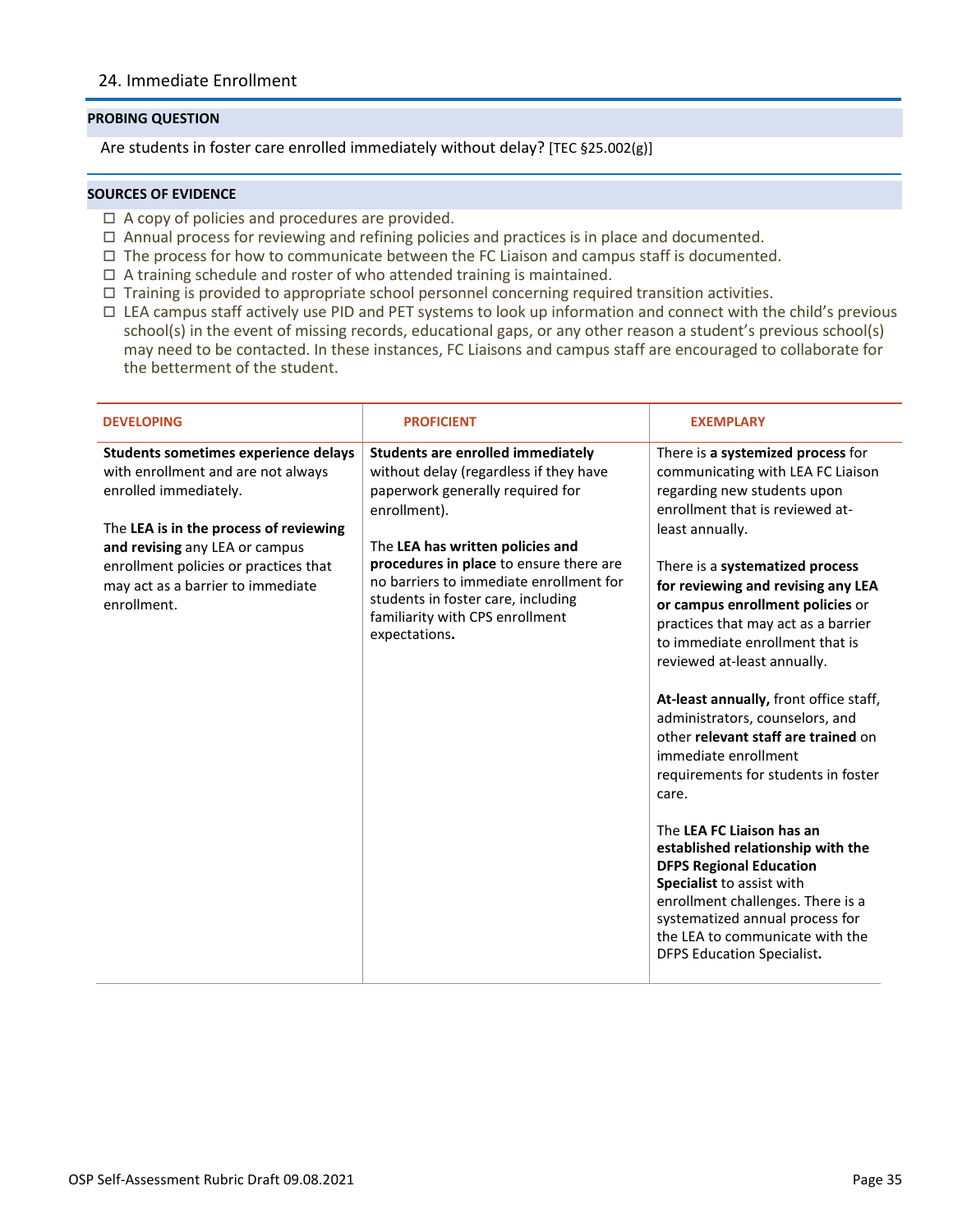## <span id="page-35-0"></span>25. School Transitions

#### **PROBING QUESTION**

Are there additional systems in place to ease school transitions in the first two-weeks of enrollment for students in foster care?

- $\square$  Sample welcome packet.
- $\Box$  A process for campus introductions is documented.
- $\Box$  A process for assisting students in securing their nutrition benefits are documented.
- $\Box$  A process for how enrollment conferences are conducted is documented at the LEA and campus level.
- $\Box$  A training schedule and roster of who attended trainings concerning required transition activities are maintained.
- $\Box$  An explanation of how PID and PET is used by FC Liaisons and other campus staff to support students when additional information is needed from a previous school that the child attended is documented and integrated into training.

| <b>DEVELOPING</b>                                                                                                                                                               | <b>PROFICIENT</b>                                                                                                                                                                                                                                           | <b>EXEMPLARY</b>                                                                                                                                                                                                                                                                                                                                                                                                                                                                                                                                                                                                                                                                 |
|---------------------------------------------------------------------------------------------------------------------------------------------------------------------------------|-------------------------------------------------------------------------------------------------------------------------------------------------------------------------------------------------------------------------------------------------------------|----------------------------------------------------------------------------------------------------------------------------------------------------------------------------------------------------------------------------------------------------------------------------------------------------------------------------------------------------------------------------------------------------------------------------------------------------------------------------------------------------------------------------------------------------------------------------------------------------------------------------------------------------------------------------------|
| Campuses are developing processes<br>in place to ease school transitions in<br>the first 2-weeks of enrollment for<br>students in foster care, as outlined in<br>TAC § 89.1065. | Campuses have the following activities in<br>place to ease school transitions for<br>students in foster care:<br>Welcome packets<br>٠<br>Campus introductions<br>$\bullet$<br>Nutrition benefits upon enrollment<br>٠<br>Enrollment conference<br>$\bullet$ | Training is provided to appropriate<br>school personnel concerning<br>required transition activities.<br>LEA campus staff actively use<br><b>TREX, TSDS and enrollment</b><br>systems such as PID and PET to<br>look up information and connect<br>with the child's previous school(s)<br>in the event of missing records,<br>missing partial/credits, educational<br>gaps, or any other reason a<br>student's previous school(s) may<br>need to be contacted. In these<br>instances, FC Liaisons and campus<br>staff collaborate for the<br>betterment of the student.<br>Procedures, policies, and<br>checklists are used to ease school<br>transitions and reviewed annually. |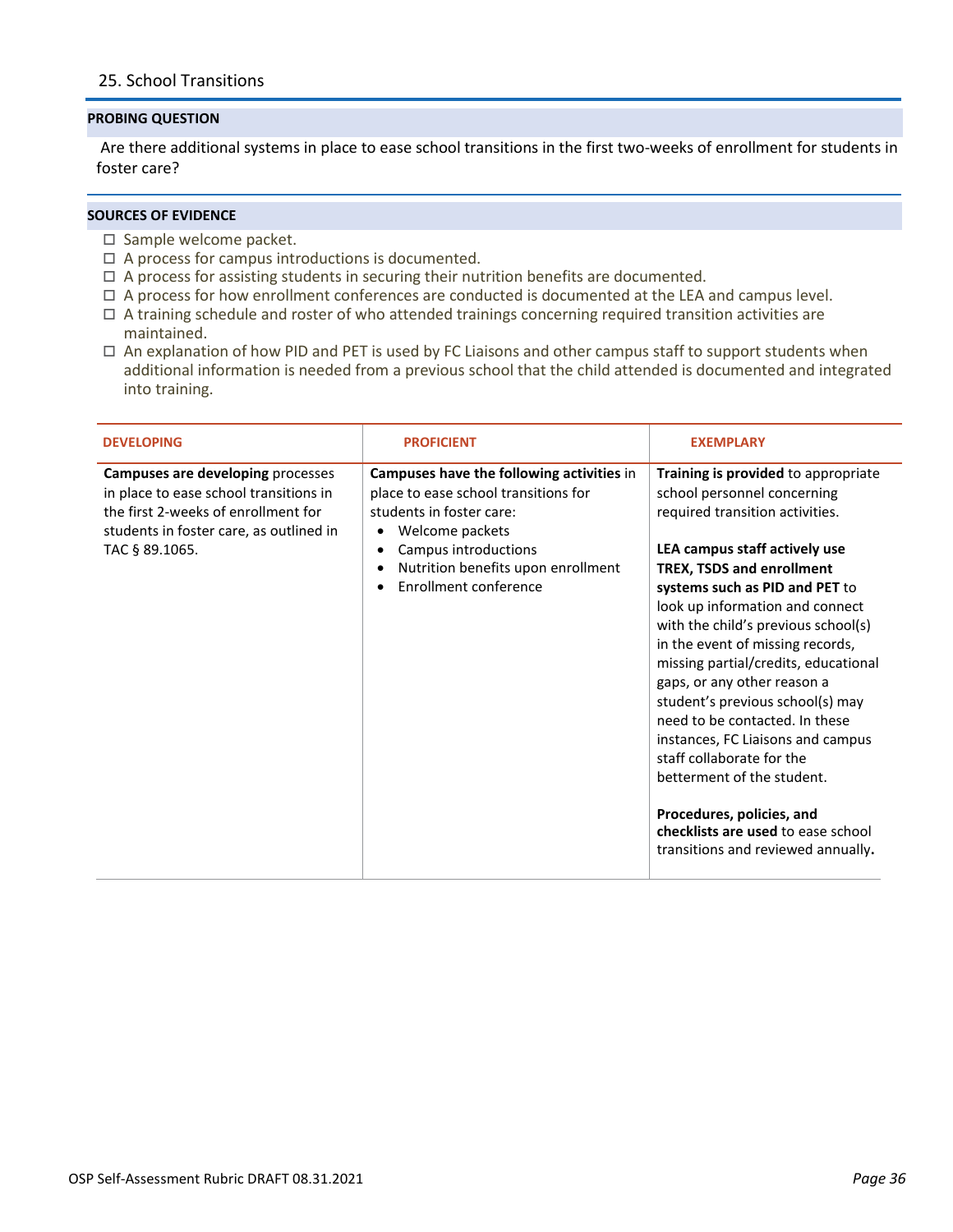- <span id="page-36-0"></span>• Are school counselors working with students in foster care to make sure they graduate with endorsements and have post-secondary plans in place, as outlined in **TAC 89 § 16133**?
- Are students provided information in their 11th and  $12<sup>th</sup>$  grade about how to activate their lifetime tuition and fees waiver benefit (**TEC § 54.366)**?

- $\Box$  The process for communicating with students in foster care concerning their tuition and fees waiver benefit is documented.
- $\Box$  The LEA has data on the number of students in foster care in grades 9-12 that have PGP's, endorsements and/or post-secondary plans in place, in comparison to the total number of students in foster care.
- $\Box$  The LEA has a report on the number of students in foster care who are informed of their tuition and fees waiver and the number of students who activate the tuition and fees waiver.
- $\Box$  The LEA has a documented process and related data report to inform post-secondary preparation and planning with students, including number of students in grades 9-12 that have PGP's, endorsements and/or postsecondary plans in place, in comparison to the total number of students in foster care.

| <b>DEVELOPING</b>                                                                                                                                                                                                                                                                                               | <b>PROFICIENT</b>                                                                                                                                                                                                                                                     | <b>EXEMPLARY</b>                                                                                                                                                                                                                                                                                                                                                                                                                                                                                                                                                                                                                                                                                                                                                                                                                                                                                                                                                      |
|-----------------------------------------------------------------------------------------------------------------------------------------------------------------------------------------------------------------------------------------------------------------------------------------------------------------|-----------------------------------------------------------------------------------------------------------------------------------------------------------------------------------------------------------------------------------------------------------------------|-----------------------------------------------------------------------------------------------------------------------------------------------------------------------------------------------------------------------------------------------------------------------------------------------------------------------------------------------------------------------------------------------------------------------------------------------------------------------------------------------------------------------------------------------------------------------------------------------------------------------------------------------------------------------------------------------------------------------------------------------------------------------------------------------------------------------------------------------------------------------------------------------------------------------------------------------------------------------|
| The LEA is working with each campus<br>to develop a process to ensure foster<br>students are planning for post-<br>secondary opportunities including:<br>Endorsements<br>Post-Secondary plans in their<br>$\bullet$<br>PGP's<br>Awareness of the lifetime<br>college tuition and fee waivers<br>in grades 11/12 | LEA or campuses have a process to check<br>that student in foster care:<br>• Are on track to graduate with<br>endorsements.<br>Have-post-secondary plans in their<br>$\bullet$<br>PGP's.<br>• Are aware of their lifetime college<br>tuition and fees waiver benefit) | Students are connected to college<br>campus tours and/or other<br>opportunities to link students with<br>college and career exploration.<br>Students are connected to Higher<br><b>Education FC Liaisons to support</b><br>and encourage students in<br>progressing to post-secondary.<br>Student's frequently have their<br>tuition and fees waiver activated<br>by enrollment in a dual credit<br>course, or college course where<br>students may earn college credit.<br>The LEA uses data to inform<br>planning and targeted<br>communication and outreach with<br>students, concerning their PGP,<br>Endorsements, College and Career<br>plans, and notification of the<br>tuition and fees waiver.<br>This information is shared and<br>discussed among the school<br>counselor, foster care liaison and<br>other relevant parties within the<br>district.<br><b>Systemized processes</b><br>including policies, procedures,<br>and checklists are in place and |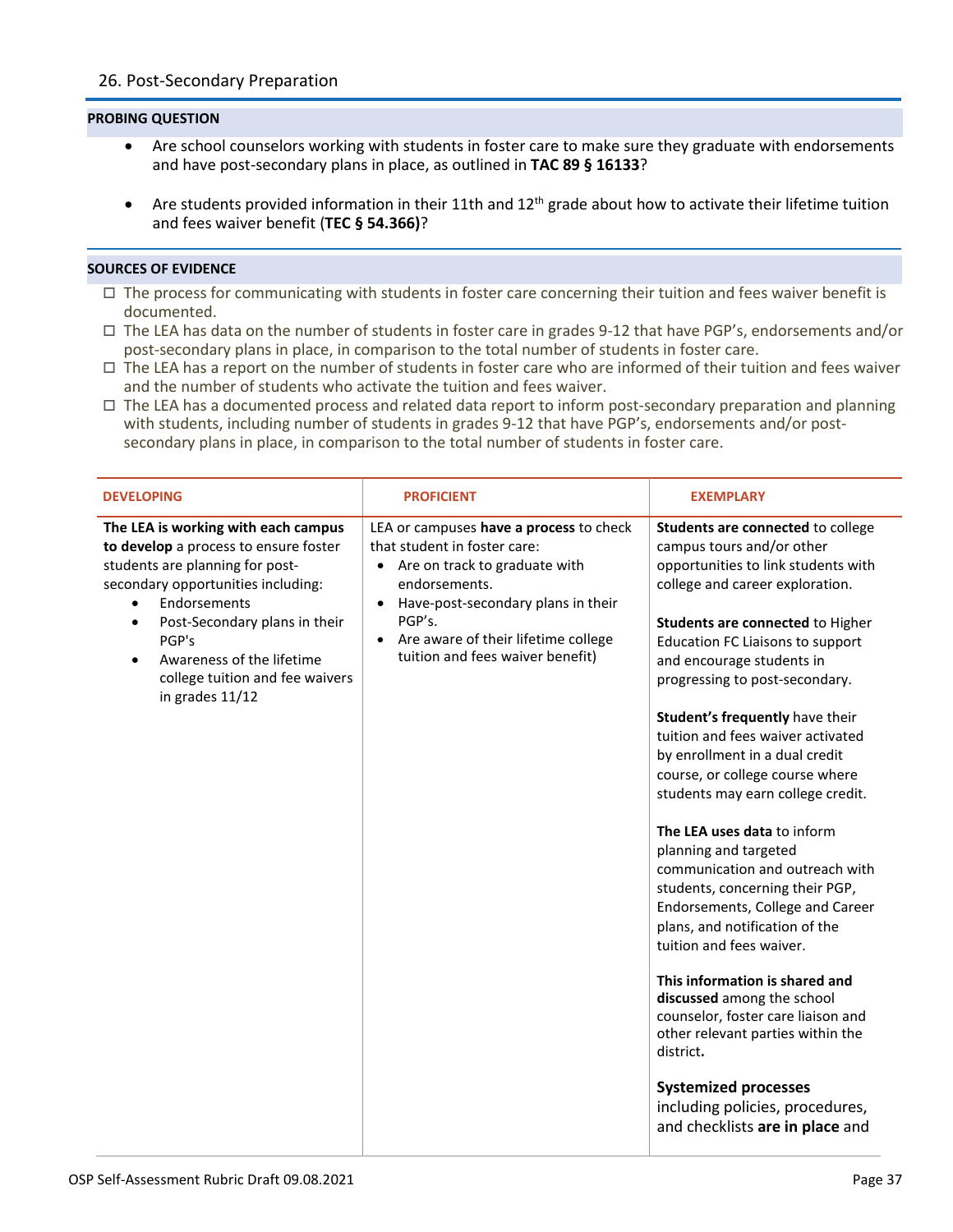|  | annually reviewed by staff and<br>shared in training. |
|--|-------------------------------------------------------|
|  |                                                       |
|  |                                                       |
|  |                                                       |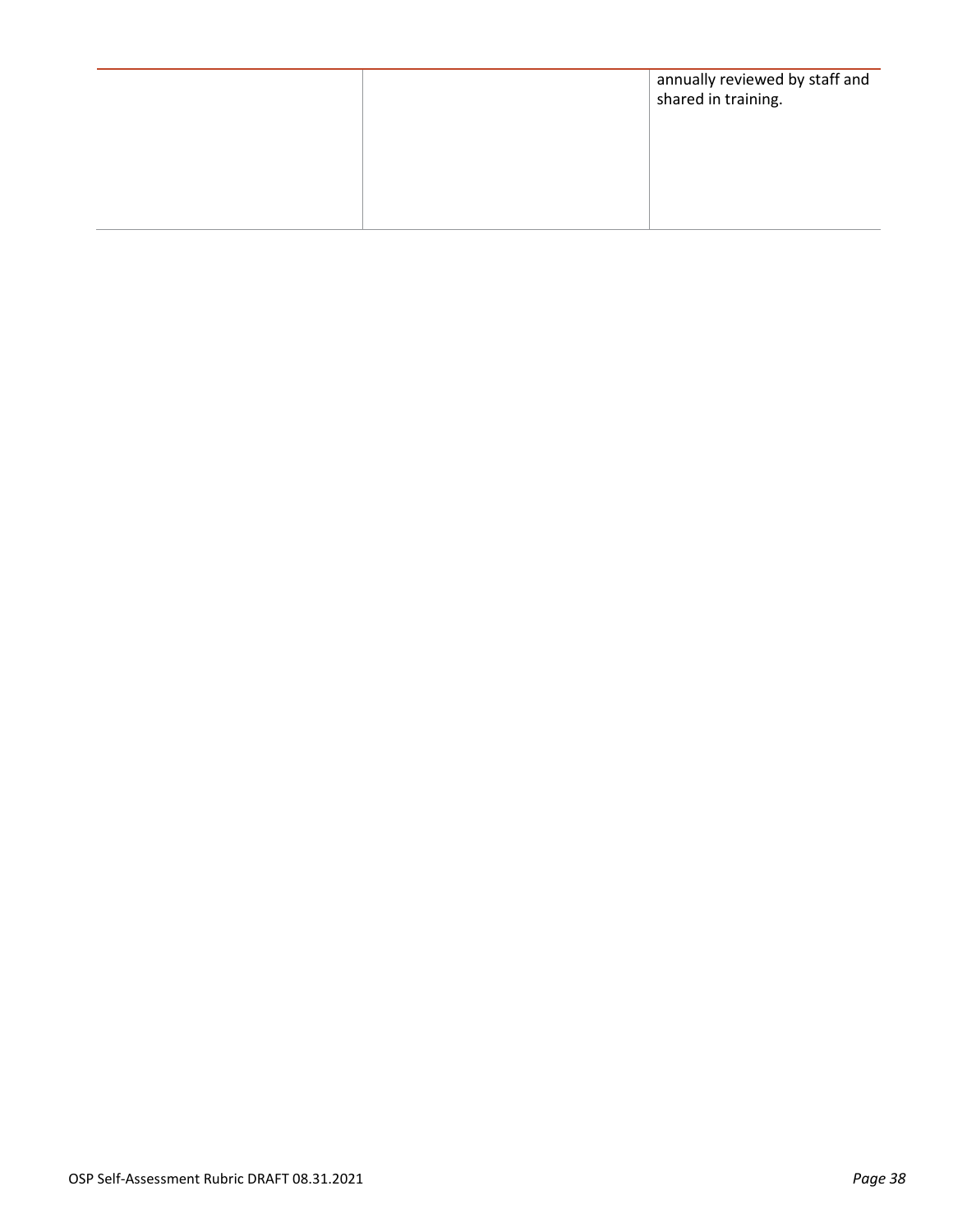- <span id="page-38-0"></span>• Are students placed in educational programs and coursework using assessments, recommendations and programs based on the student's prior enrollment and course placement from the sending school, as described in **TAC §89.1609**?
	- o *Educational programs include, but are not limited to, gifted and talented program services, bilingual, or special language services for emergent bilingual students, career and technical education and early college high school.*
	- o *Course placement includes, but is not limited to honors, International Baccalaureate, Advanced Placement, vocational, technical and career pathway courses.*
- Is the LEA utilizing the referral made by the student's sending school (when applicable) concerning an evaluation for special education (**TAC § 89.1615**), in accordance with the timelines established in **TAC § 89.1011**?

- $\Box$  District policies, guidance, and practice promote educational continuity and the expectations concerning consistent placement in educational programs and services that were provided by the previous school (when applicable).
- $\Box$  A data report that maintains and tracks educational placement and coursework continuity is maintained.
- $\Box$  A training schedule and roster of who attended trainings concerning the importance of educational continuity and program placement are maintained.
- $\Box$  Data report with information reviewed and analyzed.

| <b>DEVELOPING</b>                                                                                                                                                                                                                                                                                             | <b>PROFICIENT</b>                                                                                                                                                                                                                                                                                                                                                                                                                                                                                                                                                                                                 | <b>EXEMPLARY</b>                                                                                                                                                                                                                                                                                                                                                                                                                                                                                                                                                                                                                                                                                                                                                                                                                                                                                        |
|---------------------------------------------------------------------------------------------------------------------------------------------------------------------------------------------------------------------------------------------------------------------------------------------------------------|-------------------------------------------------------------------------------------------------------------------------------------------------------------------------------------------------------------------------------------------------------------------------------------------------------------------------------------------------------------------------------------------------------------------------------------------------------------------------------------------------------------------------------------------------------------------------------------------------------------------|---------------------------------------------------------------------------------------------------------------------------------------------------------------------------------------------------------------------------------------------------------------------------------------------------------------------------------------------------------------------------------------------------------------------------------------------------------------------------------------------------------------------------------------------------------------------------------------------------------------------------------------------------------------------------------------------------------------------------------------------------------------------------------------------------------------------------------------------------------------------------------------------------------|
| A majority of students are consistently<br>placed in coursework and educational<br>programs similar to the student's<br>previous school.<br>The LEA sometimes utilizes the<br>student's referral for a special<br>education evaluation (when<br>applicable) that was made by the<br>student's sending school. | All students are placed in similar<br>education programs and coursework<br>based on assessments, recommendations,<br>and information from the previous school<br>without delay.<br>Students are provided the opportunity to<br>earn their same endorsement category,<br>when applicable.<br>The receiving school accepts a referral to<br>an evaluation for SPED services and<br>adheres to all required timelines (when<br>applicable).<br>When a student is already eligible for SPED<br>services, the receiving district or charters<br>school must ensure that it meets the<br>student transfer requirements. | The LEA ensures seamless<br>transition between the sending<br>and receiving school and works<br>with the sending school to ensure<br>all credits, coursework, and details<br>concerning the student's<br>coursework are coordinated.<br>There are consistent<br>communication processes<br>established between the Special<br><b>Education Department and LEA</b><br>Foster Care Liaison to ensure<br>services are provided in a timely<br>manner and meet the unique<br>needs of each student.<br>Annual training is provided to<br>appropriate school personnel<br>concerning the importance of<br>continuity of educational services<br>and programs, as described in this<br>section.<br>The LEA uses data collected to<br>evaluate the overall effectiveness<br>of the LEAs processes and<br>identifies avenues for targeted<br>improvement to ensure maximum<br>continuity for students in foster |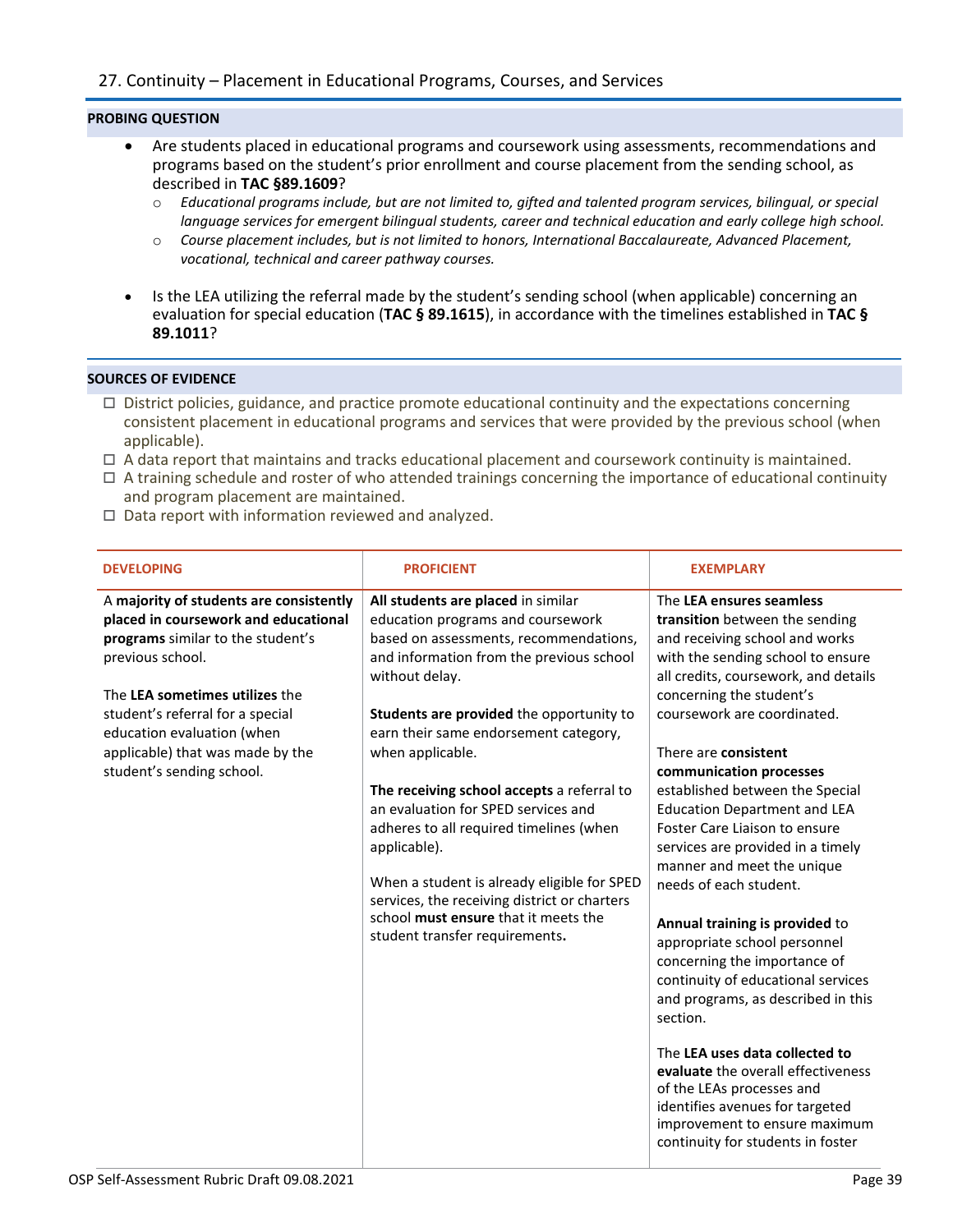|  | care annually.                                                                                                                                             |
|--|------------------------------------------------------------------------------------------------------------------------------------------------------------|
|  | <b>Systemized processes</b><br>including policies, procedures,<br>and checklists are in place and<br>annually reviewed by staff and<br>shared in training. |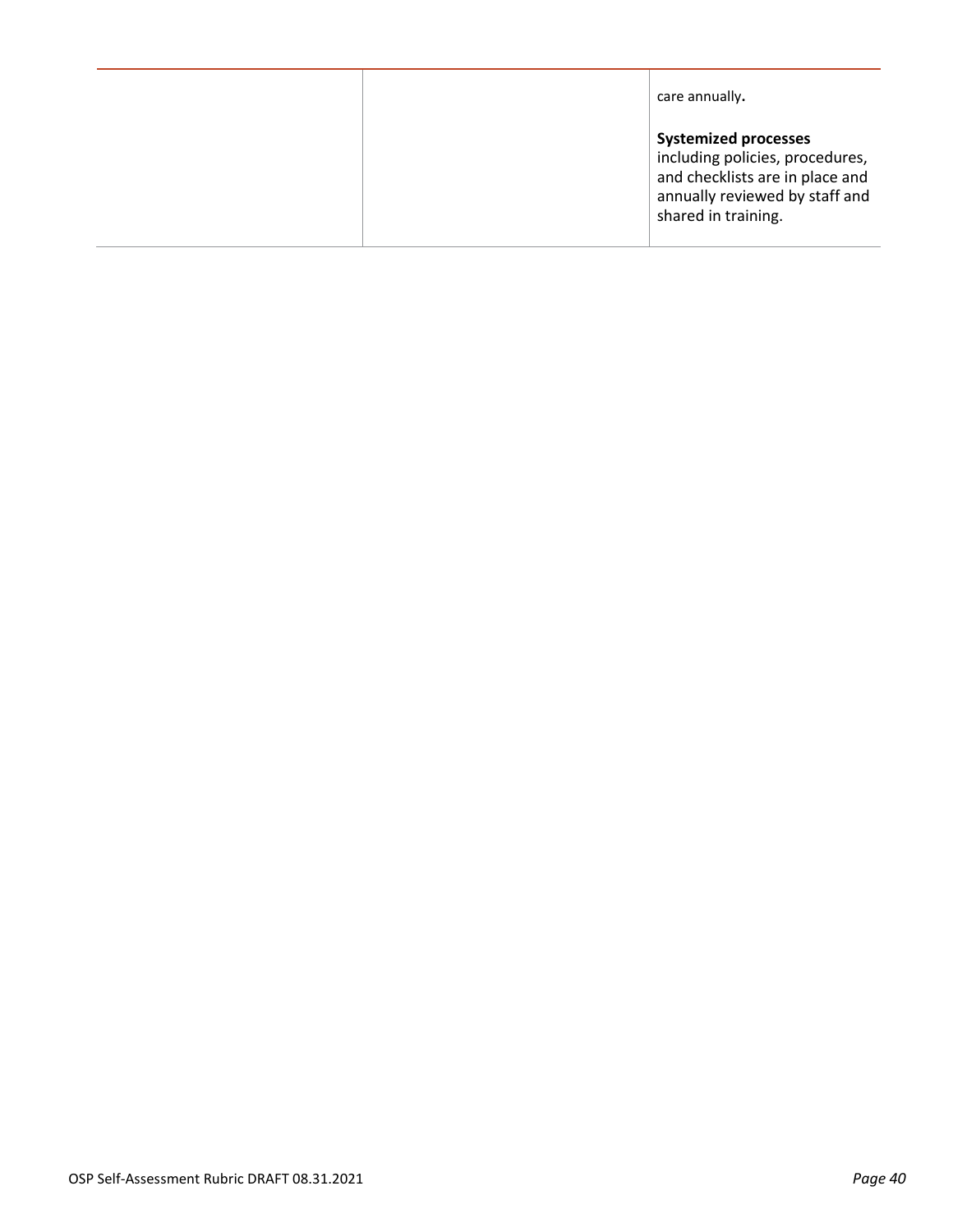- <span id="page-40-0"></span>• Does the LEA have procedures, systems, and processes in place for coordinating with DFPS and addressing school of origin transportation, and payment for "additional transportation costs" for students in foster care? [ESEA Section 1112(c)(5)(B)]
- Does the LEA coordinate with local child welfare representatives to support Education Best-Interest Decisions? [ESEA Section 1111(g)(1)(E)(i)]

- $\Box$  A training schedule and roster of who attended trainings concerning the importance of educational continuity and program placement are maintained.
- $\Box$  Data report with information reviewed and analyzed.
- $\Box$  A process for collaborating with DFPS concerning education best-interest decisions and sharing relevant information with the designated child welfare point of contact is reviewed and maintained annually.
- $\Box$  A report describing 'additional transportation' costs and related data for students in foster care annually is collected and available for review.
- $\Box$  A training schedule and roster of who attended trainings concerning the importance of educational continuity and program placement are maintained.

| <b>DEVELOPING</b>                                                                                                                                                                                       | <b>PROFICIENT</b>                                                                                                                                                                                                                                                                                                                                                                                                                                                                                                                                                                                                | <b>EXEMPLARY</b>                                                                                                                                                                                                                                                                                                                                                                                                                                                                                                                                                                                                                                                                                                                                                                                                                                                                                                                                                              |
|---------------------------------------------------------------------------------------------------------------------------------------------------------------------------------------------------------|------------------------------------------------------------------------------------------------------------------------------------------------------------------------------------------------------------------------------------------------------------------------------------------------------------------------------------------------------------------------------------------------------------------------------------------------------------------------------------------------------------------------------------------------------------------------------------------------------------------|-------------------------------------------------------------------------------------------------------------------------------------------------------------------------------------------------------------------------------------------------------------------------------------------------------------------------------------------------------------------------------------------------------------------------------------------------------------------------------------------------------------------------------------------------------------------------------------------------------------------------------------------------------------------------------------------------------------------------------------------------------------------------------------------------------------------------------------------------------------------------------------------------------------------------------------------------------------------------------|
| The LEA is developing a process to<br>ensure transportation procedures for<br>foster care students are in place.<br>The LEA and DFPS sometimes work<br>together concerning education best-<br>interest. | Transportation procedures are in place and<br>the district has a process for collaborating<br>with child welfare to address 'additional<br>transportation costs' associated with<br>maintaining a child in their school of origin<br>(when needed).<br>The LEA has a process for annually<br>reviewing and updating this policy and<br>procedures with the Child Welfare point of<br>contact.<br>The LEA regularly collaborates with DFPS<br>to provide information about student<br>needs, strengths and makes<br>recommendations and has a process in<br>place for coordinating on best-interest<br>decisions. | School districts work<br>collaboratively with child welfare<br>to ensure that school of origin<br>transportation is provided, and<br>additional costs associated are<br>covered when needed for students<br>in foster care.<br>The LEA is familiar with TASB's<br><b>Exhibit B Individual Transportation</b><br>Plan Template for Students in<br>Foster Care and uses this resource<br>to support LEA planning<br>concerning transportation for<br>students in foster care.<br>The LEA actively works with DFPS<br>to make collaborative education<br>best-interest decisions.<br>The LEA FC Liaison plays a lead<br>role in collecting information from<br>appropriate parties in the school<br>(teacher, coach, counselor, etc.)<br>and collaborates with DFPS to<br>inform school of origin.<br>The FC Liaisons works with the<br>appropriate parties among the<br>sending and receiving school,<br>transportation departments, child<br>welfare parties, etc. to ensure a |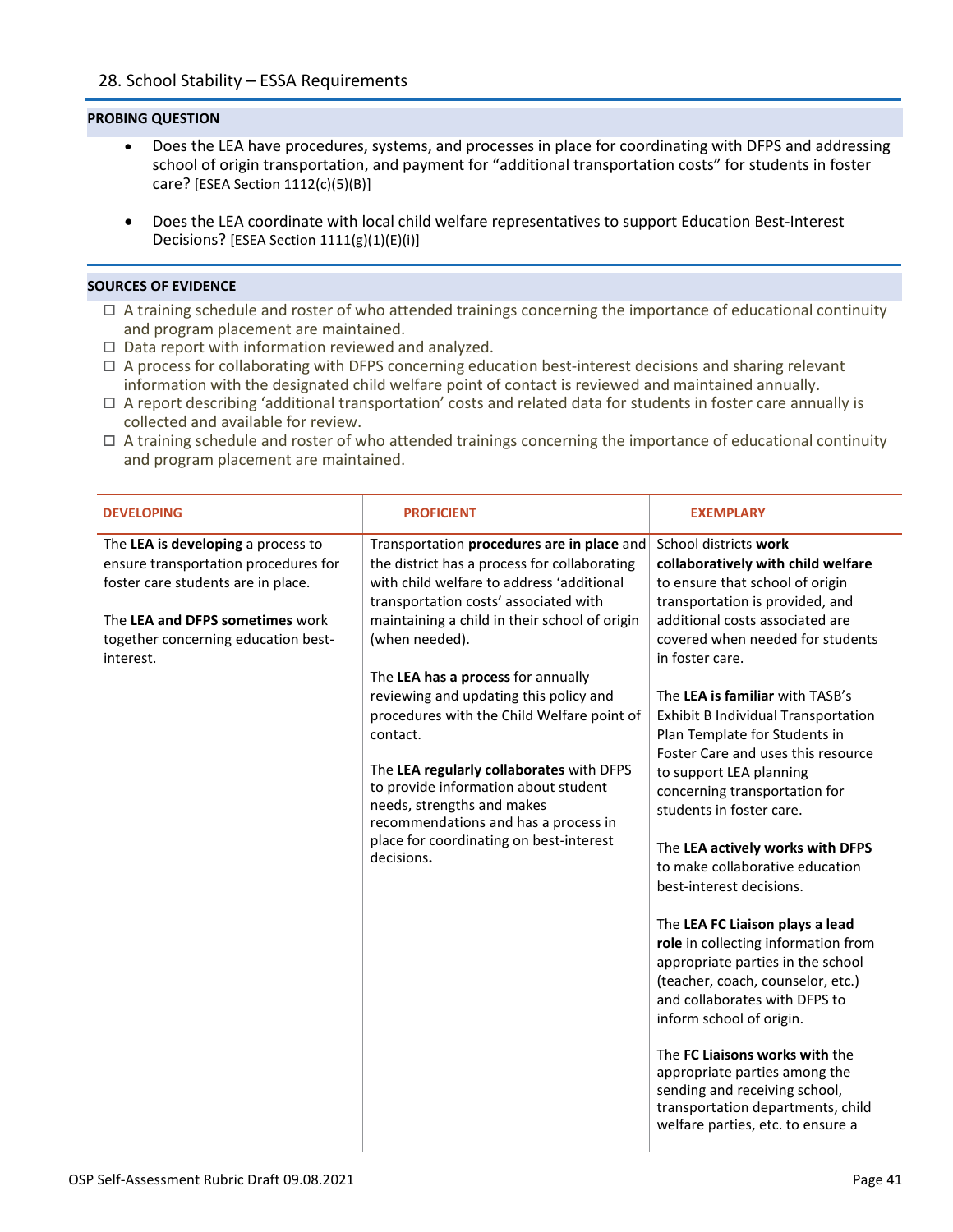student remains in their school of origin, whenever possible. The **LEA FC Liaison plays a lead role in ensuring** use of TASB Exhibit A Students in Foster Care Educational Best Interest Factors form and coordinates with LEA staff and DFPS to inform education best-interest decisions. **Training is provided** to appropriate staff on ESSA School Stability requirements for students in foster care annually. **Processes are in place** to collect data concerning 'additional transportation costs' including how many students were served, the actual costs, and method of delivery are maintained and regularly reviewed. **Systemized processes** including policies, procedures, and checklists are in place and annually reviewed by staff and shared in training.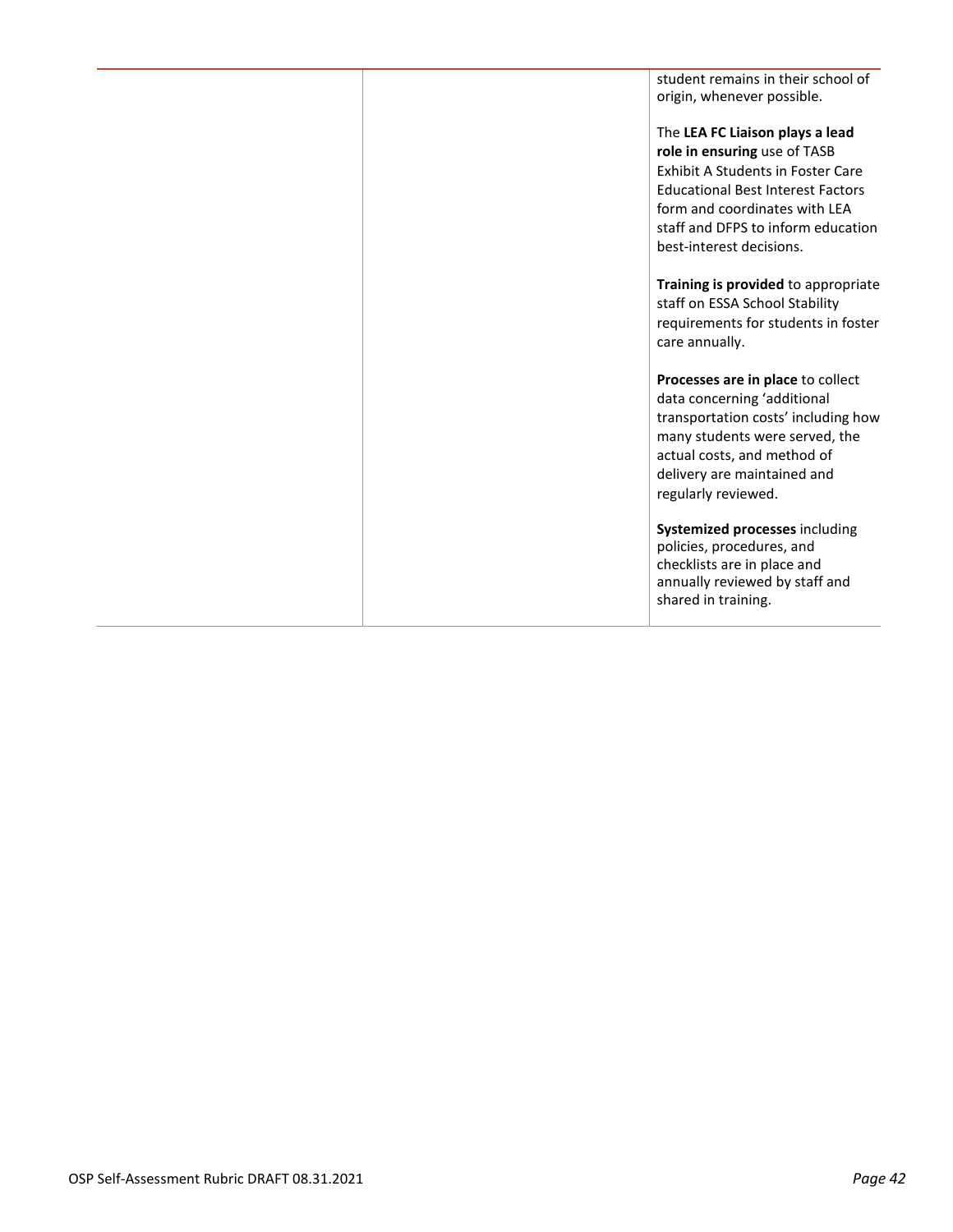<span id="page-42-0"></span>Does the LEA have local policies, procedures and practices in place that assists with the awarding of credit for highly mobile foster care students? [Award of Credit TAC §89.1607]

- □ District policies, procedures and guidance documents concerning the award of credit for mobile students.
- $\Box$  Credit by exam window schedule.
- $\Box$  A data report containing the number of credit recovery and transition plans in place annually, as it relates to promotion, graduation, etc. is available.
- $\Box$  A training schedule and roster of who attended training is maintained.

| <b>DEVELOPING</b>                                                                                                                                                                                                                                                                                                                                                                                                                                              | <b>PROFICIENT</b>                                                                                                                                                                                                                                                                                                                                                                                                                                                                                    | <b>EXEMPLARY</b>                                                                                                                                                                                                                                                                                                                                                                                                                                                                                                                                                                                                                                                                                                                                                                                                                                                                                                                                                                                               |
|----------------------------------------------------------------------------------------------------------------------------------------------------------------------------------------------------------------------------------------------------------------------------------------------------------------------------------------------------------------------------------------------------------------------------------------------------------------|------------------------------------------------------------------------------------------------------------------------------------------------------------------------------------------------------------------------------------------------------------------------------------------------------------------------------------------------------------------------------------------------------------------------------------------------------------------------------------------------------|----------------------------------------------------------------------------------------------------------------------------------------------------------------------------------------------------------------------------------------------------------------------------------------------------------------------------------------------------------------------------------------------------------------------------------------------------------------------------------------------------------------------------------------------------------------------------------------------------------------------------------------------------------------------------------------------------------------------------------------------------------------------------------------------------------------------------------------------------------------------------------------------------------------------------------------------------------------------------------------------------------------|
| The LEA does not have consistent<br>policies and procedures in place to<br>allow for proportional credit (1/2 credit<br>of a full credit course) to be awarded<br>for previous coursework taken.<br>The credit by exam window is not<br>consistently offered outside of the<br>normal testing window schedule for<br>students in foster care.<br>Credit Recovery plans are sometimes<br>offered to students who were denied<br>credit outside of the district. | Policies and procedures are in place for<br>addressing proportional credit for previous<br>coursework taken. Students are allowed to<br>earn credit, when they demonstrate<br>proficiency, for previous coursework<br>taken, prior to enrollment.<br>The credit by exam window is flexible and<br>open for students in foster care to<br>participate in, at any time.<br>Credit recovery and course transition<br>plans are in place for students who were<br>denied credit outside of the district. | Training is provided regularly to<br>appropriate school personnel on<br>the districts policies concerning the<br>awarding of credit, credit recovery,<br>and alternative opportunities for<br>students to earn and receive<br>course credit.<br>Student progress is monitored and<br>tracked by the LEA Foster Care<br>Liaison. The Liaison utilizes this<br>information to work with school<br>counselors and other relevant<br>parties to assist students in<br>maximizing their credit hours.<br>Credit Recovery plans are in place<br>and frequently reviewed and<br>discussed to pro-actively support<br>students.<br>Data containing the number of<br>credit recovery and transition<br>plans in place are collected<br>annually. This information is<br>reviewed regularly to improve<br>processes and systems, as well, as<br>support students.<br>Systemized processes including<br>policies, procedures, and<br>checklists are in place and<br>annually reviewed by staff and<br>shared in training. |
|                                                                                                                                                                                                                                                                                                                                                                                                                                                                |                                                                                                                                                                                                                                                                                                                                                                                                                                                                                                      |                                                                                                                                                                                                                                                                                                                                                                                                                                                                                                                                                                                                                                                                                                                                                                                                                                                                                                                                                                                                                |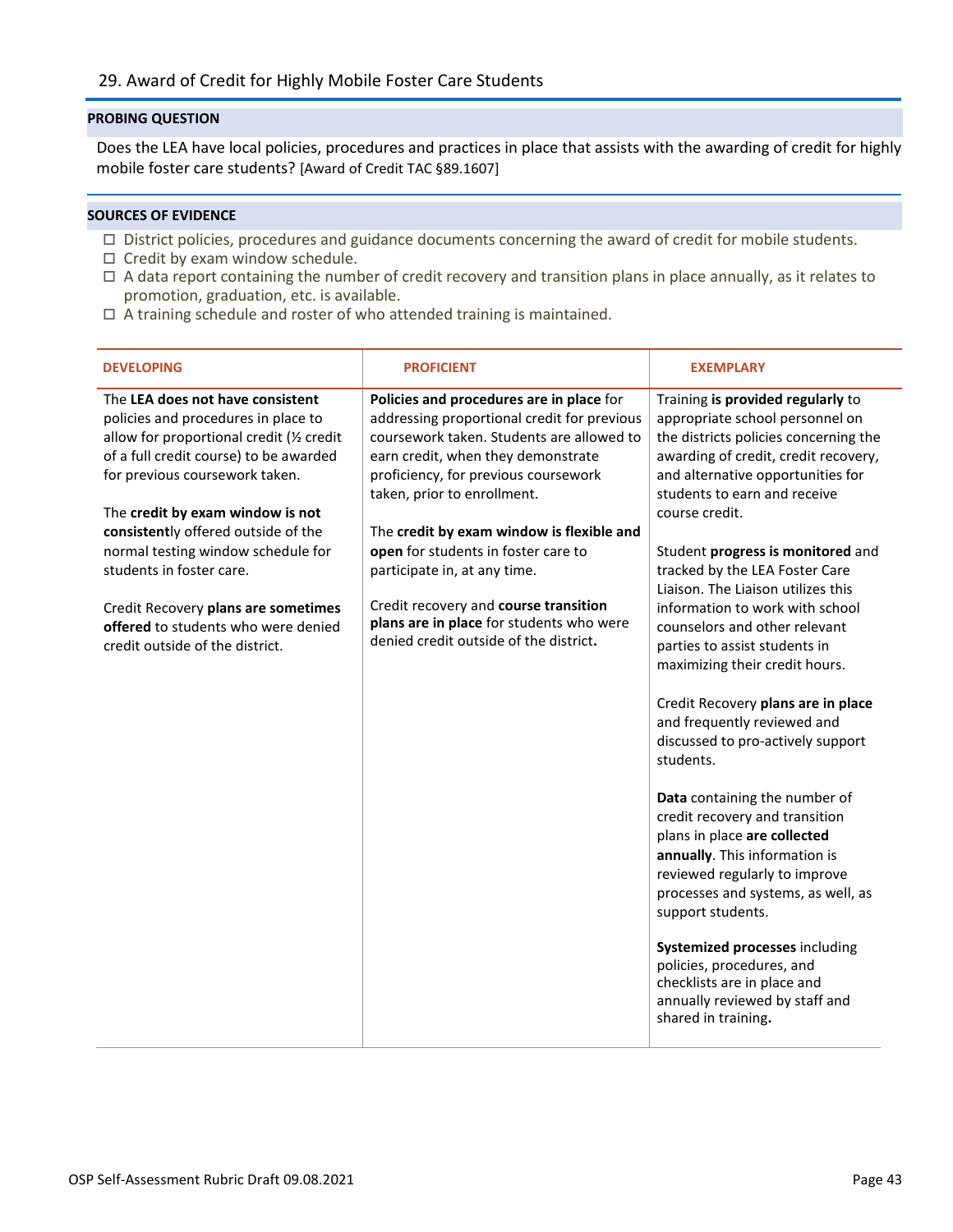- <span id="page-43-0"></span>• Does the LEA work in a collaborative multidisciplinary manner amongst district and campus leaders to support the needs of students in foster care?
- Does the LEA work collaboratively with stakeholders outside of the district to support the needs of students in foster care (child welfare, CASA community organizations, others)?

- $\Box$  A list of internal department contacts is maintained.
- $\Box$  A list of external department contacts is maintained.
- $\Box$  A training schedule for internal and external coordination is maintained.
- $\Box$  A consistent meeting schedule is implemented across departments and organizations to promote coordination.

| <b>DEVELOPING</b>                                                                                                                                                                                                                                     | <b>PROFICIENT</b>                                                                                                                                                                                        | <b>EXEMPLARY</b>                                                                                                                                                                                                                                                                                                                                                                                                                                                                                                                                                                                                                                                                                                                         |
|-------------------------------------------------------------------------------------------------------------------------------------------------------------------------------------------------------------------------------------------------------|----------------------------------------------------------------------------------------------------------------------------------------------------------------------------------------------------------|------------------------------------------------------------------------------------------------------------------------------------------------------------------------------------------------------------------------------------------------------------------------------------------------------------------------------------------------------------------------------------------------------------------------------------------------------------------------------------------------------------------------------------------------------------------------------------------------------------------------------------------------------------------------------------------------------------------------------------------|
| The LEA inconsistently collaborates<br>across departments internally to<br>address the needs of students in foster<br>care.<br>The LEA in consistently collaborates<br>with external stakeholders to address<br>the needs of students in foster care. | The LEA collaborates across departments<br>to address the needs of students in foster<br>care.<br>The LEA collaborates with external<br>stakeholders to address the needs of<br>students in foster care. | The LEA has a regular process in<br>place for coordinating with internal<br>stakeholders.<br>The LEA has a regular process in<br>place for coordinating with<br>external stakeholders.<br>The LEA conducts cross-<br>department training to increase<br>awareness and promote<br>coordination for serving students.<br>The LEA participates in cross-<br>agency training and planning to<br>increase awareness and promote<br>coordination with external<br>stakeholders to best serve<br>students.<br>The FC Liaison plays a lead role in<br>coordinating internal and external<br>collaboration to support students<br>in foster care.<br>Written procedures and<br>processes for collaboration are in<br>place and reviewed annually. |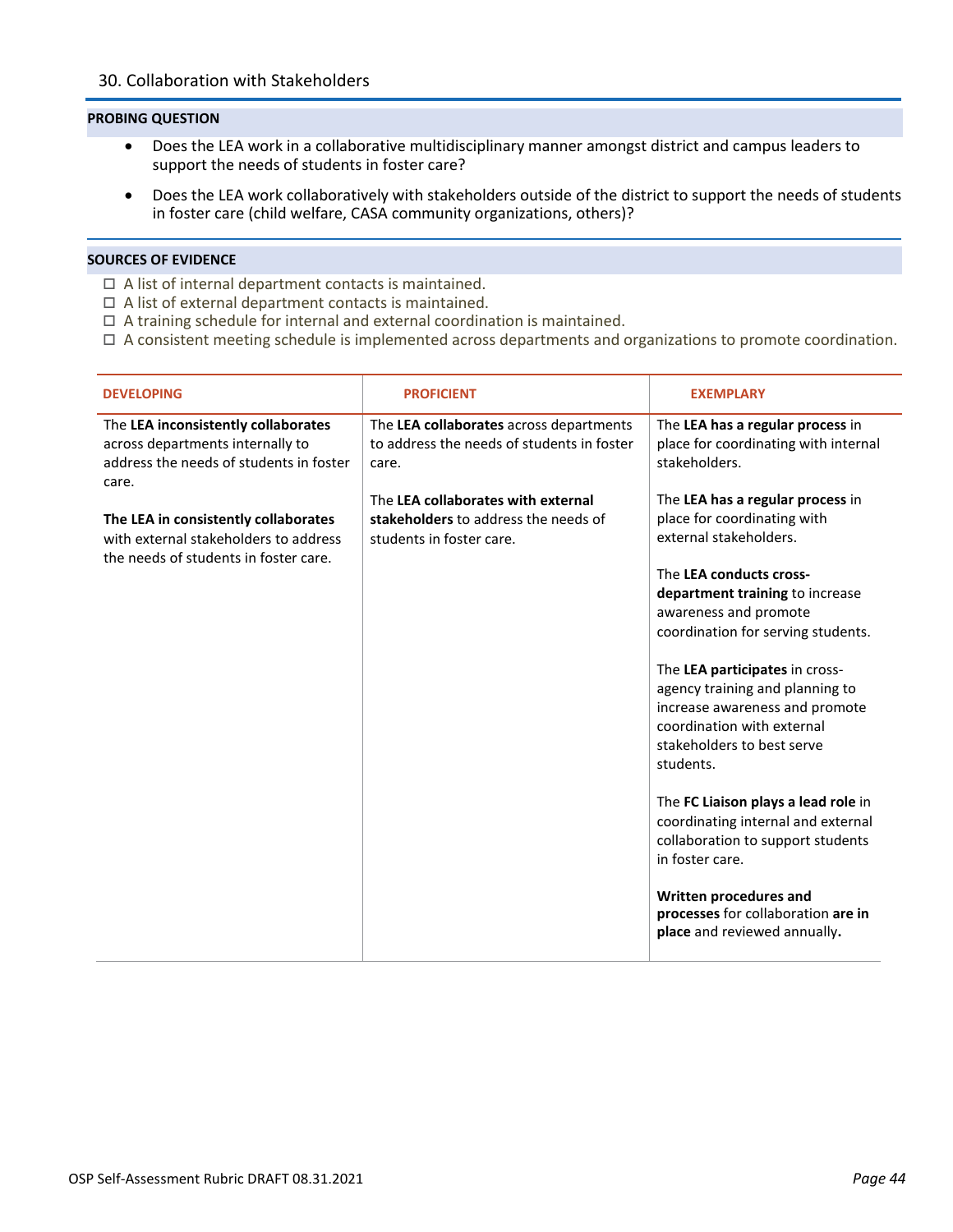# <span id="page-44-0"></span>**Student Performance**

The self-assessment rubric is organized within a diagnostic framework that addresses seven areas of compliance across three domains. Within the **Student Performance** domain, the leadership team will consider practices related to student achievement that support improved outcomes for students in special populations.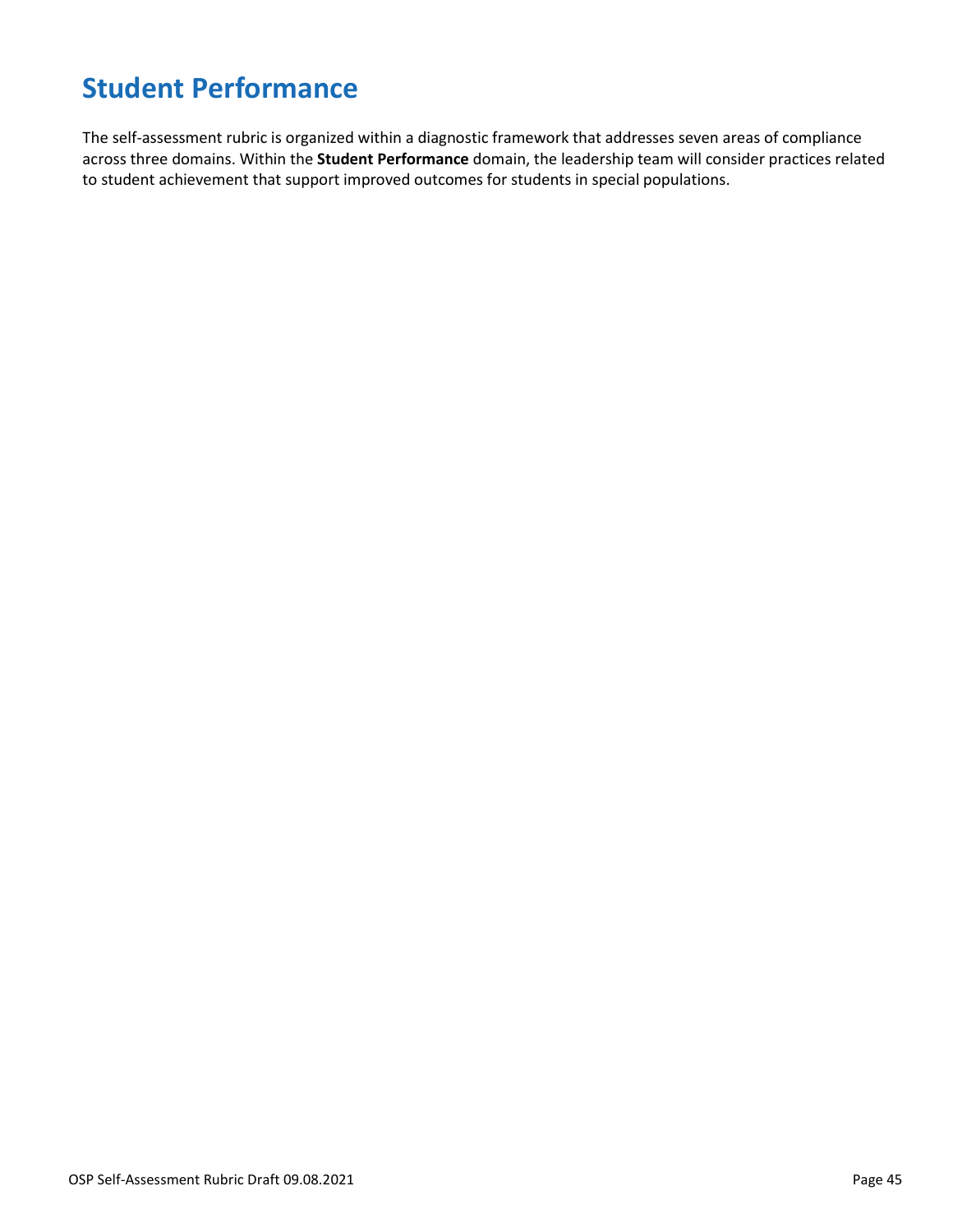# <span id="page-45-1"></span><span id="page-45-0"></span>**McKinney-Vento Act (Students Experiencing Homelessness)**

## 1. Academic Interventions and Progress Monitoring

### **PROBING QUESTION**

Does the LEA have established procedures to ensure early academic interventions and ongoing progress monitoring to address the academic needs of identified students experiencing homelessness?

- □ Evidence of academic monitoring (e.g., attendance reports, six- or nine-week grade reports, credit reports, etc.,).
- $\Box$  Evidence of communication with LEA and campus staff regarding students in need of additional academic support.
- $\Box$  Evidence coordination and collaboration with LEA and campus staff to support ongoing progress monitoring.
- $\Box$  Evidence of student supports (e.g., tutoring, summer school, IGC, etc.,).

| <b>DEVELOPING</b>                                                                                                                                                                                                                                                                                                                                                                                                                                                                                                                                                                                                                         | <b>PROFICIENT</b>                                                                                                                                                                                                                                                                                                                                                                                                                                                                                                                                                                                                                                                                                                                                                                                                                                                       | <b>EXEMPLARY</b>                                                                                                                                                                                                                                                                                                                                                                                                                                                                                                                                                                                                                                                                                                                                                                                                                                                                                                                  |
|-------------------------------------------------------------------------------------------------------------------------------------------------------------------------------------------------------------------------------------------------------------------------------------------------------------------------------------------------------------------------------------------------------------------------------------------------------------------------------------------------------------------------------------------------------------------------------------------------------------------------------------------|-------------------------------------------------------------------------------------------------------------------------------------------------------------------------------------------------------------------------------------------------------------------------------------------------------------------------------------------------------------------------------------------------------------------------------------------------------------------------------------------------------------------------------------------------------------------------------------------------------------------------------------------------------------------------------------------------------------------------------------------------------------------------------------------------------------------------------------------------------------------------|-----------------------------------------------------------------------------------------------------------------------------------------------------------------------------------------------------------------------------------------------------------------------------------------------------------------------------------------------------------------------------------------------------------------------------------------------------------------------------------------------------------------------------------------------------------------------------------------------------------------------------------------------------------------------------------------------------------------------------------------------------------------------------------------------------------------------------------------------------------------------------------------------------------------------------------|
| The LEA, in collaboration with the<br>McKinney-Vento Liaison is developing a<br>process to monitor student grades and<br>attendance each semester and<br>communicate with appropriate LEA<br>personnel regarding students in need of<br>additional academic support.<br>The LEA, in collaboration with the<br>McKinney-Vento Liaison is developing<br>process to collaborate and coordinate<br>ongoing academic progress<br>monitoring in partnership with LEA<br>and campus staff. This includes, but is<br>not limited to monitoring attendance,<br>grades, credit recovery, end of course<br>exam proficiency, etc., each<br>semester. | The LEA, in collaboration with the<br>McKinney-Vento Liaison has established a<br>process to monitor student grades and<br>attendance and communicates with the<br>appropriate LEA and campus staff (e.g.,<br>administrators, counselors, Special<br>Education, BE/ESL, Gifted and Talented<br>staff, etc.,) regarding students in need of<br>additional academic support each<br>semester.<br>The LEA, in collaboration with the<br>McKinney-Vento Liaison has established a<br>process to collaborate and coordinate<br>ongoing academic progress monitoring in<br>partnership with LEA and campus staff<br>(e.g., administrators, counselors, Special<br>Education, BE/ESL, Gifted and Talented<br>staff, etc.,). This includes, but is not<br>limited to monitoring attendance, grades,<br>credit recovery, end of course exam<br>proficiency, etc., each semester. | The LEA, in collaboration with the<br>McKinney-Vento Liaison has<br>established a systematic annual<br>process to monitor student grades<br>and attendance and<br>communicates with appropriate<br>LEA and campus staff (e.g.,<br>administrators, counselors, Special<br>Education, BE/ESL, Gifted and<br>Talented staff, etc.,) regarding<br>students in need of additional<br>academic support every grading<br>period.<br>The LEA, in collaboration with the<br>McKinney-Vento Liaison has<br>established a systematic process<br>to collaborate and coordinate<br>ongoing academic progress<br>monitoring in partnership with<br>LEA and campus staff (e.g.,<br>administrators, counselors,<br>Special Education, BE/ESL, Gifted<br>and Talented staff, etc.). This<br>includes, but is not limited to<br>monitoring attendance, grades,<br>credit recovery, end of course<br>exam proficiency, etc., each<br>grading period. |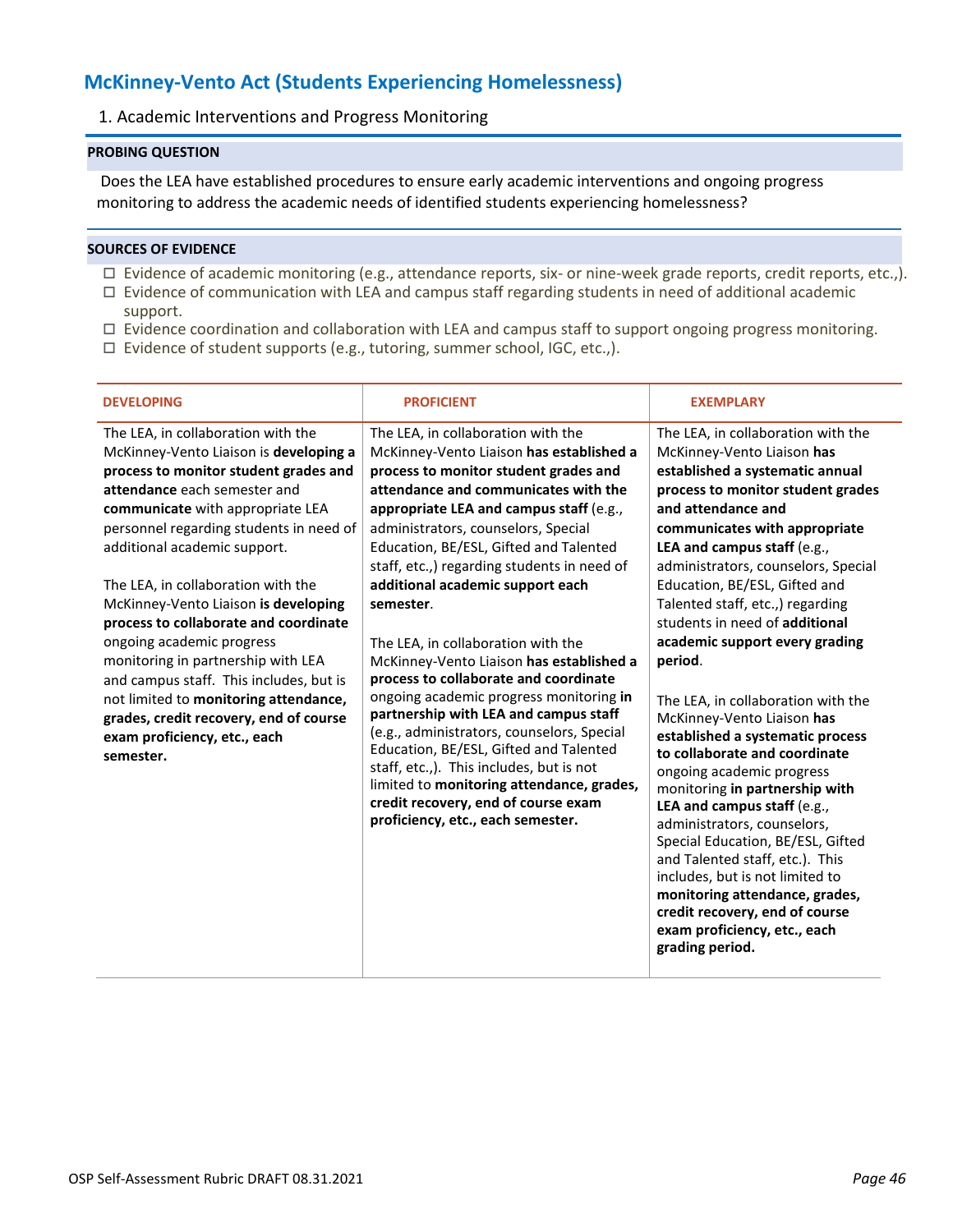<span id="page-46-0"></span>Does the LEA utilize student data to identify and implement academic interventions and support services to ensure students experiencing homelessness achieve grade-level standards on state mandated assessments, promote on grade-level, and graduate on time?

- □ Disaggregated McKinney-Vento student data.
- $\Box$  Procedures for making data available to the appropriate LEA and campuses staff.
- $\Box$  Evidence of modifications made to programs based on data analysis.
- Evidence of communication with other special programs (e.g., Special Education, BE/ESL, Career and Technical Education, Gifted and Talented, etc.,) to review and monitor student progress.
- $\Box$  Evidence of communication with LEA and campus staff of attendance or academic concerns.

| <b>DEVELOPING</b>                                                                                                                                                                                                                                                                                                                                                                                                                                    | <b>PROFICIENT</b>                                                                                                                                                                                                                                                                                                                                                                                                                                                                                                                                                                                                                                                                                                                                                                                                                                                                                                                                                                                                                                                                     | <b>EXEMPLARY</b>                                                                                                                                                                                                                                                                                                                                                                                                                                                                                                                                                                                                                                                                                                                                                                                                                                                                                                                                                                                                                                                                                                                                                                                                                                               |
|------------------------------------------------------------------------------------------------------------------------------------------------------------------------------------------------------------------------------------------------------------------------------------------------------------------------------------------------------------------------------------------------------------------------------------------------------|---------------------------------------------------------------------------------------------------------------------------------------------------------------------------------------------------------------------------------------------------------------------------------------------------------------------------------------------------------------------------------------------------------------------------------------------------------------------------------------------------------------------------------------------------------------------------------------------------------------------------------------------------------------------------------------------------------------------------------------------------------------------------------------------------------------------------------------------------------------------------------------------------------------------------------------------------------------------------------------------------------------------------------------------------------------------------------------|----------------------------------------------------------------------------------------------------------------------------------------------------------------------------------------------------------------------------------------------------------------------------------------------------------------------------------------------------------------------------------------------------------------------------------------------------------------------------------------------------------------------------------------------------------------------------------------------------------------------------------------------------------------------------------------------------------------------------------------------------------------------------------------------------------------------------------------------------------------------------------------------------------------------------------------------------------------------------------------------------------------------------------------------------------------------------------------------------------------------------------------------------------------------------------------------------------------------------------------------------------------|
| The LEA in collaboration with the<br>McKinney-Vento Liaison is developing a<br>process to utilize student data to<br>identify and facilitate academic<br>interventions and support services for<br>students experiencing homelessness.<br>The LEA in collaboration with the<br>McKinney-Vento Liaison is developing<br>a process to communicate any<br>attendance or academic concerns<br>with the appropriate LEA or campus<br>staff each semester. | The LEA in collaboration with the<br>McKinney-Vento Liaison has established a<br>process to utilize student data to identify<br>and facilitate academic interventions and<br>support services for students experiencing<br>homelessness.<br>The LEA in collaboration with the<br>McKinney-Vento Liaison has established a<br>process to communicate any attendance or<br>academic concerns with the appropriate<br>LEA or campus staff each semester.<br>The LEA in collaboration with the<br>McKinney-Vento Liaison has established a<br>process to meet with LEA or campus staff<br>(e.g., administrators, counselors,<br>attendance officers, dropout prevention<br>staff, Special Education, BE/ESL, Gifted and<br>Talented program staff, etc.,) annually to<br>review student progress monitoring<br>components (e.g., attendance, grades,<br>credits, assessments, intervention, etc.,)<br>for high school students (grades 9 <sup>th</sup> -12 <sup>th</sup> )<br>experiencing homelessness to support<br>achievement on state-mandated<br>assessments and cohort graduation. | The LEA in collaboration with the<br>McKinney-Vento Liaison has<br>established a systematic annual<br>process to utilize student data to<br>identify and facilitate academic<br>interventions and support services<br>for students experiencing<br>homelessness.<br>The LEA in collaboration with the<br>McKinney-Vento Liaison has<br>established a systematic process<br>to communicate any attendance<br>or academic concerns with the<br>appropriate LEA or campus staff<br>each grading period.<br>The LEA in collaboration with the<br>McKinney-Vento Liaison has<br>established a systematic annual<br>process to meet with LEA or<br>campus staff (e.g., administrators,<br>counselors, attendance officers,<br>dropout prevention staff, Special<br>Education, BE/ESL, Gifted and<br>Talented program staff, etc.,) at<br>the end of each semester or as<br>needed to review student<br>progress monitoring components<br>(e.g., attendance, grades, credits,<br>assessments, intervention, etc.,)<br>for high school students (grades<br>9 <sup>th</sup> -12 <sup>th</sup> ) experiencing<br>homelessness to determine any<br>interventions and services<br>needed to support achievement<br>on state-mandated assessments<br>and cohort graduation. |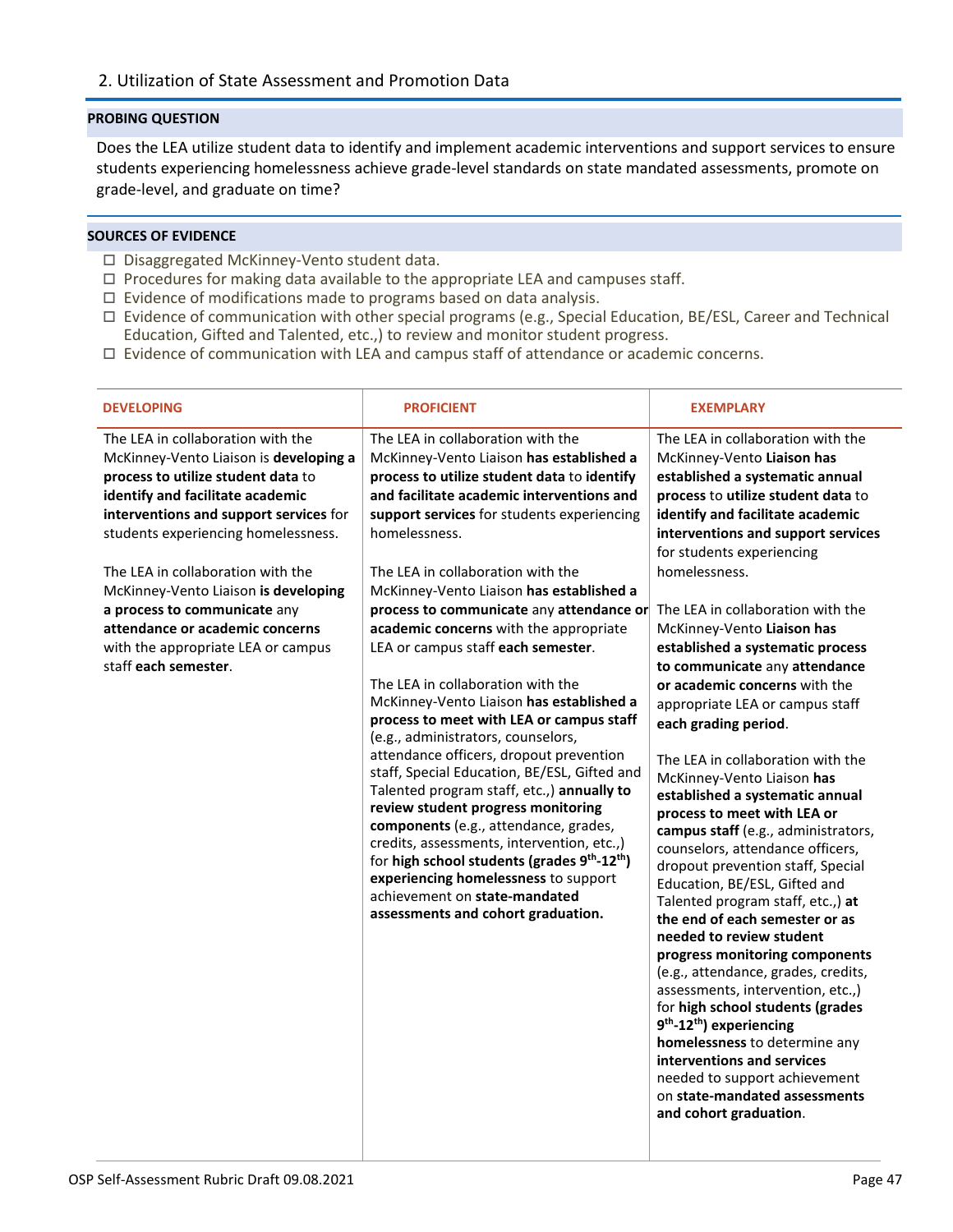|  | and training. | These processes are reviewed<br>annually and included in their<br>McKinney-Vento communication |
|--|---------------|------------------------------------------------------------------------------------------------|
|--|---------------|------------------------------------------------------------------------------------------------|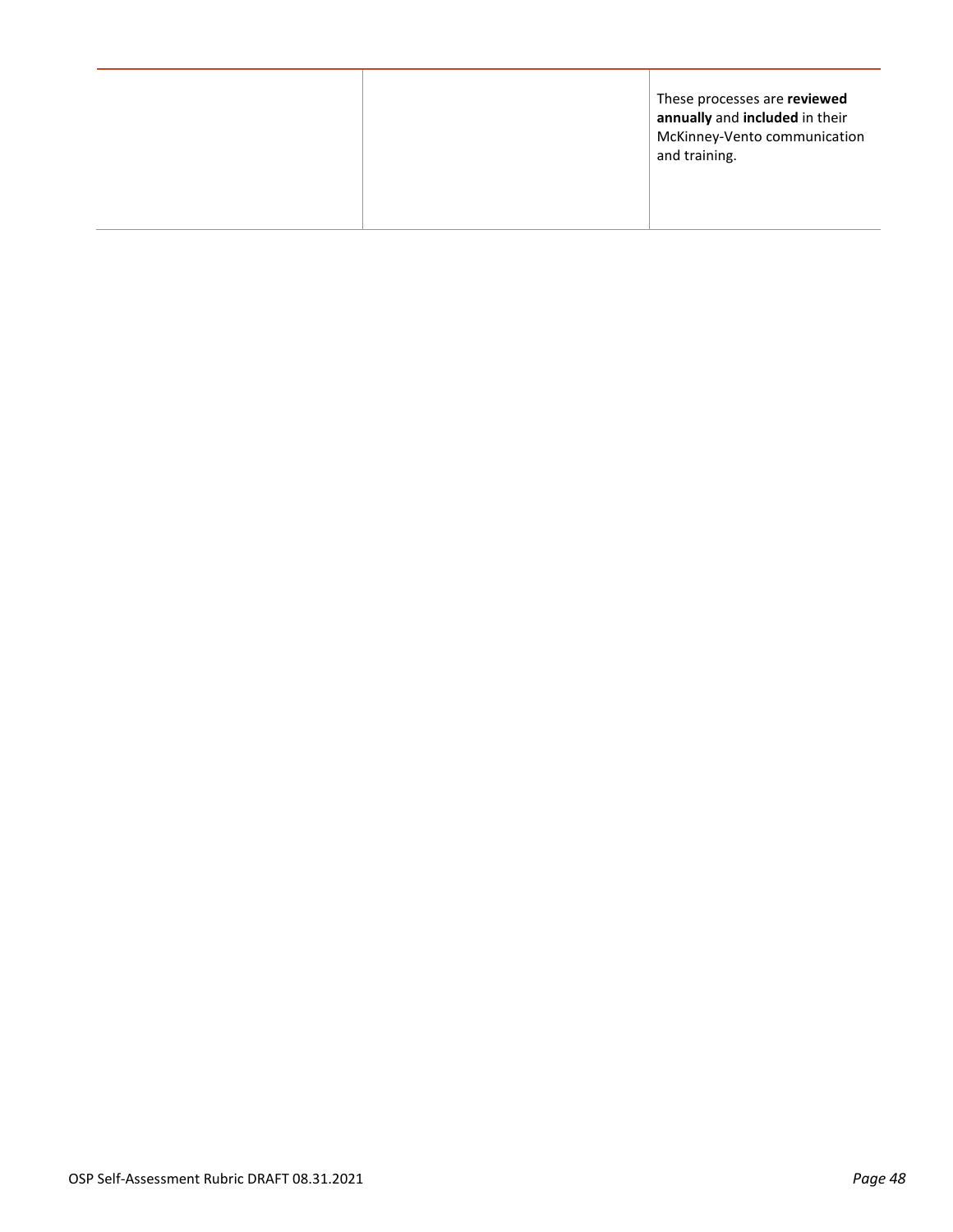## <span id="page-48-1"></span><span id="page-48-0"></span>**Military-Connected**

## 3. Progress Monitoring

## **PROBING QUESTION**

Does the LEA utilize student data to identify and implement academic interventions and support services to ensure military-connected students achieve grade-level standards on state mandated assessments, promote on gradelevel, and graduate on time?

- $\Box$  Academic planning data.
- Assessment data.
- $\Box$  Course placement testing for transitioning students.

| <b>DEVELOPING</b>                                                                                                                                                            | <b>PROFICIENT</b>                                                                                                                                                                                                                                                                                                                                                                                                                                                                                                                                                                                                                                                                          | <b>EXEMPLARY</b>                                                                                                                                                                                                                                                                                                                                                                                                                                                                                                                                                                                                                                                                                                                                                                                                                                                                    |
|------------------------------------------------------------------------------------------------------------------------------------------------------------------------------|--------------------------------------------------------------------------------------------------------------------------------------------------------------------------------------------------------------------------------------------------------------------------------------------------------------------------------------------------------------------------------------------------------------------------------------------------------------------------------------------------------------------------------------------------------------------------------------------------------------------------------------------------------------------------------------------|-------------------------------------------------------------------------------------------------------------------------------------------------------------------------------------------------------------------------------------------------------------------------------------------------------------------------------------------------------------------------------------------------------------------------------------------------------------------------------------------------------------------------------------------------------------------------------------------------------------------------------------------------------------------------------------------------------------------------------------------------------------------------------------------------------------------------------------------------------------------------------------|
| The LEA is developing a process to<br>utilize student data to identify and<br>facilitate academic interventions<br>and support services for military-<br>connected students. | The LEA ensures that military-connected<br>students make up any deficits or ensure<br>students who are ahead can continue<br>where they left off.<br>The LEA has established a process to meet<br>with LEA or campus staff (e.g.,<br>administrators, counselors, attendance<br>officers, dropout prevention staff, Special<br>Education, BE/ESL, Gifted and Talented<br>program staff, etc.,) annually to review<br>student progress monitoring components<br>(e.g., attendance, grades, credits,<br>assessments, intervention, etc.,) for<br>eleventh and twelfth grade military-<br>connected students to support<br>achievement on state mandated<br>assessments and cohort graduation. | LEAs have established systematic<br>processes for tracking the<br>performance of military-connected<br>students and ensuring<br>transitioning students can make up<br>any deficits or continue where they<br>left off. The LEA reviews these<br>processes annually.<br>The LEA has a systematic process<br>to meet with LEA or campus staff<br>(e.g., administrators, counselors,<br>attendance officers, dropout<br>prevention staff, Special Education,<br>BE/ESL, Gifted and Talented<br>program staff, etc.,) at the end of<br>each semester or as needed to<br>review student progress<br>monitoring components (e.g.,<br>attendance, grades, credits,<br>assessments, intervention, etc.,) to<br>determine any modifications<br>needed to ensure eleventh and<br>twelfth grade students, to support<br>achievement on state mandated<br>assessments and cohort<br>graduation. |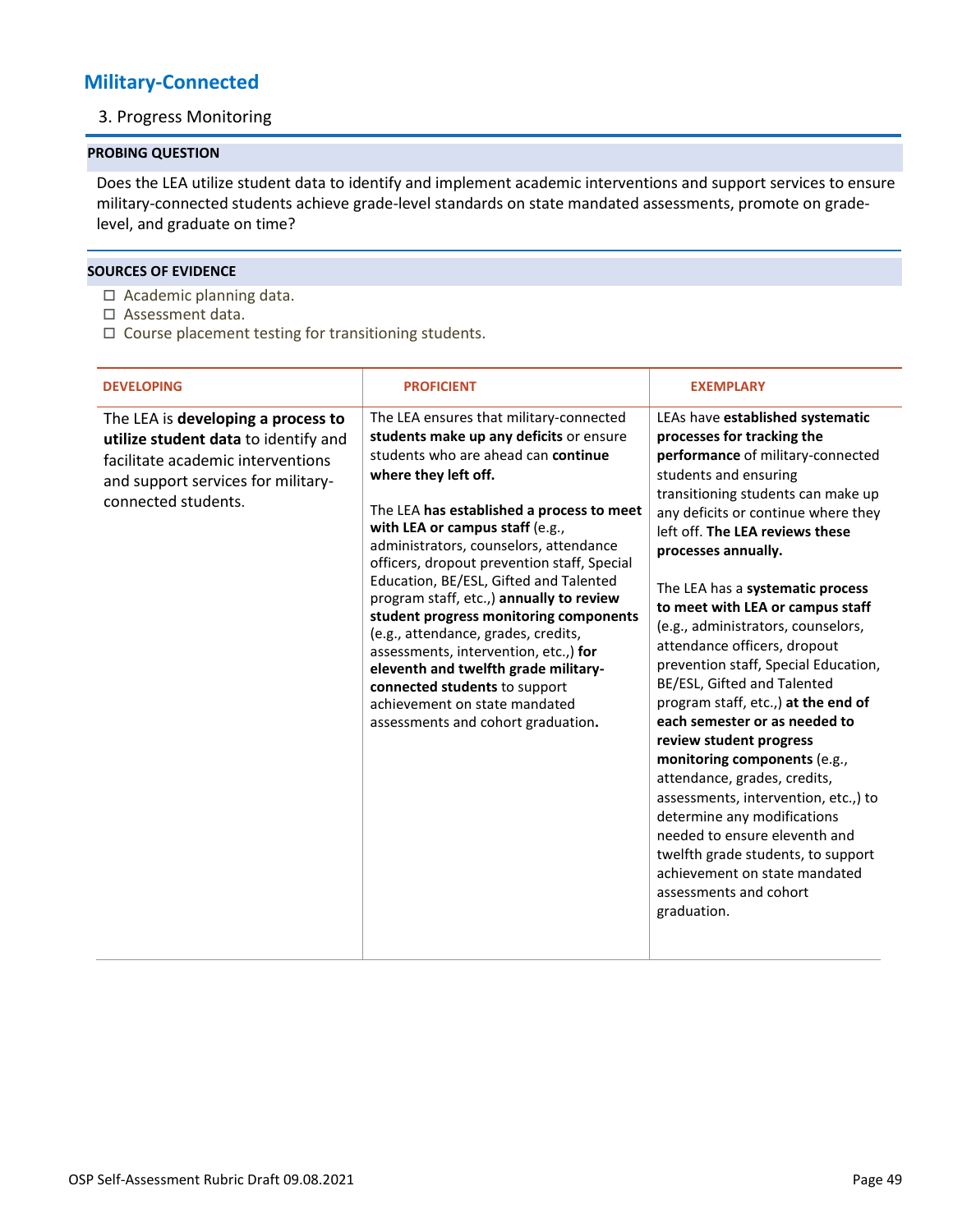## <span id="page-49-1"></span><span id="page-49-0"></span>**Foster Care**

## 4. Progress Monitoring

## **PROBING QUESTION**

Does the LEA utilize student data to identify and implement academic interventions and support services to ensure students in foster care achieve grade-level standards on state mandated assessments, promote on grade-level, and graduate on time?

- $\Box$  Evidence of communication with LEA and campus staff regarding students in need of additional academic support or attendance concerns.
- □ Evidence of student supports (e.g., tutoring, summer school, IGC, etc.).
- $\Box$  Procedures for making data available to the appropriate LEA and campus staff.

| <b>DEVELOPING</b>                                                                                                                                                                                                                                                                                                                                     | <b>PROFICIENT</b>                                                                                                                                                                                                                                                                                                                                                                                                                                                                                                                                                                                                                                                                                                                                                                                                                                           | <b>EXEMPLARY</b>                                                                                                                                                                                                                                                                                                                                                                                                                                                                                                                                                                                                                                                                                                                                                                                                                                                                                                                                                                                                                                                                                                                                |
|-------------------------------------------------------------------------------------------------------------------------------------------------------------------------------------------------------------------------------------------------------------------------------------------------------------------------------------------------------|-------------------------------------------------------------------------------------------------------------------------------------------------------------------------------------------------------------------------------------------------------------------------------------------------------------------------------------------------------------------------------------------------------------------------------------------------------------------------------------------------------------------------------------------------------------------------------------------------------------------------------------------------------------------------------------------------------------------------------------------------------------------------------------------------------------------------------------------------------------|-------------------------------------------------------------------------------------------------------------------------------------------------------------------------------------------------------------------------------------------------------------------------------------------------------------------------------------------------------------------------------------------------------------------------------------------------------------------------------------------------------------------------------------------------------------------------------------------------------------------------------------------------------------------------------------------------------------------------------------------------------------------------------------------------------------------------------------------------------------------------------------------------------------------------------------------------------------------------------------------------------------------------------------------------------------------------------------------------------------------------------------------------|
| The LEA is developing a process to<br>utilize student data to identify and<br>facilitate academic interventions and<br>support services for students in foster<br>care.<br>The LEA is developing a process to<br>ensure that students are connected to<br>appropriate support services (e.g.,<br>behavioral, and mental health, etc.)<br>when needed. | The LEA has established a process to<br>communicate any attendance or academic<br>concerns with the appropriate LEA or<br>campus staff each semester.<br>The LEA has established a process to meet<br>with LEA or campus staff (e.g.,<br>administrators, counselors, attendance<br>officers, dropout prevention staff, Special<br>Education, BE/ESL, Gifted and Talented<br>program staff, etc.,) annually to review<br>student progress monitoring components<br>(e.g., attendance, grades, credits,<br>assessments, intervention, etc.,) for<br>eleventh and twelfth grade students in<br>foster care to support achievement on<br>state mandated assessments and cohort<br>graduation.<br>The LEA has a process to ensure that<br>students are connected to appropriate<br>support services (e.g., behavioral, and<br>mental health, etc.) when needed). | The LEA in collaboration with the<br>Foster Care Liaison has established<br>a systematic process to<br>communicate any attendance or<br>academic concerns with the<br>appropriate LEA or campus staff<br>each grading period.<br>The LEA in collaboration with the<br>Foster Care Liaison has a<br>systematic process to meet with<br>LEA or campus staff (e.g.,<br>administrators, counselors,<br>attendance officers, dropout<br>prevention staff, Special<br>Education, BE/ESL, Gifted and<br>Talented program staff, etc.,) at<br>the end of each semester or as<br>needed to review student<br>progress monitoring components<br>(e.g., attendance, grades, credits,<br>assessments, intervention, etc.,)<br>to determine any modifications<br>needed to ensure eleventh and<br>twelfth grade students in foster<br>care, to support achievement on<br>state mandated assessments and<br>cohort graduation.<br>The LEA pro-actively connects<br>students (when needed) to<br>appropriate support services (e.g.,<br>behavioral, and mental health,<br>etc.) and monitors the<br>effectiveness of these supports on<br>student achievement. |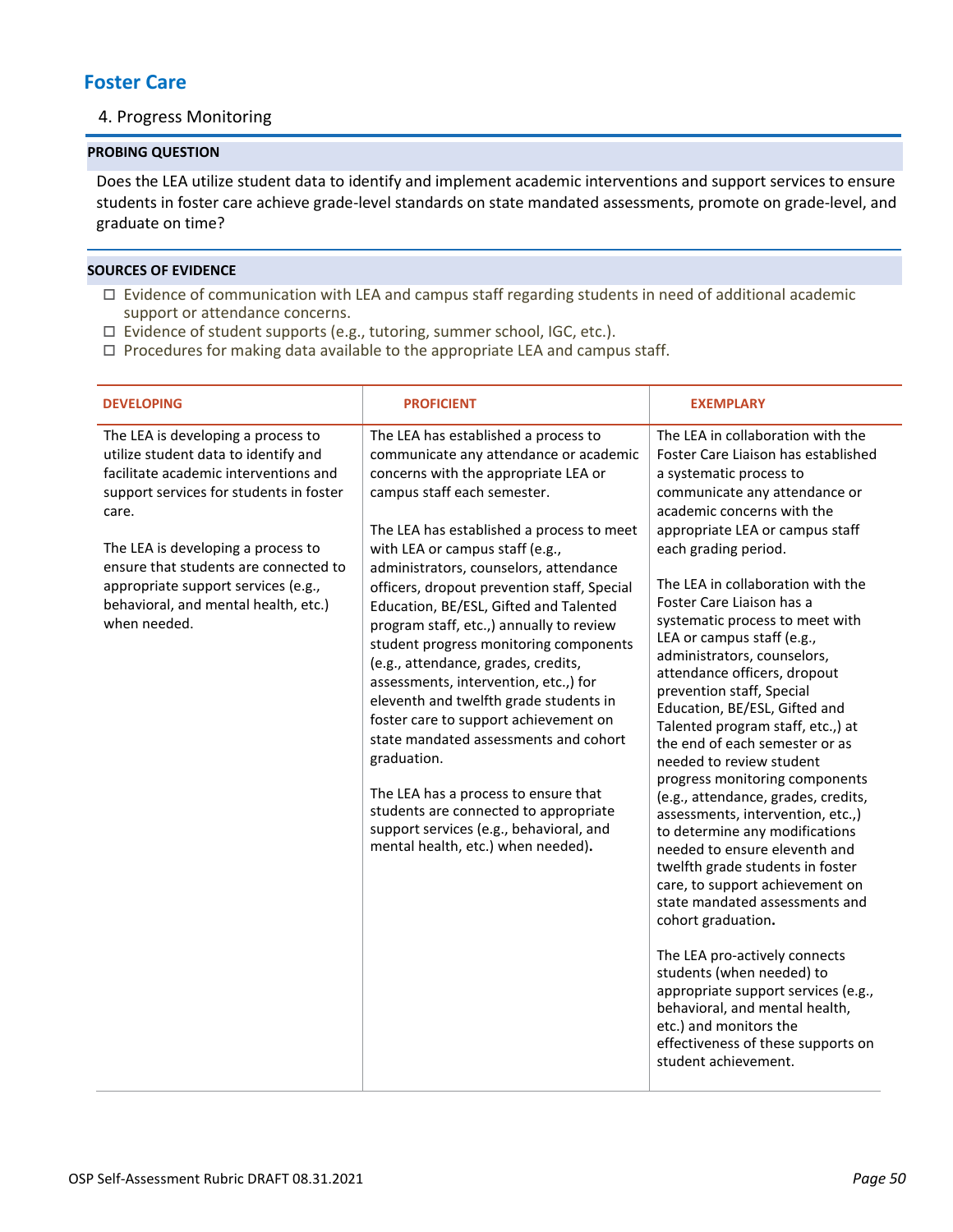# <span id="page-50-0"></span>**Family Engagement/Parental Involvement**

The self-assessment rubric is organized within a diagnostic framework that addresses seven areas of compliance across three domains. Within the **Family Engagement/Parental Involvement** domain, the leadership team will consider practices related to involving parents/guardians and other family members in the education of students with disabilities. In addressing each item of the rubric, the leadership team will consider two guiding questions related to the Family Engagement domain.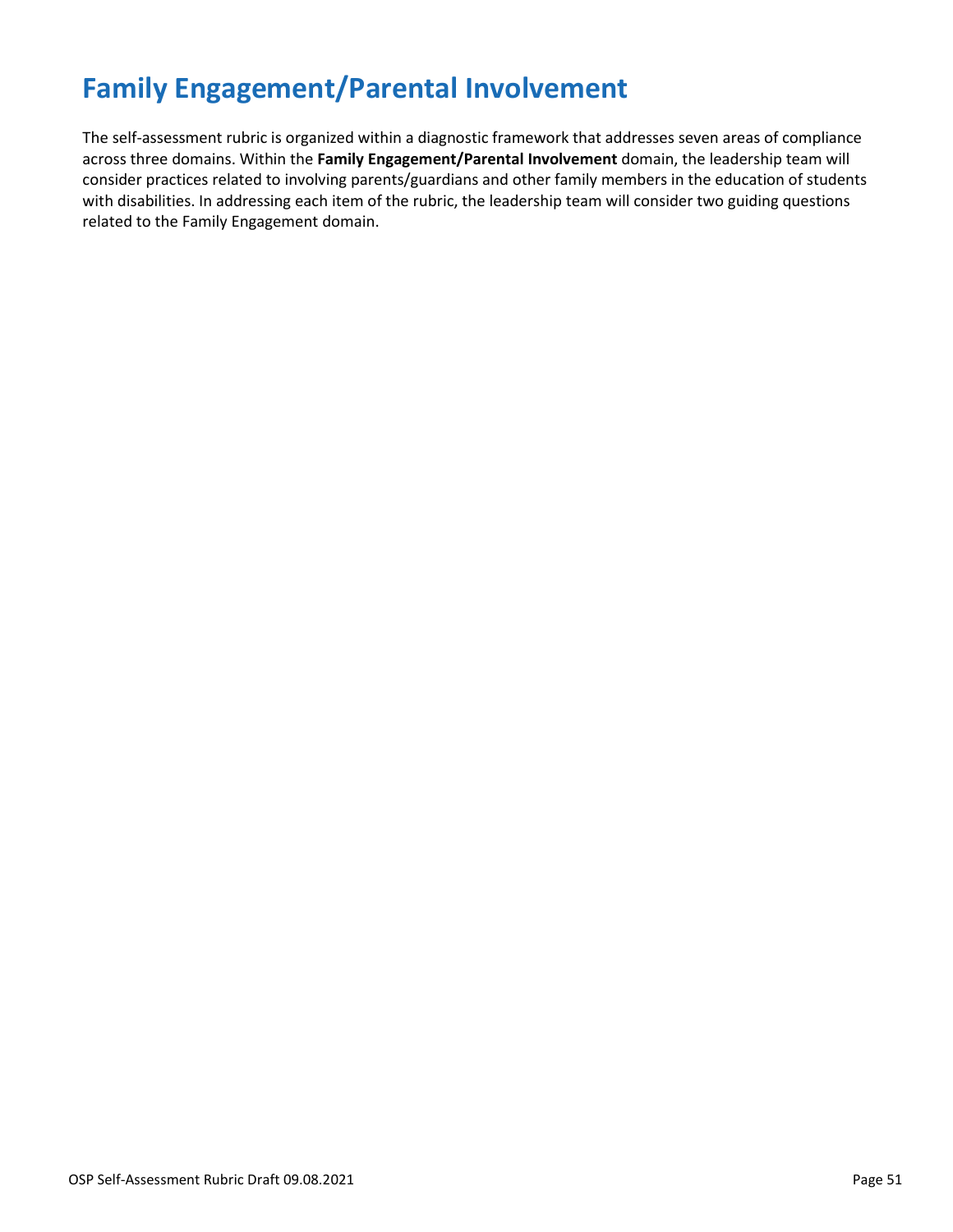# <span id="page-51-0"></span>**McKinney-Vento Act (Students Experiencing Homelessness)**

## <span id="page-51-1"></span>1. Parent Involvement

### **PROBING QUESTION**

How does the LEA ensure that the parent**s** or guardians of homeless children and youth are informed of the educational and related opportunities available to their children and are provided with meaningful opportunities to participate in the education of their children? [42 U.S.C. § 11432 (g)(6)(A)(v)]

- $\square$  LEA website.
- $\Box$  Program welcome letter, brochure, and resources.
- □ Parent surveys.
- □ Newsletters
- $\Box$  Flyers for open houses.
- Documentation for engagement events/activities held (e.g., planning documents, invitations, agendas, etc.,).

| <b>DEVELOPING</b>                                                                                                                                                                                                                                                                                                                                                                                                                                                                                                                                                                                                                                                                                                                                                                              | <b>PROFICIENT</b>                                                                                                                                                                                                                                                                                                                                                                                                                                                                                                                                                                                                                                                                                                                                                                                          | <b>EXEMPLARY</b>                                                                                                                                                                                                                                                                                                                                                                                                                                                                                                                                                                                                                                                                                                                                                                                                                                                                                                                                                                                                                           |
|------------------------------------------------------------------------------------------------------------------------------------------------------------------------------------------------------------------------------------------------------------------------------------------------------------------------------------------------------------------------------------------------------------------------------------------------------------------------------------------------------------------------------------------------------------------------------------------------------------------------------------------------------------------------------------------------------------------------------------------------------------------------------------------------|------------------------------------------------------------------------------------------------------------------------------------------------------------------------------------------------------------------------------------------------------------------------------------------------------------------------------------------------------------------------------------------------------------------------------------------------------------------------------------------------------------------------------------------------------------------------------------------------------------------------------------------------------------------------------------------------------------------------------------------------------------------------------------------------------------|--------------------------------------------------------------------------------------------------------------------------------------------------------------------------------------------------------------------------------------------------------------------------------------------------------------------------------------------------------------------------------------------------------------------------------------------------------------------------------------------------------------------------------------------------------------------------------------------------------------------------------------------------------------------------------------------------------------------------------------------------------------------------------------------------------------------------------------------------------------------------------------------------------------------------------------------------------------------------------------------------------------------------------------------|
| The LEA, in collaboration with the<br>McKinney-Vento Liaison is developing<br>an intake process/document to gather<br>basic information from<br>parents/guardians/families to assess<br>and provide any LEA, campus, or<br>community programs, resources, or<br>opportunities for<br>parent/guardians/families to<br>participate and support their child's<br>education.<br>The LEA, in collaboration with the<br>McKinney-Vento Liaison is developing<br>a follow-up communication<br>process/document to assess and<br>provide any new or additional LEA,<br>campus, or community programs,<br>resources, or opportunities to<br>parents/guardians/families so that they<br>can participate and support their child's<br>education throughout the school year<br>or during the summer break. | The LEA, in collaboration with the<br>McKinney-Vento Liaison has developed<br>and implemented an intake<br>process/document to gather basic<br>information from<br>parents/guardians/families to assess and<br>provide any LEA, campus, or community<br>program, resources, or opportunities for<br>parent/guardians/families to participate<br>and support their child's education.<br>The LEA, in collaboration with the<br>McKinney-Vento Liaison has developed a<br>follow-up communication<br>process/document to assess and provide<br>any new or additional LEA, campus, or<br>community programs, resources, or<br>opportunities to<br>parents/guardians/families so that they<br>can participate and support their child's<br>education throughout the school year or<br>during the summer break. | The LEA, in collaboration with the<br>McKinney-Vento Liaison has<br>establish a systematic annual<br>intake process/document to<br>gather basic information from<br>parents/guardians/families to<br>assess and provide any LEA,<br>campus, or community program,<br>resources, or opportunities for<br>parent/guardians/families to<br>participate and support their<br>child's education.<br>The LEA, in collaboration with the<br>McKinney-Vento Liaison has<br>established an annual systematic<br>follow-up communication<br>process/document to assess and<br>provide any new or additional<br>LEA, campus, or community<br>programs, resources, or<br>opportunities to<br>parents/guardians/families so that<br>they can participate and support<br>their child's education throughout<br>the school year or during any<br>summer, holiday, or extended<br>school break.<br>LEA in collaboration with the<br>McKinney-Vento Liaison has<br>established a systematic annual<br><b>McKinney-Vento communication</b><br>plan to inform |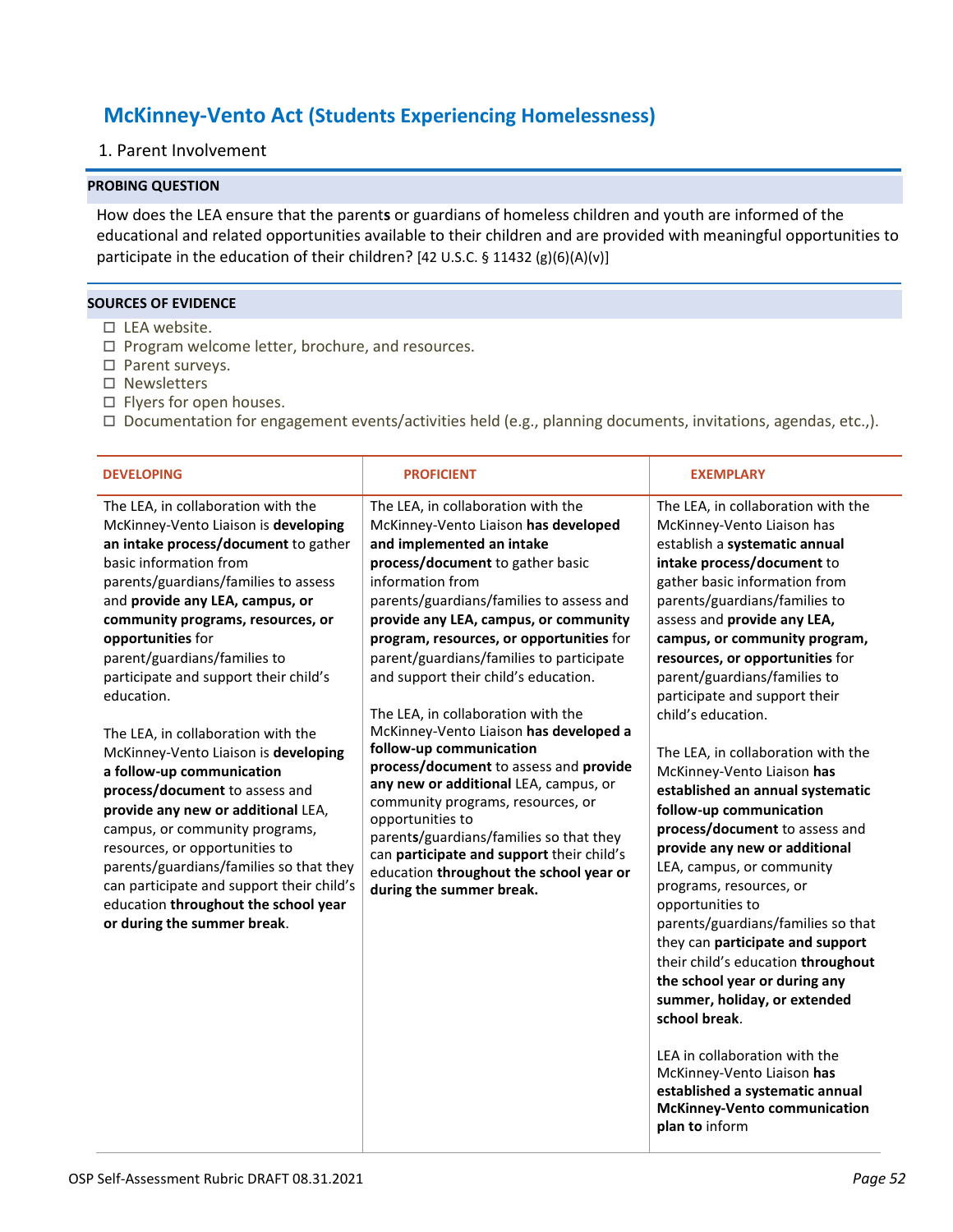|  | parents/guardians/families on a<br>regular and planned cadence<br>throughout the year. |
|--|----------------------------------------------------------------------------------------|
|  |                                                                                        |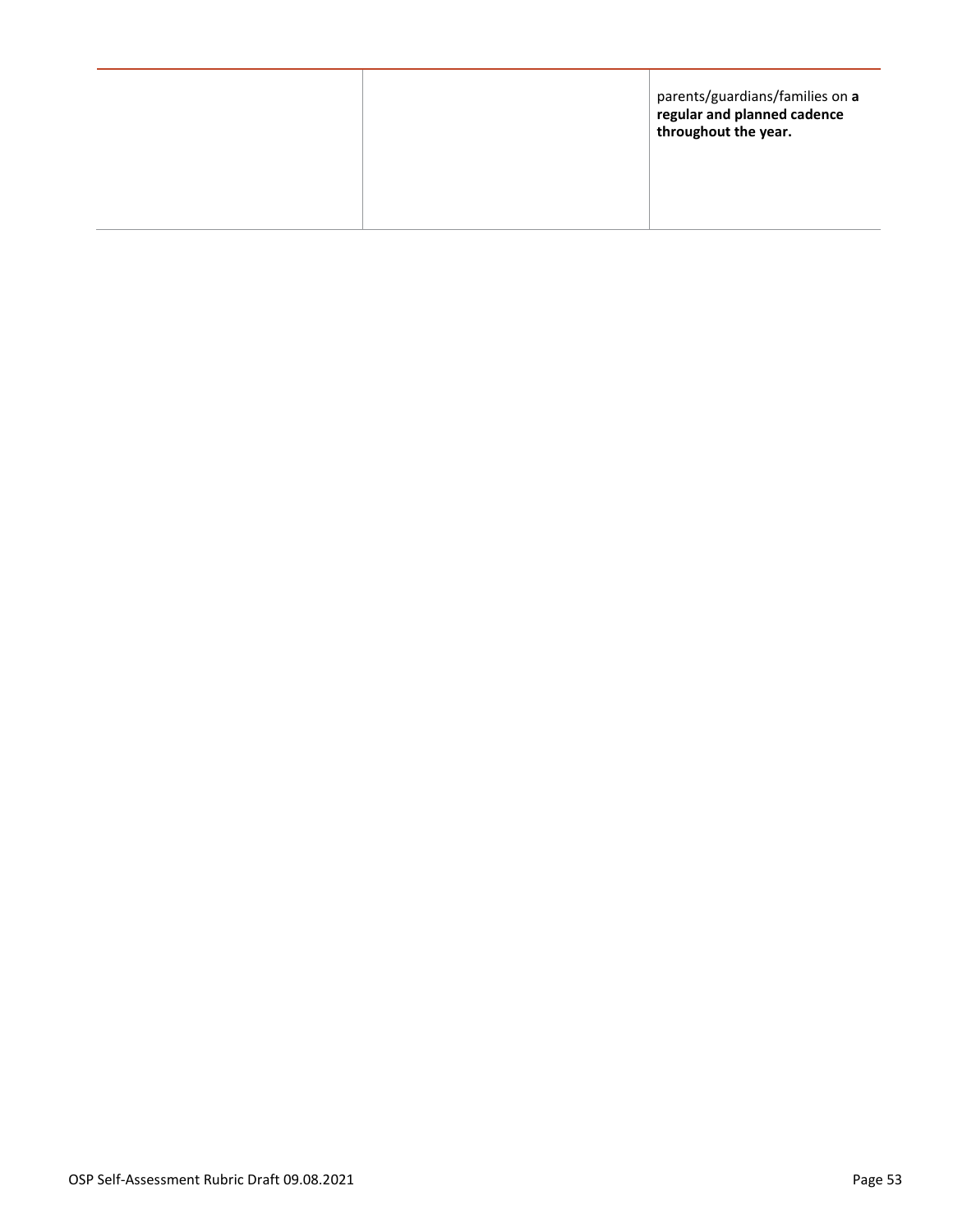# <span id="page-53-0"></span>**Military-Connected**

## <span id="page-53-1"></span>2. Military Family Engagement

## **PROBING QUESTION**

How does to the LEA engage with military families? [TEC §25.087]

- $\Box$  Evidence of outreach (flyers, emails, event rosters, etc.).
- $\Box$  Military family point of contact.
- $\Box$  Military liaison duties.
- $\Box$  Procedures regarding student absences.
- $\Box$  Evidence of school programs for active-duty military members (pictures, social media, event flyers, presentation materials, etc.).
- $\Box$  Military family webpage link.

| <b>DEVELOPING</b>                        | <b>PROFICIENT</b>                                                                                                                                                | <b>EXEMPLARY</b>                                                                                                                                                                                                                                                                                                                                                                          |
|------------------------------------------|------------------------------------------------------------------------------------------------------------------------------------------------------------------|-------------------------------------------------------------------------------------------------------------------------------------------------------------------------------------------------------------------------------------------------------------------------------------------------------------------------------------------------------------------------------------------|
| The LEA provides standard updates to     | The LEA maintains outreach to military                                                                                                                           | The LEA has established a                                                                                                                                                                                                                                                                                                                                                                 |
| military families.                       | families to keep them informed of                                                                                                                                | systematic process of reaching out                                                                                                                                                                                                                                                                                                                                                        |
|                                          | academic and non-academic                                                                                                                                        | to families beyond the scheduled                                                                                                                                                                                                                                                                                                                                                          |
| The LEA is developing a plan to increase | opportunities.                                                                                                                                                   | schoolwide parent-teacher                                                                                                                                                                                                                                                                                                                                                                 |
| outreach to military families.           |                                                                                                                                                                  | meetings to keep them informed                                                                                                                                                                                                                                                                                                                                                            |
|                                          | The LEA has a point of contact for military                                                                                                                      | of academic and non-academic                                                                                                                                                                                                                                                                                                                                                              |
| The LEA is in the process of             | families who provides support with                                                                                                                               | opportunities.                                                                                                                                                                                                                                                                                                                                                                            |
| appointing a designated point of         | enrollment and academic planning.                                                                                                                                |                                                                                                                                                                                                                                                                                                                                                                                           |
| contact for military families.           |                                                                                                                                                                  | Campuses have a designated staff                                                                                                                                                                                                                                                                                                                                                          |
|                                          | Students are given excused absences to<br>visit their parent or legal guardian who is<br>called for duty for, on leave from, or<br>returns home from deployment. | member serving as a military<br>liaison who is knowledgeable of<br>military-connected student issues,<br>trains key staff on engaging<br>military families, and serves as a<br>point-of-contact for military<br>families.                                                                                                                                                                 |
|                                          |                                                                                                                                                                  | Campuses have programs for                                                                                                                                                                                                                                                                                                                                                                |
|                                          |                                                                                                                                                                  | engaging parents who are                                                                                                                                                                                                                                                                                                                                                                  |
|                                          |                                                                                                                                                                  | deployed or soon-to-be-deployed.                                                                                                                                                                                                                                                                                                                                                          |
|                                          |                                                                                                                                                                  | Campuses offer a military<br>initiative to engage active-duty<br>military members with the school.<br>The LEA maintains an easily<br>accessible webpage with<br>information for military families,<br>including information on<br>relocation, enrollment and<br>registration, academic planning,<br>counseling and support services,<br>and the campus-based military<br>liaison contact. |